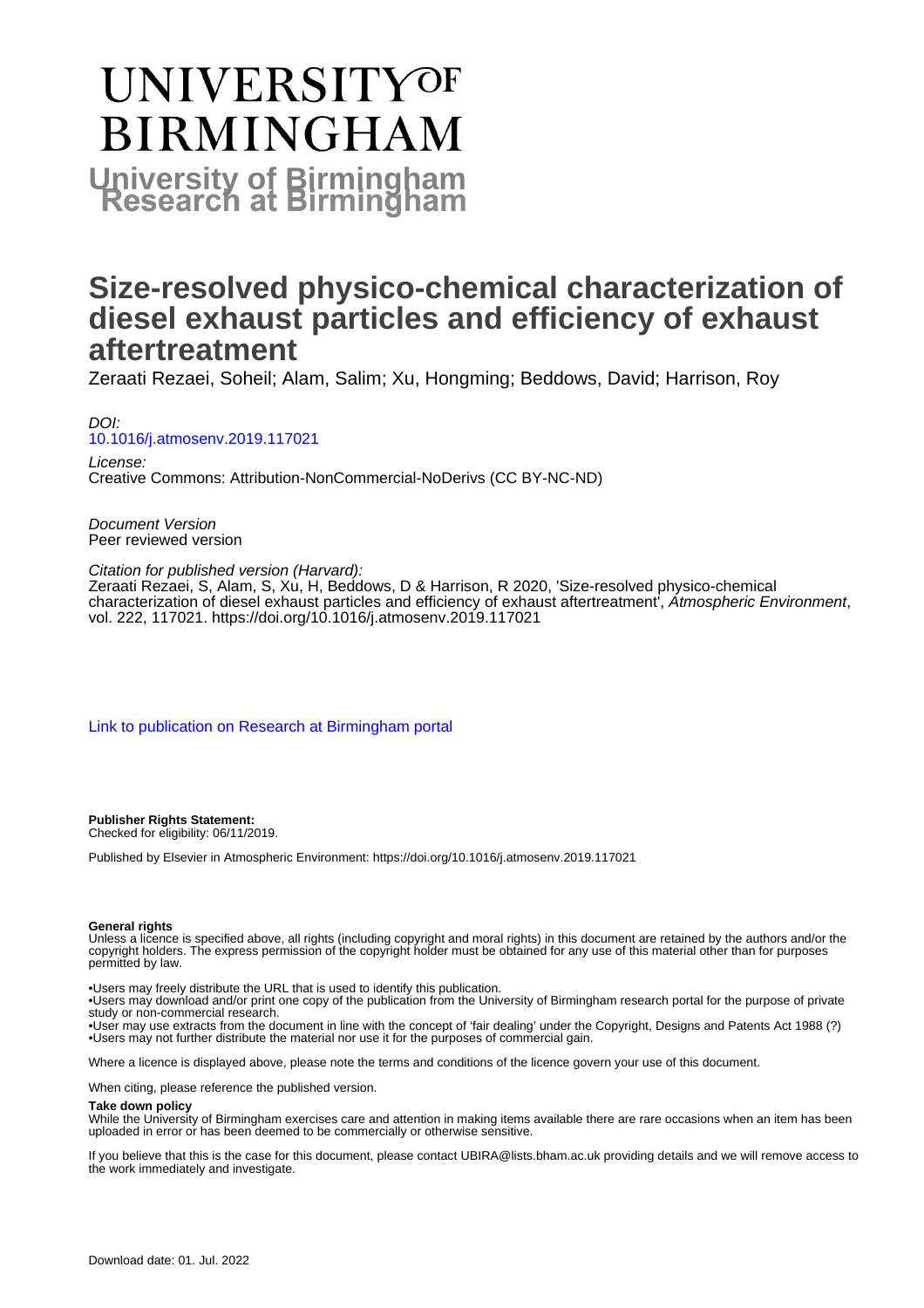| $\mathbf{1}$   |                                                                      |
|----------------|----------------------------------------------------------------------|
| $\overline{2}$ | <b>Size-Resolved Physico-Chemical</b>                                |
| 3              | <b>Characterization of Diesel Exhaust Particles and</b>              |
| 4              | <b>Efficiency of Exhaust Aftertreatment</b>                          |
| 5              |                                                                      |
| 6              |                                                                      |
| 7              | Soheil Zeraati-Rezaei <sup>1</sup> , Mohammed S. Alam <sup>2</sup> , |
| 8              | Hongming Xu <sup>1</sup> , David C. Beddows <sup>2,3</sup>           |
|                | and Roy M. Harrison <sup>2,3*†</sup>                                 |
| 9              |                                                                      |
| 10<br>11       |                                                                      |
| 12             | <sup>1</sup> Department of Mechanical Engineering                    |
| 13             | <b>School of Engineering, University of Birmingham, Edgbaston</b>    |
| 14             | Birmingham, B15 2TT                                                  |
| 15             | <b>United Kingdom</b>                                                |
| 16             |                                                                      |
| 17             | $2$ School of Geography, Earth & Environmental Sciences              |
| 18             | University of Birmingham, Edgbaston, Birmingham, B15 2TT             |
| 19             | <b>United Kingdom</b>                                                |
| 20             |                                                                      |
| 21             | <sup>3</sup> National Centre for Atmospheric Science                 |
| 22             | <b>School of Geography, Earth and Environmental Sciences</b>         |
| 23             | <b>University of Birmingham</b>                                      |
| 24             | <b>Edgbaston, Birmingham B15 2TT</b>                                 |
| 25             | <b>United Kingdom</b>                                                |
| 26             |                                                                      |
|                |                                                                      |

-

<span id="page-1-0"></span><sup>∗</sup> To whom correspondence should be addressed.

Tele: +44 121 414 3494; Fax: +44 121 414 3708; Email: r.m.harrison@bham.ac.uk

**<sup>†</sup>** Also at: Department of Environmental Sciences / Center of Excellence in Environmental Studies, King Abdulaziz University, PO Box 80203, Jeddah, 21589, Saudi Arabia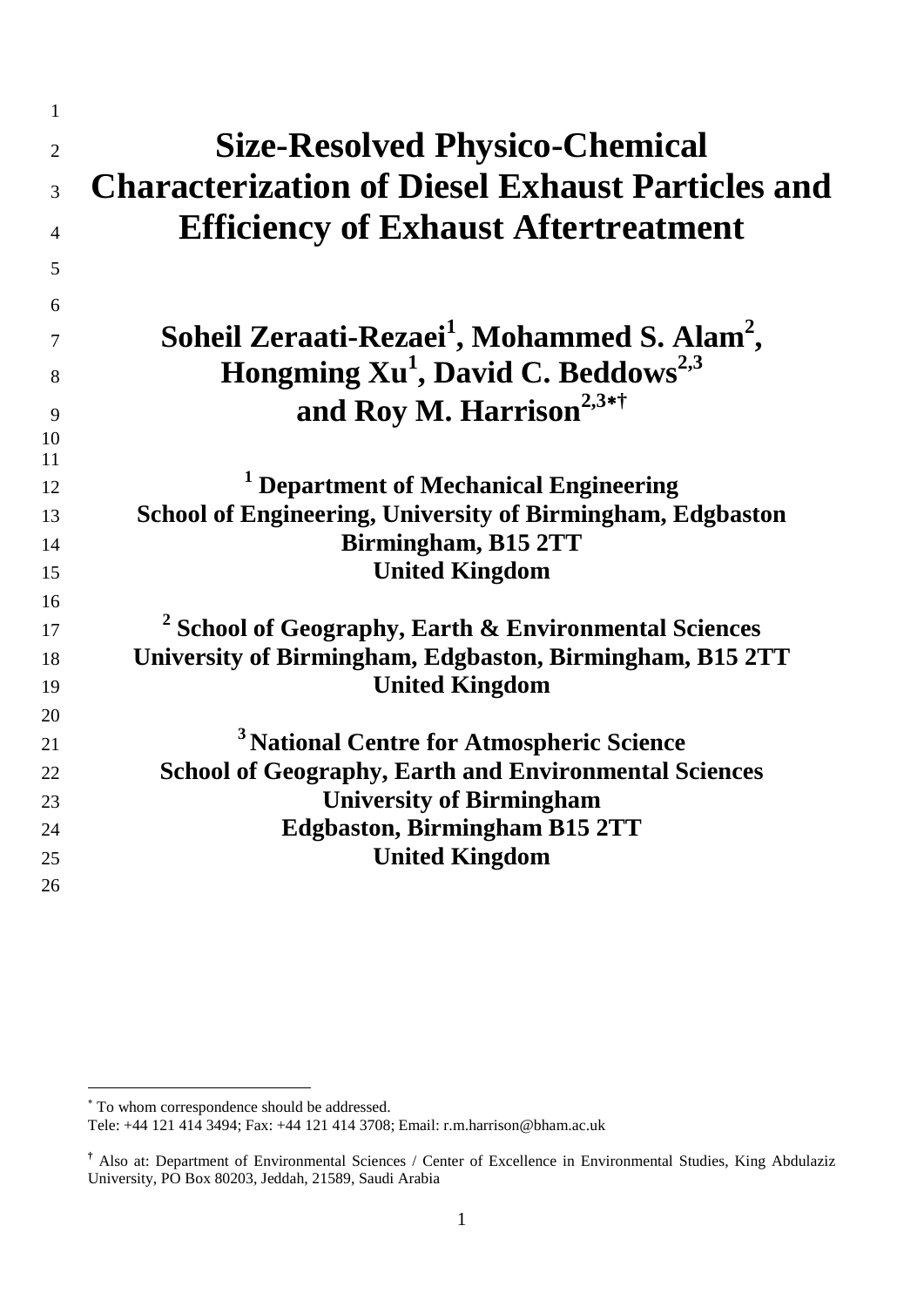# **HIGHLIGHTS**

- Particle emissions sampled from a light-duty diesel engine
- 29 Size fractionated from <10 nm to >10 µm diameter and then chemically characterized
- Hydrocarbons peak at 100 nm and are alkanes (main), cyclics, bicyclics, aromatics
- Hydrocarbons removed by >90% by DOC+DPF while oxygenates formed within DOC+DPF
- High concentration of <2.5 nm particles measured and efficiently removed by DOC+DPF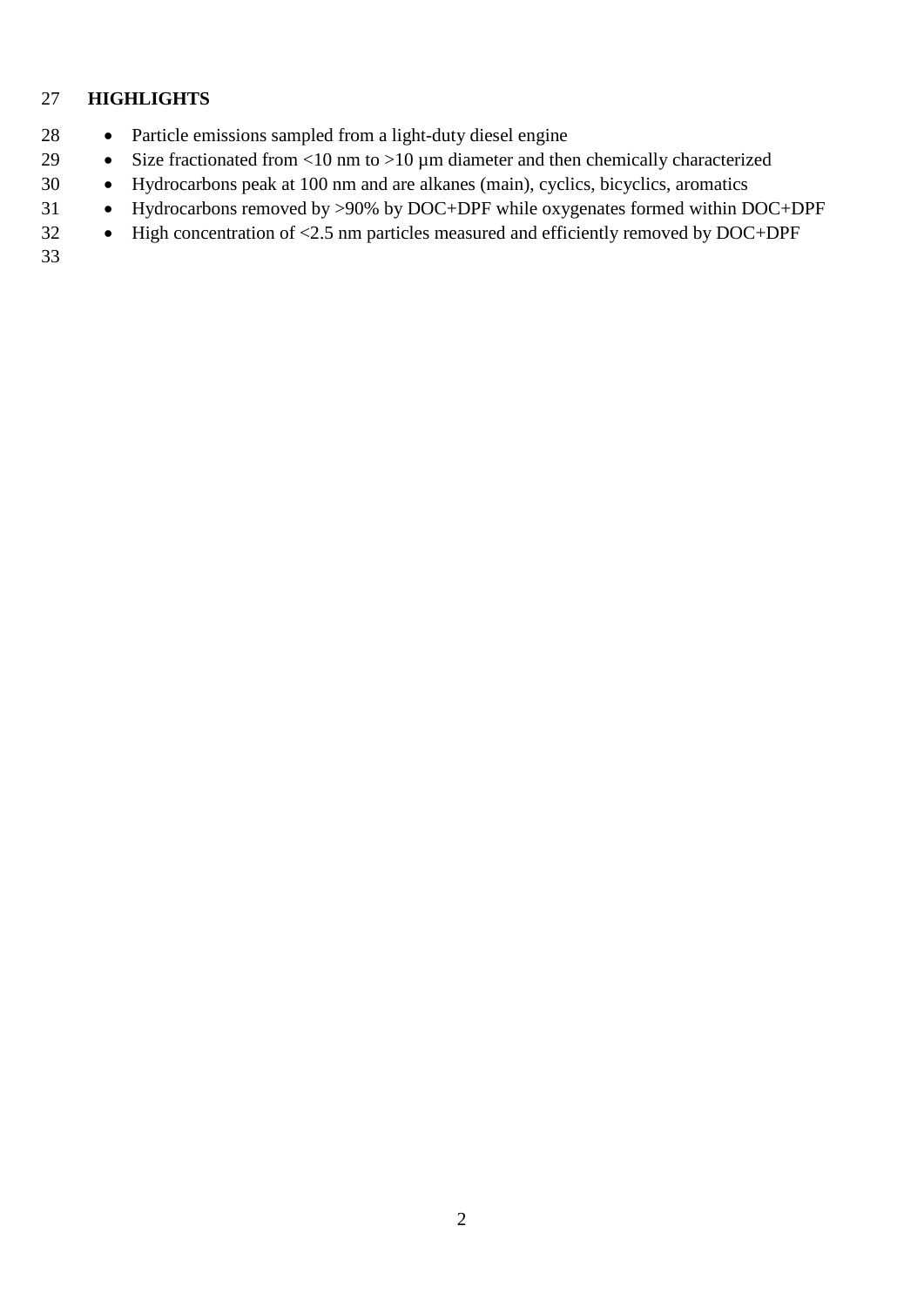#### **ABSTRACT**

 Knowledge of physico-chemical characteristics of particle emissions from combustion engines is essential for various modelling purposes and environmental analysis. It is of particular interest to obtain emission factors of intermediate-volatility organic compounds (IVOC) and semi-volatile organic compounds (SVOC) which have not been comprehensively reported in the literature due to the limitations of characterisation methods. In the current study, a multi-stage Nano impactor and 40 the two-dimensional gas chromatography (GC×GC) mass spectrometry (MS) technique were used to comprehensively characterise size fractionated particle phase emissions from a light-duty diesel engine based on the particle size, compound groups and carbon number. The number size distributions of particles between 1.2-1000 nm were also investigated. Exhaust gas samples were taken before a diesel oxidation catalyst (DOC), after the DOC and after the DOC combined with a catalysed diesel particulate filter (DPF). In samples taken before the DOC (engine-out), the total particulate IVOC+SVOC (I+SVOC) emission factor was approximately 105 milligrams per kilogram of fuel consumed (which was ~49% of the total particle mass) and the peak concentration of different classes of I+SVOC was found in the particle size bins close to 100 nm where most of 49 the total particle mass was found. Alkanes, with maximum abundance at  $C_{24}$ , were the most dominant class of I+SVOC in samples taken before and after the aftertreatment devices. Total 51 particulate I+SVOC emissions were removed with ~75% efficiency using the DOC and by ~92% using the DOC+DPF. Alkanes, cycloalkanes, bicyclics and monoaromatics were all removed by >90% using the DOC+DPF; however, oxygenates were removed by only ~76% presumably due to the oxidation of different species within the aftertreatment system and reappearance as oxygenates. A high concentration of particles was measured in the sub-2.5 nm range. These particles were efficiently removed by the DOC+DPF due to both the loss of I+SVOC and physical filtration.

**Key words:** Diesel engine; Particulate matter; Particle size magnifier; SVOC; DOC; DPF;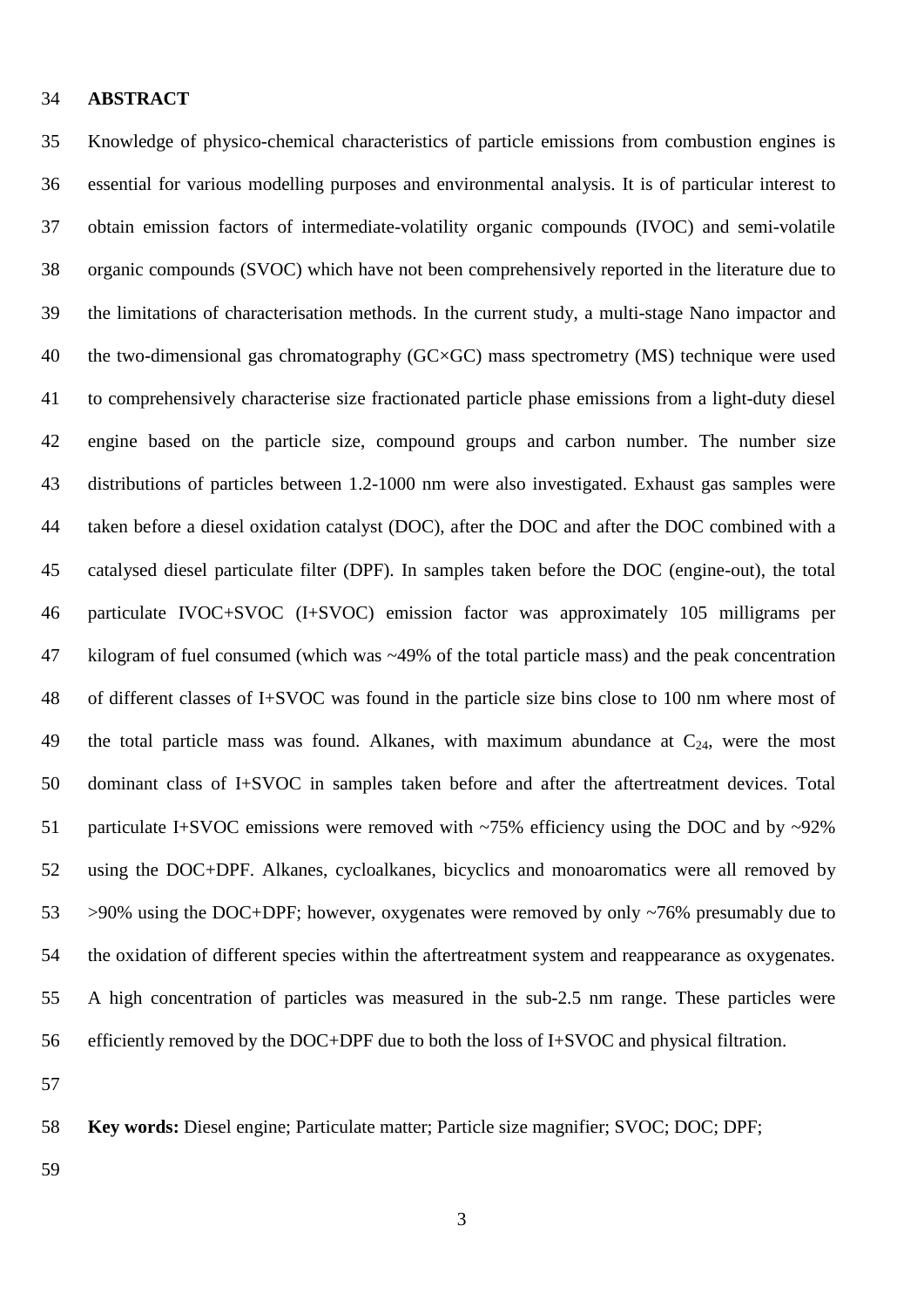#### **1. INTRODUCTION**

 Adverse environmental and health effects of primary and secondary emissions originated from combustion engines have motivated research into their properties and possible abatement mechanisms. Conventionally, diesel compression ignition engines are more energy efficient (emit 64 less  $CO<sub>2</sub>$ ) compared to their gasoline spark ignition engine counterparts (Heywood, 1988; Stone, 1999). This has resulted in widespread utilisation of diesel engines for heavy-duty and light-duty applications; currently in Europe approximately half of the road vehicles are diesel fuelled (IEA, 2016; ICCT, 2018), even though there has been a recent decline in the number of newly registered diesel vehicles (ICCT, 2018; Department for Transport UK, 2018). However, conventional diesel vehicles with no or malfunctioning aftertreatment systems can emit higher levels of oxides of 70 nitrogen  $(NO_x)$  and particulate matter compared to gasoline vehicles. There still can be some challenges for the modern diesel aftertreatment systems to operate efficiently under certain 72 operating conditions. For instance,  $NO<sub>x</sub>$  abatement in the fuel-lean exhaust of diesel vehicles can be problematic at low exhaust temperatures (Majewski and Khair, 2006), and the impact of active regeneration of a diesel particulate filter (DPF) on deteriorating engine fuel economy and increasing vehicle emissions (including particulate matter itself) can be considerable (Majewski and Khair, 2006; Gordon et al., 2014).

 Emissions of particles, the pollutant with the greatest public health impact (IEA, 2016), contain mostly elemental carbon and organic compounds (Eastwood, 2008; Kittelson, 1998). The organic fraction is complex as it derives from thousands of different hydrocarbons (HC) in unburned fuel and engine lubricating oil and contains compounds resulting from partial combustion and pyrolysis (Funkenbusch et al., 1979; Black and High, 1979; Alam et al., 2016; Zeraati-Rezaei et al., 2016; Laurence et al., 1996). Typical European diesel fuels and engine lubricating oils are mainly comprised of intermediate–volatility organic compounds (IVOC) and semi-volatile organic 85 compounds (SVOC) in the range of  $C_{11}$  to  $C_{30}$  (fuel) and  $C_{16}$  to  $C_{33}$  (oil) (Alam et al., 2018). Gas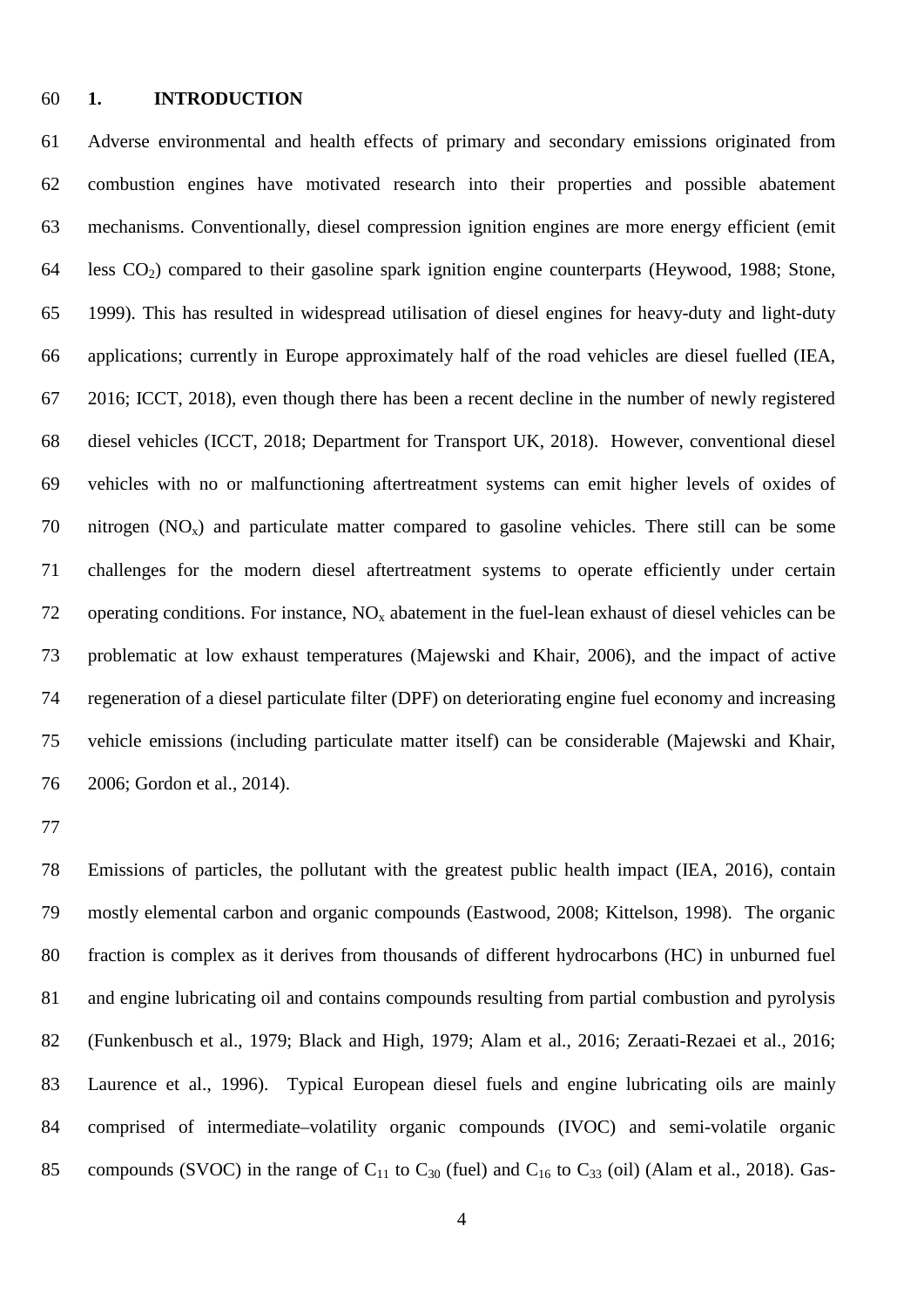particle partitioning of the IVOC+SVOC (I+SVOC), with different volatilities and vapour pressures, is highly active under the exhaust conditions (Alam et al., 2016; Donahue et al., 2006), with at least one percent of the SVOC mass being found in either the condensed or gas phase (Donahue et al., 2006). Their vapour pressure in the atmosphere is between  $10^{-11}$  and  $10^{-5}$  atm and compounds in the exhaust of on-road diesel vehicles can contribute to the formation of secondary organic aerosol (SOA) (Gordon et al., 2014; Zhao et al., 2015; Drozd et al., 2019). This highlights the importance of knowing their detailed composition and concentration within the engine exhaust.

 In this paper, the terms primary emissions and primary organic aerosol (POA) refer to pollutants which exit the tailpipe, or are produced by processing in ambient air within a few seconds of emission, such as the particles formed by nucleation of hot vapours as emissions dilute in roadside air (Charron and Harrison, 2003). This differentiates them from secondary pollutants which form from chemical reactions in the atmosphere on a longer timescale.

 Studies, such as those by Huang et al. (2015) and Sakurai et al. (2003), have shown that the organic fraction of particles is composed of compounds such as normal and branched alkanes, alkyl- cycloalkanes, various aromatics and polycyclic aromatic hydrocarbons (PAH). However, few studies have addressed SVOC with large carbon numbers (C>15) in a detailed quantitative manner since they are largely unresolved by conventional gas chromatography (GC) techniques and create an unresolved complex mixture (UCM) in the chromatogram (Alam et al., 2016). Zhao et al. (2015) claimed that on average more than 90% of compounds with approximately similar effective 107 saturation concentrations to those of C<sub>12</sub> to C<sub>22</sub> n-alkanes (i.e. between 10<sup>3</sup> and 10<sup>6</sup>  $\mu$ g/m<sup>3</sup>) appeared as a UCM in conventional GC mass spectrometry (MS) techniques. However, using a more 109 comprehensive technique, such as two-dimensional GC ( $GCxGC$ ), helps to overcome this issue. Alam et al. (2018) conducted a comprehensive study on diesel I+SVOC emissions using GC×GC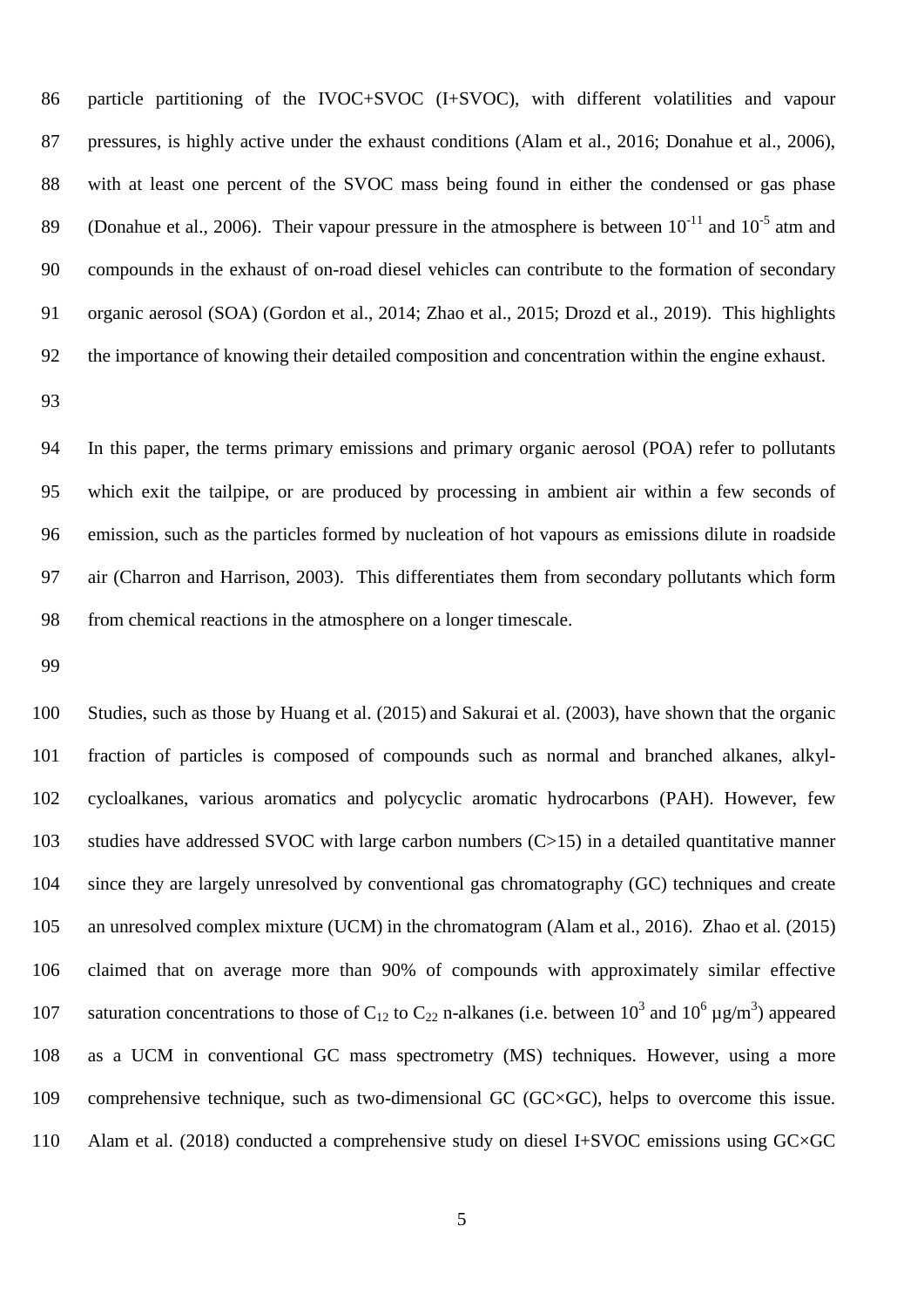time of flight (ToF) MS and were able to characterise each major I+SVOC class according to the carbon number.

 Gordon et al. (2014) conducted environmental chamber experiments to investigate SOA formation from the diluted exhaust of medium- and heavy-duty diesel vehicles (the minimum engine displacement volume was 5.9 L). They reported that knowledge of the uncharacterised less volatile species in the UCM (~30% of the non-methane organic gas emissions) is necessary to better understand SOA formation. Characterising these species can also lead to more accurate emission 118 factors. Total POA emission factors of below 100 mg/kg<sub>f</sub> (milligrams per kilogram of fuel consumed) were reported for the vehicles with no exhaust aftertreatment. These emission factors 120 were calculated under the assumption that all carbon in the fuel is converted to  $CO<sub>2</sub>$  (Gordon et al., 2014). Actual measurements of engine fuel consumption can be helpful in improving the accuracy of normalising the emission concentrations.

 Some studies have shown that I+SVOC emission factors are strongly influenced by the exhaust aftertreatment technology installed on the vehicle (Gordon et al., 2014; Zhao et al., 2015; Liu et al., 2018; May et al., 2013). Liu et al. (2018) reported that the soluble organic fraction of particle emissions from a large (8.9 L) non-road diesel engine was decreased by >80% when using a diesel oxidation catalyst (DOC) in combination with a selective catalytic reduction system (SCR) and a DPF. They suggested that a large fraction of SVOC is possibly in the gas phase under exhaust conditions and is influenced by the DOC. Gordon et al. (2014) found that primary particle emissions and SOA formation in the diluted exhaust of medium-heavy duty diesel vehicles equipped with a catalysed DPF were very small under normal operation. However, during active DPF regeneration, significant amounts of primary particles and SOA formation were measured. SOA concentrations in the diluted exhaust of some vehicles with no DPF were more than two times that of POA. Studies on light-duty diesel vehicles are very limited; May et al. (2013) recommended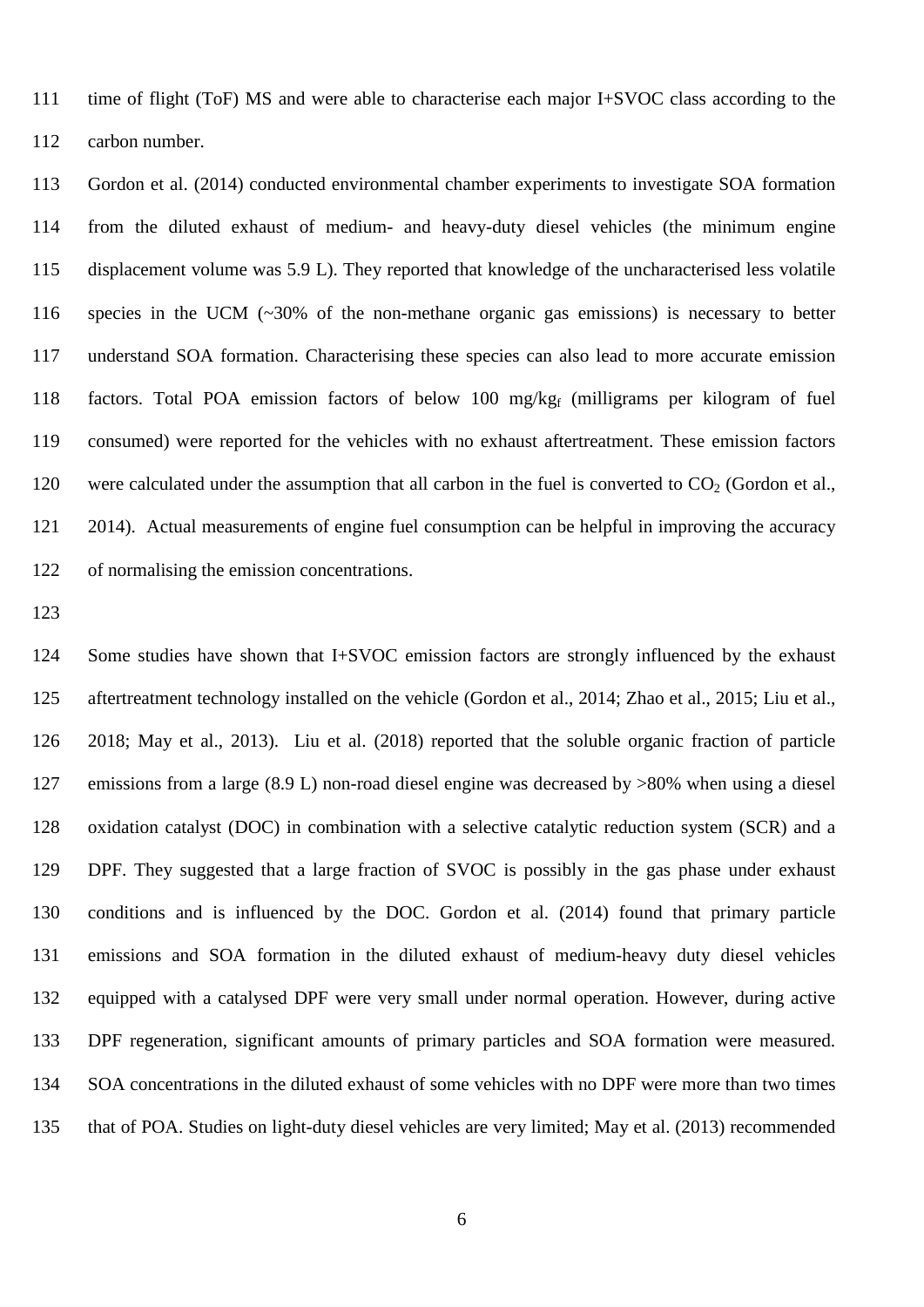investigating the volatility distribution of I+SVOC emissions from the light-duty diesel vehicles widespread in Europe.

 The majority of POA emissions from diesel vehicles are believed to be semi-volatile (May et al., 2013); therefore, they are likely to shrink in size as a result of evaporation in the atmosphere due to high dilution and long residence time (Robinson et al., 2007; Dall'Osto et al., 2011). It has been shown that atmospheric-like dilution of the exhaust of diesel vehicles with no DPF causes one-half to two-thirds of the POA to evaporate (May et al., 2013). However, the composition and concentration of I+SVOC in each size class of engine exhaust particles have not previously been reported comprehensively in the literature. Size-resolved chemical composition data can be particularly useful and essential for:

 • determining gas transfer effects on the atmospheric evolution of emitted engine particles on different scales (for example in the study conducted by Nikolova et al. (2018) on the neighbourhood scale;

 • understanding and modelling of particle evolution within the vehicle exhaust system, designing and modelling of oxidative and reductive catalysts as well as particulate filters.

 "Another topic that has not been clearly covered in the available literature, is the study of very small particles with diameters <3 nm emitted from modern light-duty engines. Recently, these particles have been shown to be a major fraction of the total particle emissions measured in the atmosphere (Hietikko et al., 2018) which are sourced from road transportation (including both heavy-duty and passenger vehicles) and those emitted from a heavy-duty engine during engine laboratory 158 experiments – emission factors as high as  $4.3 \times 10^{15}$  (kg<sub>fuel</sub>)<sup>-1</sup> were measured (Rönkkö et al., 2017). Järvinen et al. (2019) used a particle size magnifier (PSM) and investigated in-traffic emissions from city buses (including Euro VI compliant buses). They found that the studied buses can be sources of large concentrations of particles in the diameter range of 1.3-3 nm, even using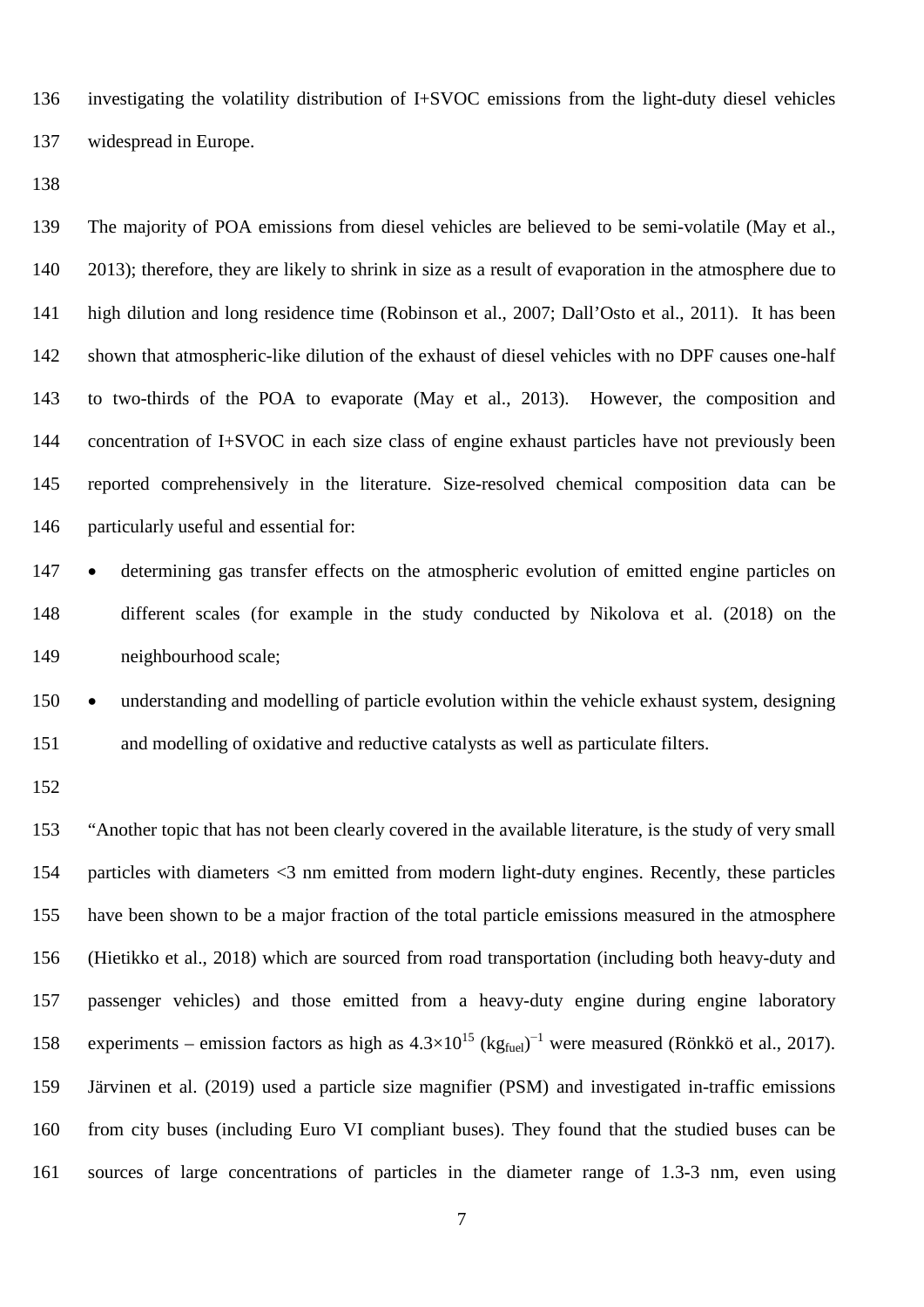aftertreatment system, depending on the driving conditions. These very small particles emitted from different engines are believed to have both volatile and non-volatile constituents. Alanen et al. (2015) studied the formation and physical properties of the particle emissions from a natural gas engine including study of particles <3 nm with a PSM. They suggested that particles did not evaporate completely even at 265 °C and have non-volatile cores, although it should be mentioned that diesel engine particle emissions are very different from natural gas engine emissions. Even in less recent studies, the presence of non-volatile cores in the sub-3 nm particles was highlighted. Filippo and Maricq (2008) investigated the volatility of particle emissions larger than 2 nm in the exhaust of light-duty vehicles and reported that the nucleation mode particles remain non-volatile to  $\rightarrow$  400 °C indicative of solid cores. The sources of these very small particles with presumably a solid core are assumed to be in high temperature regions inside or in the vicinity of the combustion chamber due to their electrical charge (Alanen et al., 2015; Sgro et al., 2012; Filippo and Maricq, 2008). It is important to investigate sub-3 nm particles emitted from modern light-duty diesel engines and obtain their emission factors as the picture is not clear for the fleet using these engines."

 In the current paper, for the first time, size-resolved particle phase I+SVOC emission factors (concentrations normalised to the actual engine fuel consumption) for a light-duty diesel engine are comprehensively reported based on the compound type and carbon number using a multi-stage Nano impactor and GC×GC-ToF-MS technique. Furthermore, emission factors for CO, total HC 182 (THC), NO, NO<sub>2</sub>, NO<sub>x</sub>, CO<sub>2</sub>, particle mass and number are presented. Particle size distributions are characterised also in the sub-2.5 nm range using a PSM coupled with a condensation particle counter. The link between particle size distribution and presence of I+SVOC in each particle size bin is addressed. Furthermore, the individual effects of a DOC and a catalysed DPF on characteristics of gaseous and particle (including I+SVOC and sub-2.5 nm) emissions are investigated. Although engine and aftertreatment designs as well as fuel and lubricating oil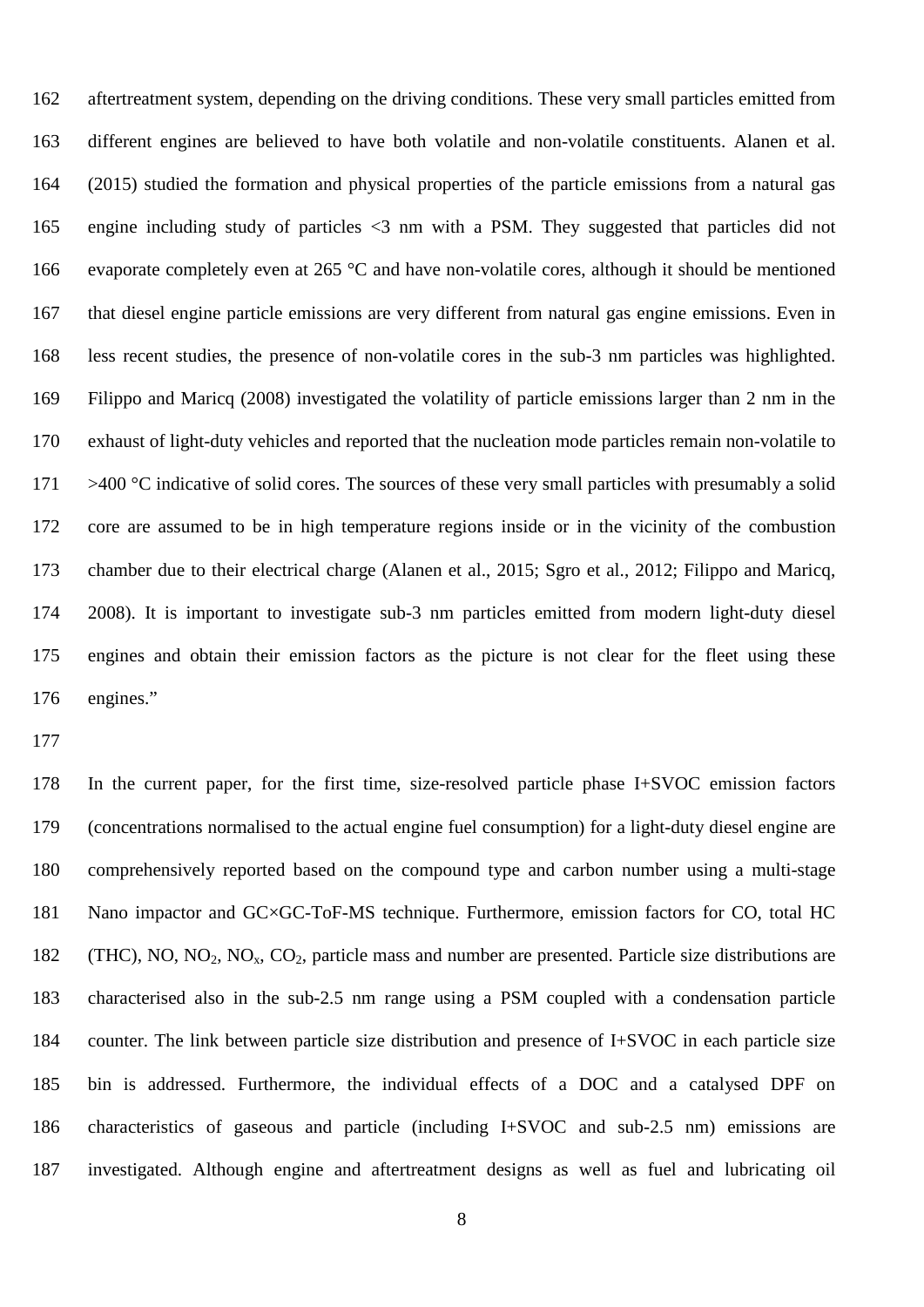formulations are different around the world, presenting the results before and after these aftertreatment devices can help elucidate situations where there are no or limited exhaust aftertreatment systems installed in the vehicle.

#### **2. EXPERIMENTAL SETUP**

 Experiments were conducted on a 2.2 L, 4-cylinder in-line diesel compression ignition (CI) engine equipped with a common rail direct-injection (DI) system and a variable-nozzle-turbine (VNT) turbocharger. This is a light-duty production engine, as found in the market designed for vehicles registered after 2011 (Euro 5), without any major changes to its original settings. Main specifications of the engine are listed in Table 1. The schematic of the engine dynamometer test cell is illustrated in Figure 1. The open engine control unit (Open-ECU) allows full control over the engine operating parameters.

 Experiments were performed at the low engine load of 1.4 bar brake mean effective pressure (BMEP) and speed of 1800 revolutions per minute (RPM). This engine condition was selected from a dynamometer testing matrix used for assessing the engine performance and fuel economy in a 205 target vehicle new European driving cycle (NEDC) test. Furthermore, I+SVOC characterisation at this condition is believed to be important as the formation rate of SOA from I+SVOC has shown to be higher in the diluted exhaust of engines operating at lower loads (Gordon et al., 2014). A pilot+main fuel injection strategy with an injection pressure of 600 bar was used and exhaust gas recirculation (EGR) was fixed at 33%. Experiments were conducted under the steady state engine condition – the engine was fully warmed-up and thermally stable.

 The engine was equipped with a newly-fitted DOC+DPF exhaust aftertreatment system; the DOC was located upstream of the DPF. The honeycomb of the DOC has a circular profile with a diameter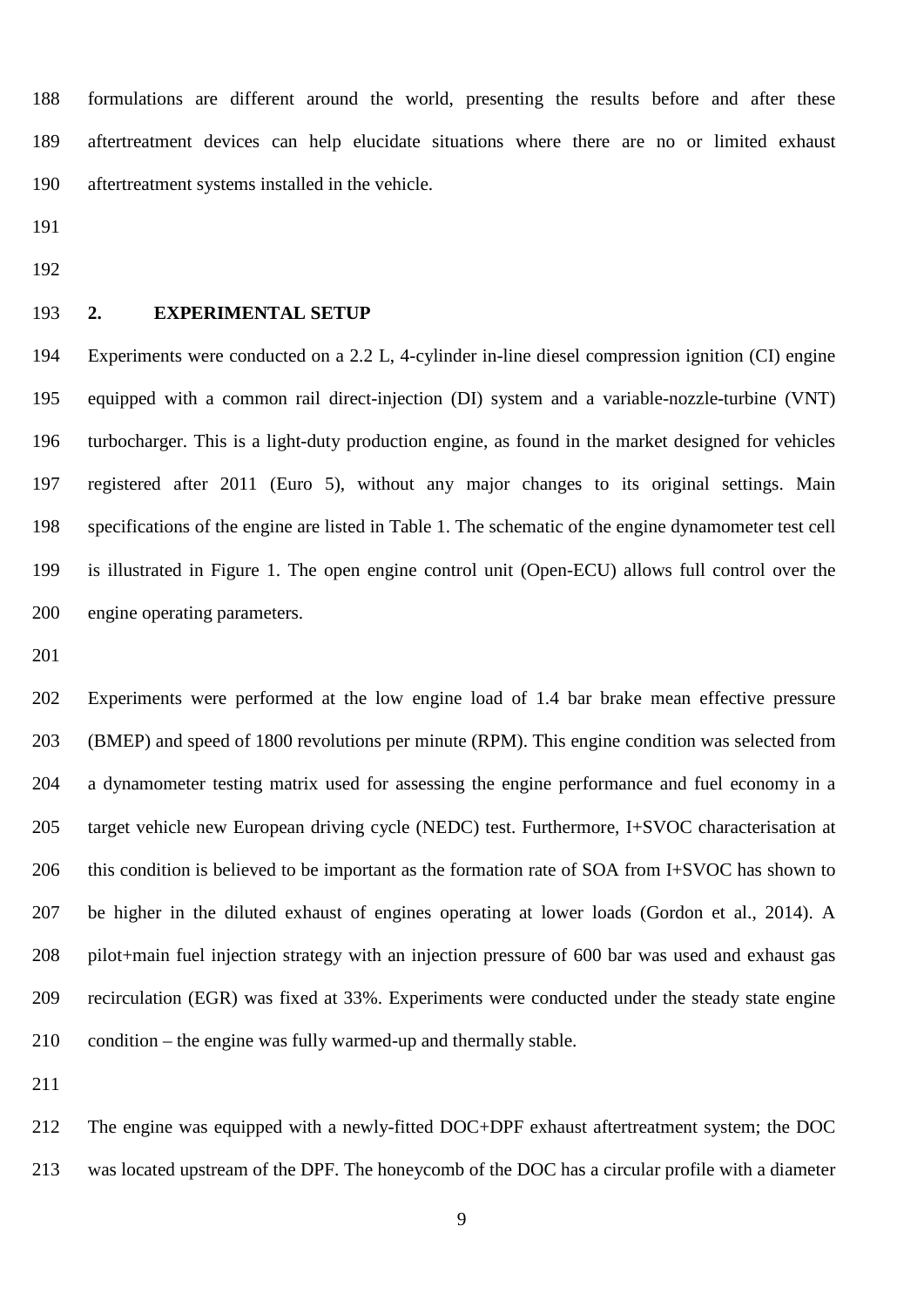of 144 mm and length of 96 mm and has 20×20 (400) cells per square inch. The DPF brick is 157 mm in length and has an oval cross section (188 mm and 153 mm in cross sectional profile). This DPF is believed to be catalysed as it oxidised unconverted exhaust CO and HC during the experiments. During these experiments, exhaust back pressure did not exceed the level at which it is required to use the active regeneration strategies. Active regeneration of the DPF is known to significantly increase primary particulate matter emissions and SOA formation (Gordon et al., 2014). However, it is necessary to identify the contribution of the active regeneration emissions to the total light-duty vehicle emissions; but this was out of the scope of the current study. Gordon et al. (2014) estimated this to be negligible for medium- and heavy-duty diesel vehicles by considering 223 the regeneration frequency – total particulate matter filtration efficiency was reduced by less than 2%.

 Ultra-low sulphur diesel fuel that complied with the EN590 specifications was used for these experiments – cetane number was 52.5 and sulphur content was approximately 8 mg/kg. This diesel fuel has been comprehensively analysed previously and results showed that it includes n-alkanes, branched alkanes (mono-, di-, tri-, tetra- and penta-methyl), n-alkyl cycloalkanes, branched 230 monocyclic alkanes,  $C_1-C_{12}$  substituted bicyclic alkanes,  $C_1-C_4$  substituted tetralins and indanes,  $C_3-C_{12}$  substituted monocyclic aromatics,  $C_1-C_3$  substituted biphenyls/acenaphthenes,  $C_1-C_4$ 232 substituted bicyclic aromatics,  $C_1-C_2$  substituted fluorenes,  $C_1-C_2$  substituted phenanthrene/anthracenes and unsubstituted PAH (Alam et al., 2018). The majority of the compounds are aliphatic, and aromatic mass content is approximately 10% (Alam et al., 2018). Engine fuel mass consumption was measured by an AVL 733s dynamic fuel meter equipped with an AVL 752-60 fuel cooler. Fuel temperature in the feed and return lines was monitored and controlled to assure repeatable fuel consumption measurements. The fuel meter was calibrated frequently using a built-in function. Fuel consumption measurement error by the AVL 733s is from 0.12% to 0.2% of the measured values depending on the fuel consumption.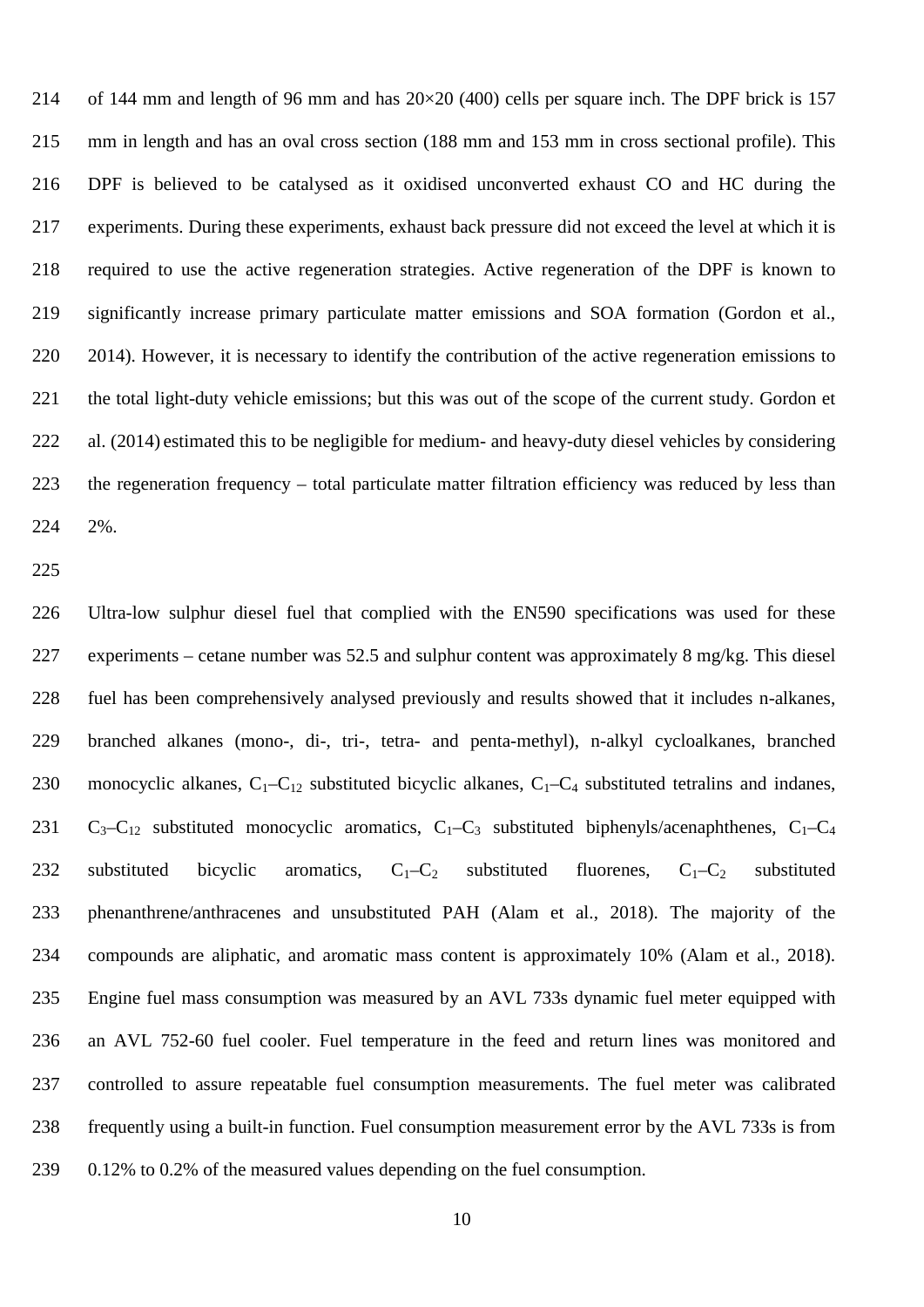The utilised SAE 5W30 part-synthetic lubricating oil is representative of the standardised engine lubricating oils available in the market complying with the ACEA A1/B1 and API SN/CF oil industry standards and the WSS-M2C913-B vehicle manufacturer specifications. Characterisation results of the typical engine lubricating oils have been reported elsewhere (Alam et al., 2018; Liang 245 et al., 2018). Briefly, a typical SAE 5W30 lubricating oil mainly contains  $C_{16}-C_{33}$  straight and 246 branched chain alkanes,  $C_{16} - C_{33}$  monocyclic alkanes,  $C_{17} - C_{33}$  bicyclic alkanes,  $C_{17} - C_{33}$  tricyclic 247 alkanes and  $C_{16}-C_{33}$  monocyclic aromatics (Alam et al., 2018).

249 Calibrated K-type thermocouples (RS Company), with mostly 3 mm probe diameter, were used to measure temperatures at different locations of the engine and test cell. Pressure data were measured at different locations using Variohm EuroSensor EPT 3100 pressure transducers (max 2 bar). These pressure transducers were calibrated frequently by using a Druck DPI 601 portable pressure indicator/calibrator.

 Regulated gaseous emissions were repeatedly measured by a calibrated Horiba MEXA-7100-DEGR exhaust gas analyser directly from the exhaust pipe at different locations. Each measurement is the average of 180 samples (each sample takes 1 s). Horiba MEXA-7100-DEGR uses the 258 chemiluminescence detection (CLD) technique for  $NO<sub>x</sub>$  and NO, dry non-dispersive Infra-Red 259 (NDIR) technique for CO and  $CO<sub>2</sub>$ , hot-wet (uncondensed) flame ionisation detector (FID) 260 technique for THC and magneto-pneumatic (MPA) technique to measure oxygen  $(O_2)$ . Measurement linearity related to using analysers included in the Horiba MEXA-7100-DEGR are all  $262 \leq \pm 1\%$  of full-scale output. Engine exhaust gas was delivered to the analyser by means of the 263 heated sampling line with temperature maintained at  $191\pm3^{\circ}$ C. The method for derivation of the emission factors from measurements conducted by this instrument is provided in Supplementary Information, section A1.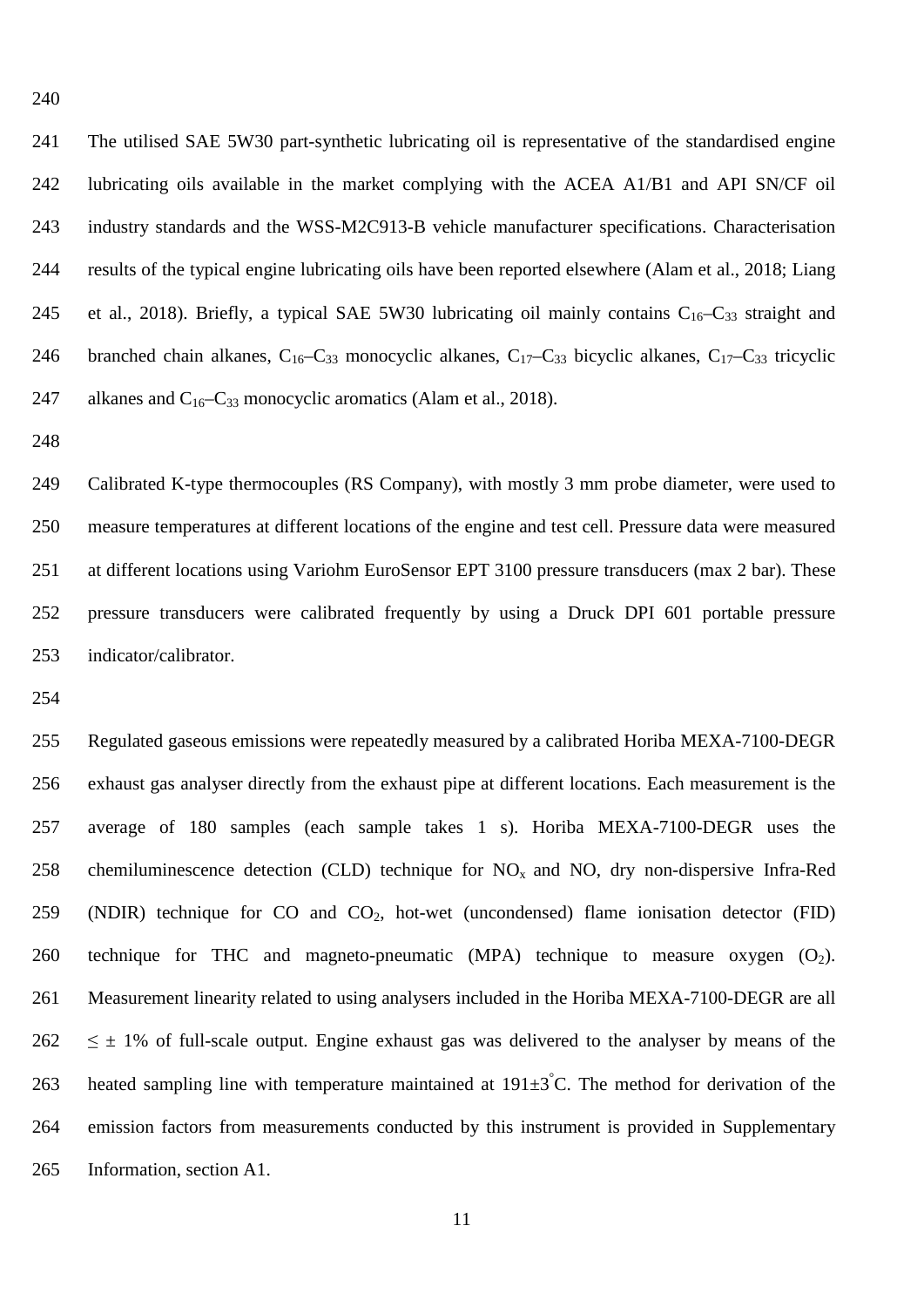A calibrated Cambustion DMS500 MKII fast particulate analyser was used to measure exhaust particle size distributions in the size range of approximately 5 nm to 1000 nm. It separates different sizes of particles based on their aerodynamic drag and charge while migrating in an electric field (Cambustion, 2015a). The integrated two-stage dilution system of the utilised DMS500 uses hot compressed air for the first diluter (dilutes at low dilution ratios) and cleaned exhaust gas (by a carbon high-efficiency-particulate-air (HEPA) filter) for the second diluter (dilutes at high dilution ratios using a rotating disk). The first dilution ratio was fixed at 1:5 in the current study. The secondary dilution ratio is normally required to be adjusted to ensure concentrations are within the detectable range. In the current study, the secondary dilution ratio was fixed at approximately 1:100 for the measurements of size distributions before and after the DOC, while for after the DPF measurements, a secondary dilution ratio of 1:1 was used as the particle concentrations were very low. The dilution ratio is calculated automatically using the built-in software and all the results are corrected for the dilution ratio at each test point. Use of a carbon HEPA filter for the secondary diluter, rather than a normal HEPA filter, was designed to strip the majority of the volatile species for the dilution of sampled exhaust gas. A software package utilising a Bayesian statistical algorithm (Cambustion, 2015b) provided by Cambustion was used to separate the nucleation and accumulation modes based on the concentration, mean size and width (geometric standard deviation) of the distribution. In this way, the total concentration of each mode is calculated separately while considering the number of classes per decade of the measurable size range (Cambustion, 2015a). Moreover, total mass can be calculated more accurately, as explained in Cambustion (2015c), since the characteristics (e.g. effective density and physical geometry) of particles of each mode are different. The electrometers of the DMS500 were zeroed before the start of each data point collection using the built-in Autozero function to ensure minimum offset noise effect on the results. The data were averaged over 60 s for a single measurement while each data point presented in this paper is the average of multiple measurements. The standard deviation of the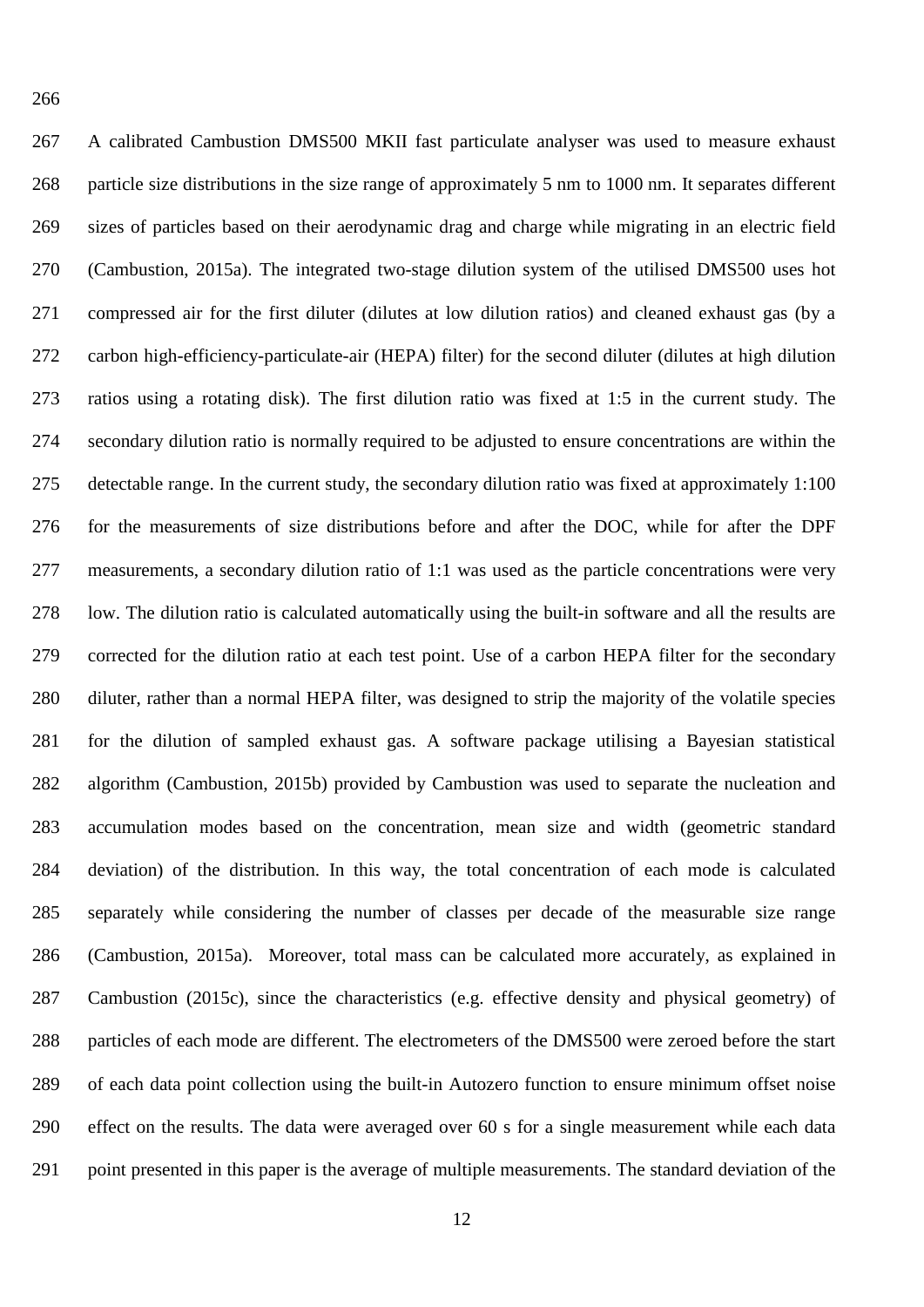data was carefully monitored when repeating the experiments to ensure small deviations from the mean value. As an example, the standard deviation of the total particle number concentration was up to 2 orders of magnitude smaller than the mean value of the data points. The method for derivation of the emission factors from measurements performed by the DMS500 is provided in Supplementary Information, section A2. In this paper, the results obtained by using the DMS sampling system are presented in a grey box.

 An in-house engine exhaust dilution system (Figure 2) was used for diluting the hot exhaust gas before introducing it to the Nano-Moudi and Particle Size Magnifier systems which are described later in this section. This dilution system incorporates a modified TSI model 3302A diluter. The diluter was modified to use compressed air passed through a high flow rate moisture trap and two 303 HEPA filters. The undiluted hot exhaust sample, delivered *via* a heated line maintained at  $191\pm3$ °C, mixes with a filtered external airstream at ambient temperature. The sampling lines used in the exhaust dilution and sample collection system are conducting-tubing to minimise any particle loss. 306 Dilution ratio was kept at approximately 1:50 $\pm$ 5 confirmed by measurements of NO<sub>x</sub> before and 307 after the dilution system. The temperature at the sampling points (after the diluter) was  $25\pm5^{\circ}$ C. It should be highlighted that this in-house dilution system is different from the integrated dilution system within the DMS500 (described earlier).

 An A10 Particle Size Magnifier (PSM) from Airmodus combined with a TSI 3775 condensation particle counter (CPC) was used to measure particles with mobility diameter between 1.2 nm to 2.5 nm. The PSM grows nanoparticles to the sizes that can be further grown and detected by the CPC (Airmodus, 2017). The condensing liquid used in the PSM was diethylene glycol (Airmodus, 2013) while it was n-butanol in the CPC. The scanning measurement mode of the PSM was used for these experiments which continuously adjusts the cut-off diameter of the PSM (Airmodus, 2013; Kangasluoma et al., 2013). Each sampling event lasted for 30 minutes including 6 scans (each for 5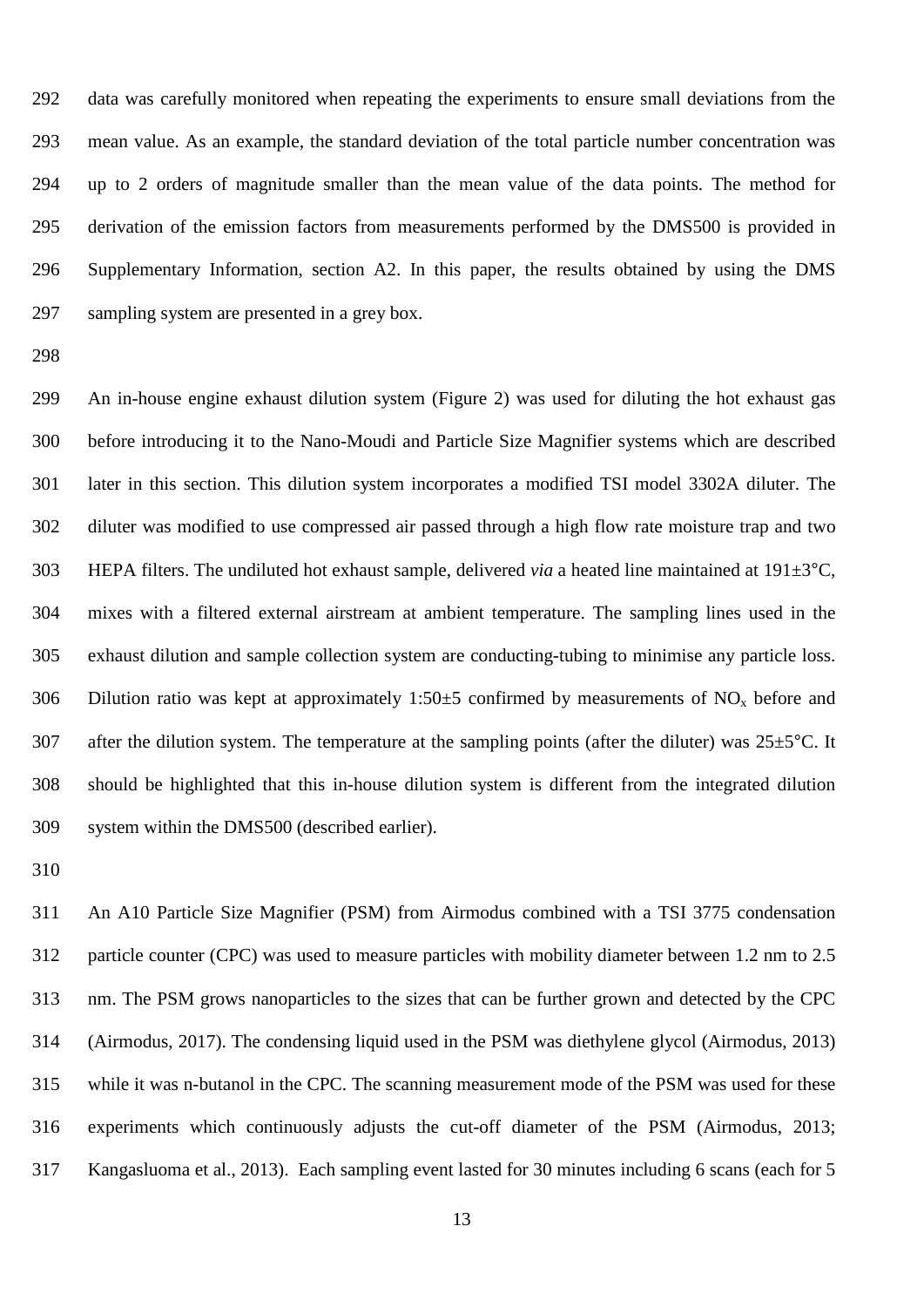minutes). The PSM has been calibrated by Airmodus using ammonium sulphate particles produced in a tube furnace and size selected with a high resolution differential mobility analyser (DMA) (Airmodus, 2013). The method for derivation of the emission factors from measurements done by the PSM system is provided in Supplementary Information, section A3.

 A Nano-micro orifice uniform deposit impactor (Nano-Moudi) 125 instrument from MSP Copley Scientific was utilised for collecting exhaust particles at different sizes for size-resolved characterisation of the I+SVOC. In a Nano-Moudi (an inertial impactor), particles are collected on different stages based on the Stokes number which is a function of particle density, slip correction, particle diameter, air viscosity, nozzle diameter and volumetric flow rate through the nozzle. Thirteen stages of the Nano-Moudi from S1 to S13 with nominal 50% cut-points of 10000, 5600, 3200, 1800, 1000, 560, 320, 180, 100, 56, 32, 18 and 10 nm, respectively, were used in this study. In this paper, when discussing Nano-Moudi results of >100 nm, for example, it means particles in the diameter range of 100 nm to 180 nm (the cut-point of the previous stage); this does not apply to S1 as there is no stage before it. Volumetric flow rate through the Nano-Moudi was 9 litres per minute and samples were collected for 30 minutes using polypropylene backed PTFE 47 mm filters from Whatman.

 I+SVOC on each stage of the Nano-Moudi were characterised using two-dimensional gas 337 chromatography time-of-flight mass spectrometry (GC×GC-ToF-MS). Details of this GC×GC-ToF- MS characterisation method are provided by Alam et al. (2019). Briefly, the PTFE filters were spiked with internal standards and subsequently were immersed in dichloromethane (DCM) and 340 then the mixture was ultrasonicated for 20 minutes at 20°C. The extract was concentrated to 50 µL under a gentle flow of nitrogen. Then this sample was analysed by means of a two-column GC 7890A from Agilent Technologies equipped with a cryogenic modulator (Zoex ZX2). The GC×GC was connected to a Bench-ToF-Select from Markes International. The scan speed and ionisation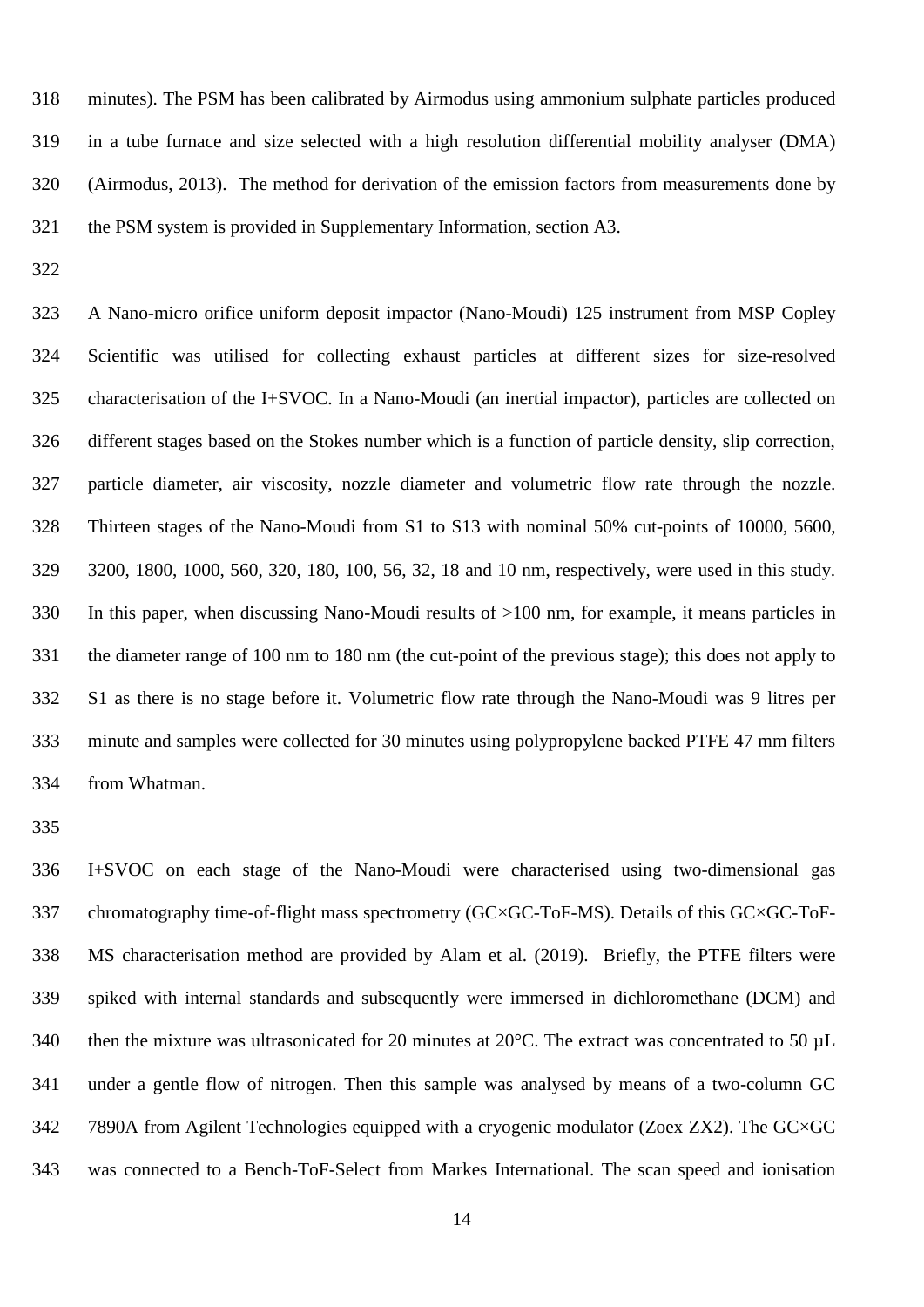energy were set at 50 Hz and 70 eV, respectively. Details of the temperature ramp settings are provided by Alam et al. (2016). All the analysis include consideration of internal standards and subtraction of the I+SVOC content found on the blank filters. Solvent blank injections and blank filter extractions both did not show any peaks in the chromatography and so all compounds are below the detection limit, indicating no instrument artefacts (please refer to Alam et al. (2019) for more information). Data were processed and post-processed *via* GC Image v2.5 from Zoex Corporation. Computer language for identifying chemical (CLIC) was used to characterise different classes of I+SVOC within each sample. Using this technique in earlier work (Alam et al., 2018), we reported mass closures of approximately 90% and 75% for diesel fuel and engine lubricating oil samples and around 85% and 75% of the total ion current were identified for gas and particle phase diesel engine I+SVOC emissions respectively. The uncertainty of this analysis method is approximately 24% and more details are provided in Alam et al. (2108). Repeatability of the I+SVOC volatility profile and concentration has been ensured during different testing campaigns and also by comparing Nano-Moudi results with those of single PTFE filters using the same engine 358 but at different times. In the current study, we found that  $C_{13}$  to  $C_{37}$  alkanes (including straight- and 359 branched-chain),  $C_{14}$  to  $C_{32}$  cycloalkanes,  $C_{16}$  to  $C_{23}$  bicyclic alkanes,  $C_{13}$  to  $C_{26}$  monocyclic 360 aromatics and  $C_9$  to  $C_{27}$  oxygenated compounds (including ketones, aldehydes and furanones) are the most abundant I+SVOC classes in the diesel exhaust particle samples and therefore are the focus of this paper. The method for derivation of the I+SVOC emission factors is provided in Supplementary Information, section A4.

- 
- 

#### **3. RESULTS AND DISCUSSION**

#### **3.1 Regulated Gaseous Emissions and Particle Size Distribution**

**3.1.1 Gaseous emissions**

 Gaseous emission factors and their reduction percentage (conversion or reduction efficiency depending on the species) over the aftertreatment devices are listed in Table 2. Engine-out (before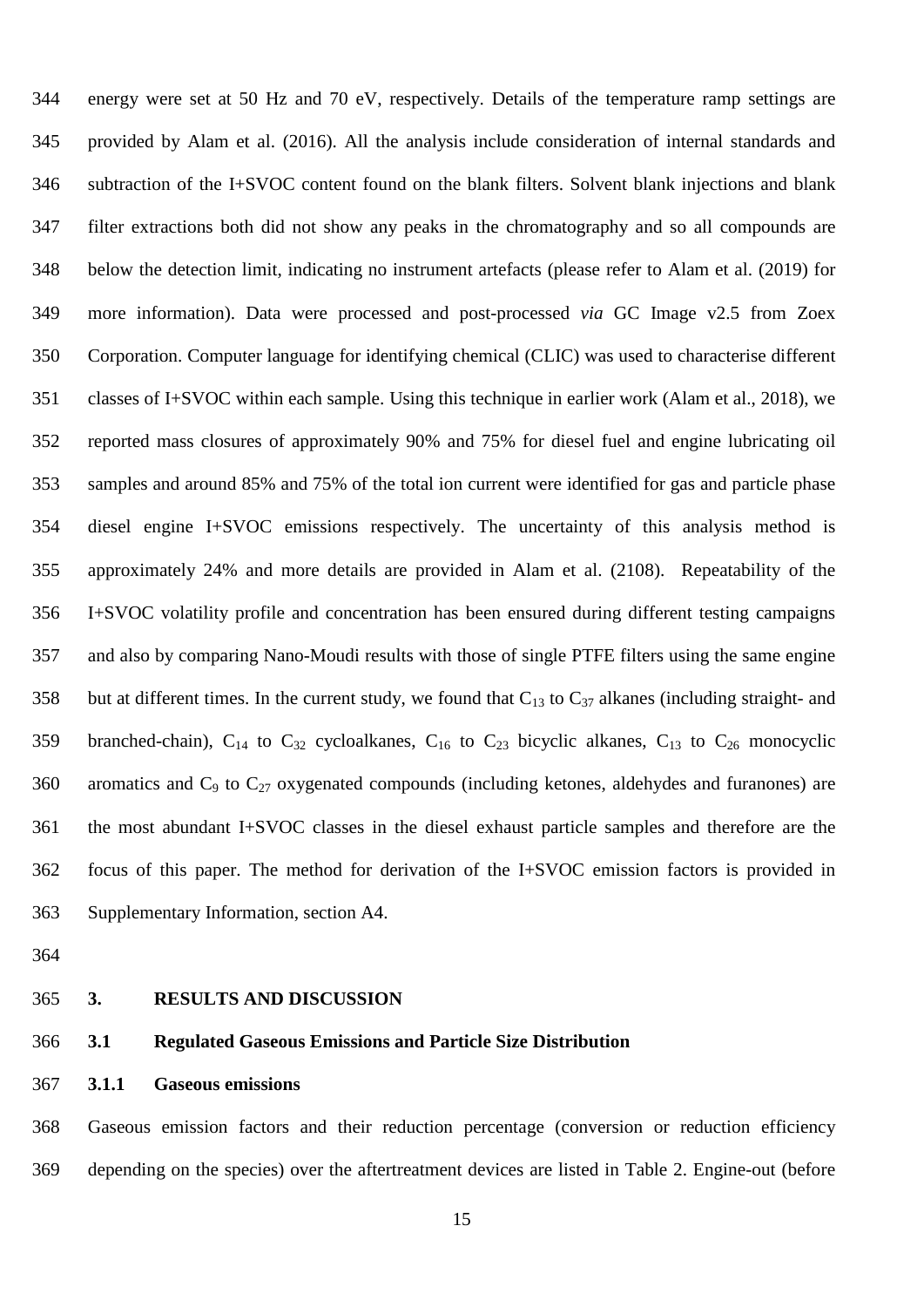DOC) emission factors for CO and THC at this low load engine condition were relatively high because of lower combustion efficiency. However, their conversion efficiencies were high and they were decreased at two separate stages – once over the DOC and once over the DPF. This is an indication that the utilised DPF is catalyst coated. In addition, these results confirm that the DOC and DPF were in an active state for converting HC, which is important for discussing I+SVOC results later in this section. It is believed that the absence of NO<sub>2</sub> production was due to the fact that the operating temperature was not high enough (was below 200°C) to initiate this process (Kim et 377 al., 2011). The conversion of  $NO<sub>2</sub>$  to  $NO<sub>1</sub>$  is believed to be due to its decomposition and consumption of its oxygen content by the available CO and HC on the catalyst active sites. There 379 was an overall reduction of  $NO_x$  due to conversion of NO to  $N_2$  over the catalysts. Exhaust gas 380 temperature after the DOC, before entering the DPF, increased by approximately  $23^{\circ}$ C and this is believed to be because of exothermic reactions within the DOC (e.g. combustion of CO and HC 382 which subsequently increased the  $CO<sub>2</sub>$  concentration).

#### **3.1.2 Particle emissions**

 Effects of the DOC and DPF on the size distribution of particle emissions can be seen in Figure 3. In this figure, particles with diameter between 1.2 and 2.5 nm were measured by the PSM system and particles with diameter between 4.87 and 1000 nm were measured by the DMS system (refer to the experimental setup section). Volume size distributions (Figure 3 (b)) were calculated under the assumption that all particles have a completely spherical geometry – an assumption that may not be completely correct for larger diesel exhaust particles, especially in the accumulation mode (Kittelson, 1998).

 PSM results showed a high concentration peak at approximately 1.5 nm in the samples taken both before and after the DOC (Figure 3 (a)). The concentration was the highest for measurements before the DOC, decreased after the DOC, and was negligible after the DOC+DPF. The possibility of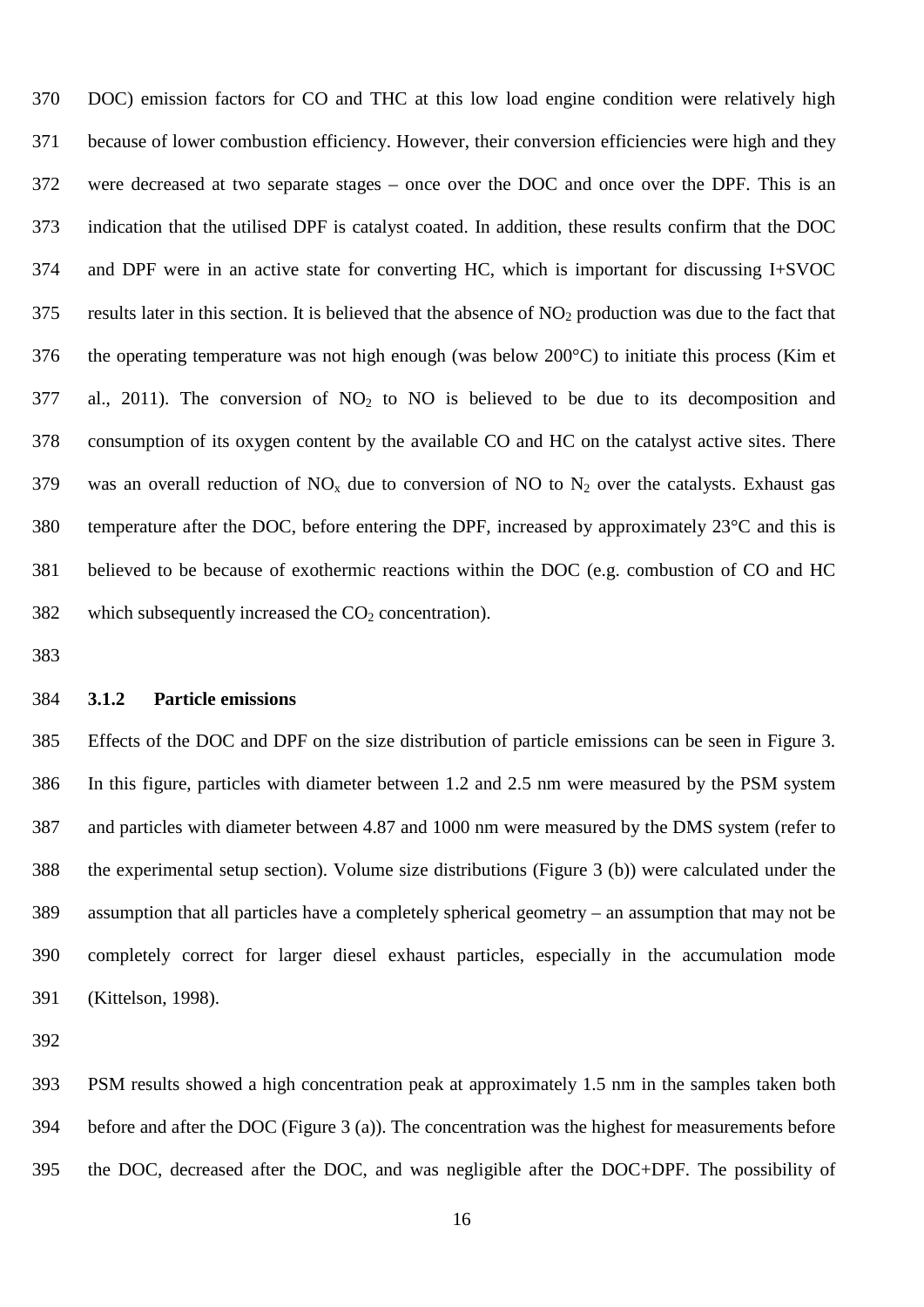formation and/or growth of small particles in the exhaust dilution system is reduced when concentrations of gaseous volatile and semi-volatile HC are decreased by using a DOC. For such small particles, kinetic limitations to the loss of semi-volatile constituents are very small, and therefore even constituents of quite low volatility can evaporate. Considering the results before and after the DOC+DPF system, one can conclude that the sub-2.5 nm particle emissions from the current diesel engine contain both volatile and non-volatile constituents. The non-volatile nuclei are efficiently removed by the DPF as shown in Figure 3 as also reported by Filippo and Maricq (2008) for light-duty diesel vehicles. The sources of these particles (which presumably include a solid core) are assumed to be in high temperature regions inside or in the vicinity of the combustion chamber due to their electrical charge (Filippo and Maricq, 2008; Alanen et al., 2015; Sgro et al., 2012). Sulphur storage and release in the newly-fitted aftertreatment system (acting as a reservoir) is another possibility (Herner et al., 2011; Kittelson et al., 2006). It has been reported that sulphur storage and release mechanisms are more related to the DOC rather than the DPF of the 409 aftertreatment system (Swanson et al., 2009). Within a DOC or a catalysed DPF, engine out  $SO_2$ 410 can convert to  $SO_3$ .  $SO_3$  can react with  $H_2O$  and form  $H_2SO_4$  (sulphuric acid) which can nucleate under the atmospheric conditions. Tiszenkel et al. (2019) conducted a preliminary study about the effects of temperature on the nucleation and growth of sulphuric acid using the Tandem Aerosol Nucleation and Growth Environment Tube (TANGENT). They used a PSM after the nucleation tube of the TANGENT system and confirmed that at temperatures around 24°C, similar to the temperature of the dilution point for the PSM results in the current study, clusters with a diameter of 1.65-1.70 nm were formed, hypothetically via a ternary process. This diameter, which is close to the peak concentration diameters measured in the current study, did not change significantly as the sulphuric acid concentration was increased. This finding can indicate a possible role of sulphuric acid in forming sub-2.5 nm particles, although the exhaust gas mixture is very different to the mixture that Tiszenkel et al. (2019) studied. However, in the current study, the sulphur content of the ULSD fuel was very low (approximately 8 mg/kg), but the sulphur content of the engine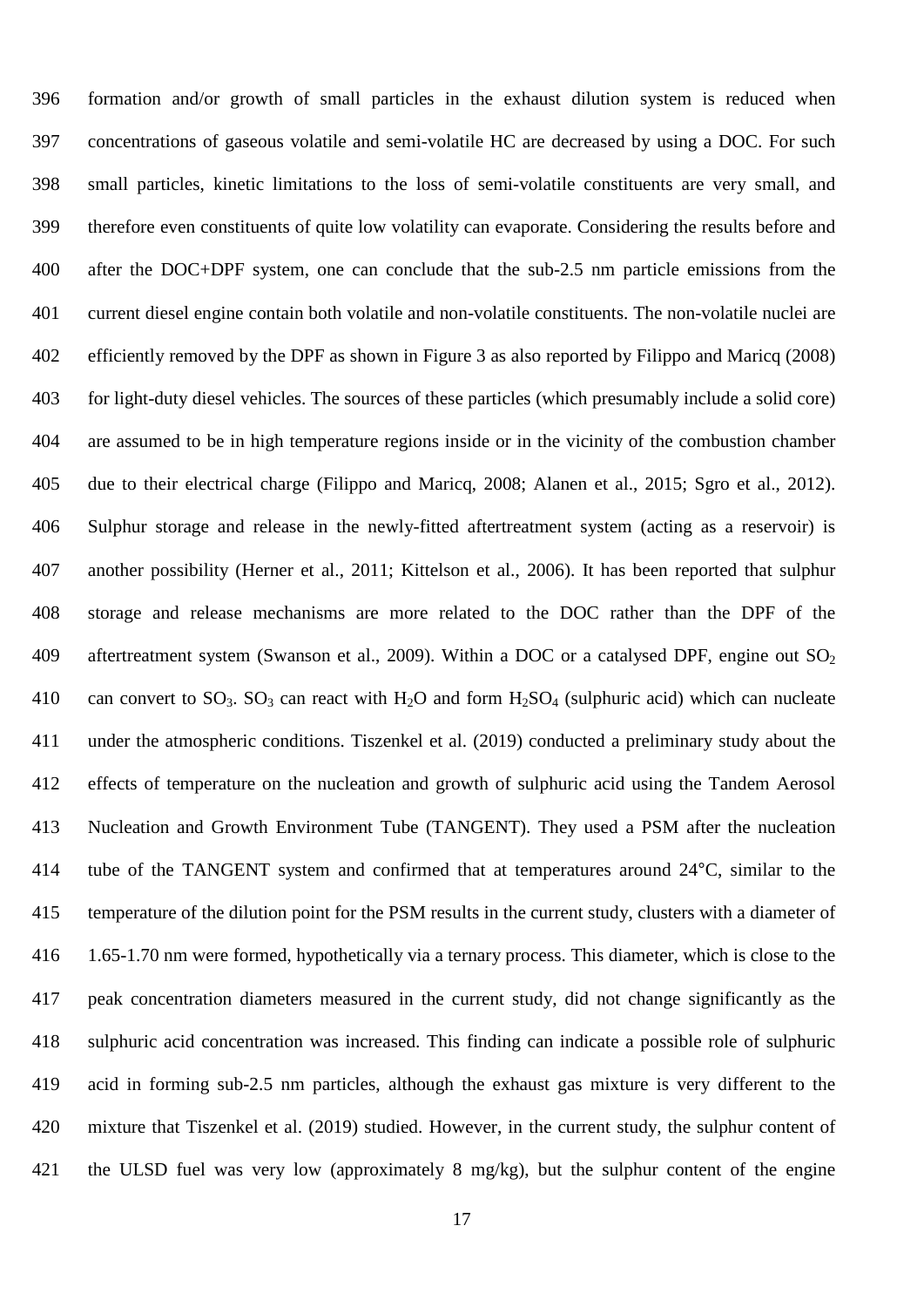lubricating oil and its contribution to the emissions are unknown. It would be interesting to investigate the sensitivity of size distribution and characteristics of these very small diesel exhaust particles to the dilution conditions, e.g. dilution ratio and relative humidity as two important factors (Shi and Harrison, 1999).

 Bimodal particle size distributions, with both modes of nucleation and accumulation (the latter also referred to as the soot mode), were detected in measurements by the DMS upstream and downstream of the DOC (Figure 3(a)). Particle concentrations after the DPF appear to be negligible – there was no sign of an enhanced nucleation mode concentration which has been reported by other researchers for some engine operating conditions (Herner et al., 2011). Count median diameter (CMD) of the nucleation mode particles was 19.3 and 17.6 nm upstream and downstream of the DOC, respectively. CMD of accumulation mode particles upstream and downstream of the DOC was 54.9 and 50.4 nm, respectively.

 The DOC had a considerable effect in reducing the nucleation mode particles – mass decreased 437 from 0.0094 to 0.0032  $g/kg_f$ . The nucleation mode comprises particles with a small non-volatile core (ca 5 nm) and a major part condensed semi-volatile HC (Filippo and Maricq, 2008; Lähde et al., 2009; Rönkkö et al., 2007). In the dilution system and in the presence of soot particles, semi- volatile HC, which can also nucleate during dilution, can be adsorbed by the soot surface and increase the size and mass of particle emissions. The DOC oxidises some of the gaseous HC and therefore contributes to a reduction in nucleation mode particle number.

 There was also a reduction of the accumulation mode particles in the DOC – mass decreased from 445 . 0.2063 to 0.1664  $g/kg_f$ . The accumulation mode comprises a larger graphitic carbon core, with a coating of condensed semi-volatile HC (Shi et al., 1999; Shi et al., 2000). Exothermic reactions inside the DOC can increase the temperature near active sites and may facilitate oxidation of HC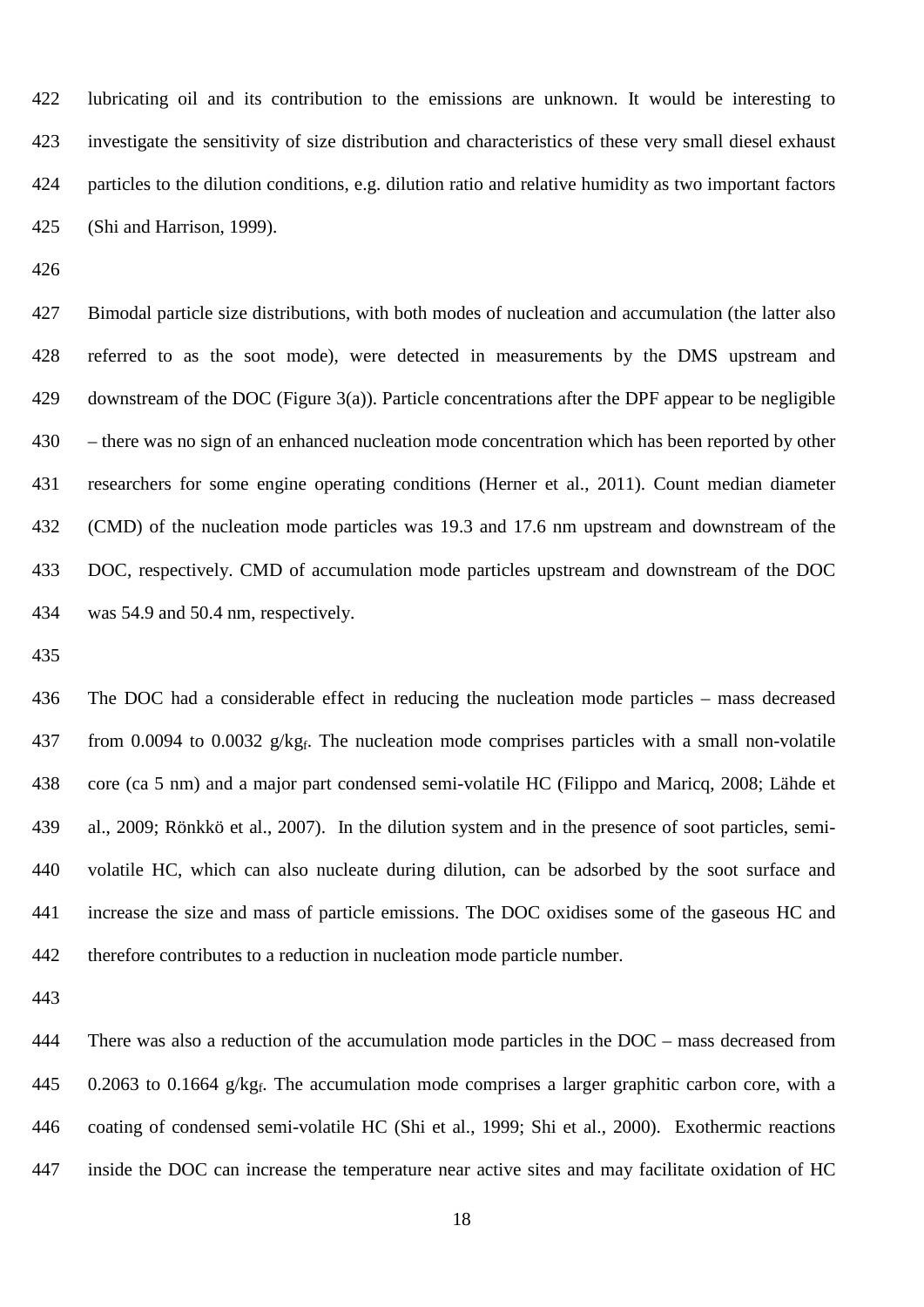already adsorbed on soot particles. However, the data in Figure 3 show little change in particle size on passing through the DOC. These particles can also deposit on the top and to the monolith walls of the DOC (Eastwood, 2008). These deposited particles cannot be catalytically converted and therefore may only be oxidised under high temperature conditions. Therefore, the results suggests both loss of particles in the DOC and particle shrinkage due to HC oxidation.

 Figure 3(b) illustrates that the peak of volume size distribution was associated with particles with diameter of 100 nm for measurements before the DOC. The majority of volume (and presumably mass) of particles are present around this particle diameter. Particles measured by the PSM made very little contribution to the total volume due to their small diameter.

# **3.2 Particle Phase I+SVOC Composition and Size Distribution**

 Table 3 shows the results for particle mass (using the DMS) and I+SVOC mass (using the Nano- Moudi). In this table, nucleation mode (Nuc.) particle mass and accumulation mode (Acc.) particle mass (calculated as described in the experimental setup section) were added to calculate the total particle mass (PM). The DMS results after the DOC+DPF showed a very small number of particles and therefore no peaks of nucleation and accumulation were detected using the log-normalisation method. Total mass of each I+SVOC class (namely alkanes, cycloalkanes, bicyclic alkanes, monocyclic aromatics and oxygenated compounds) were calculated by adding the data of Nano- Moudi stages below 1000 nm, which is the maximum measurable diameter by the utilised DMS. This was done in order to help elucidate the relation between total PM and total I+SVOC (addition of all classes) and each I+SVOC class.

 Total PM decreased by approximately 21%, comparing measurements before and after the DOC and this was driven by the decrease of both nucleation and accumulation mode particles. Total particle phase I+SVOC before the DOC made a high contribution to the total PM (more than 48%) as presented in Table 4. Similar to the observations for gas phase THC that were discussed earlier,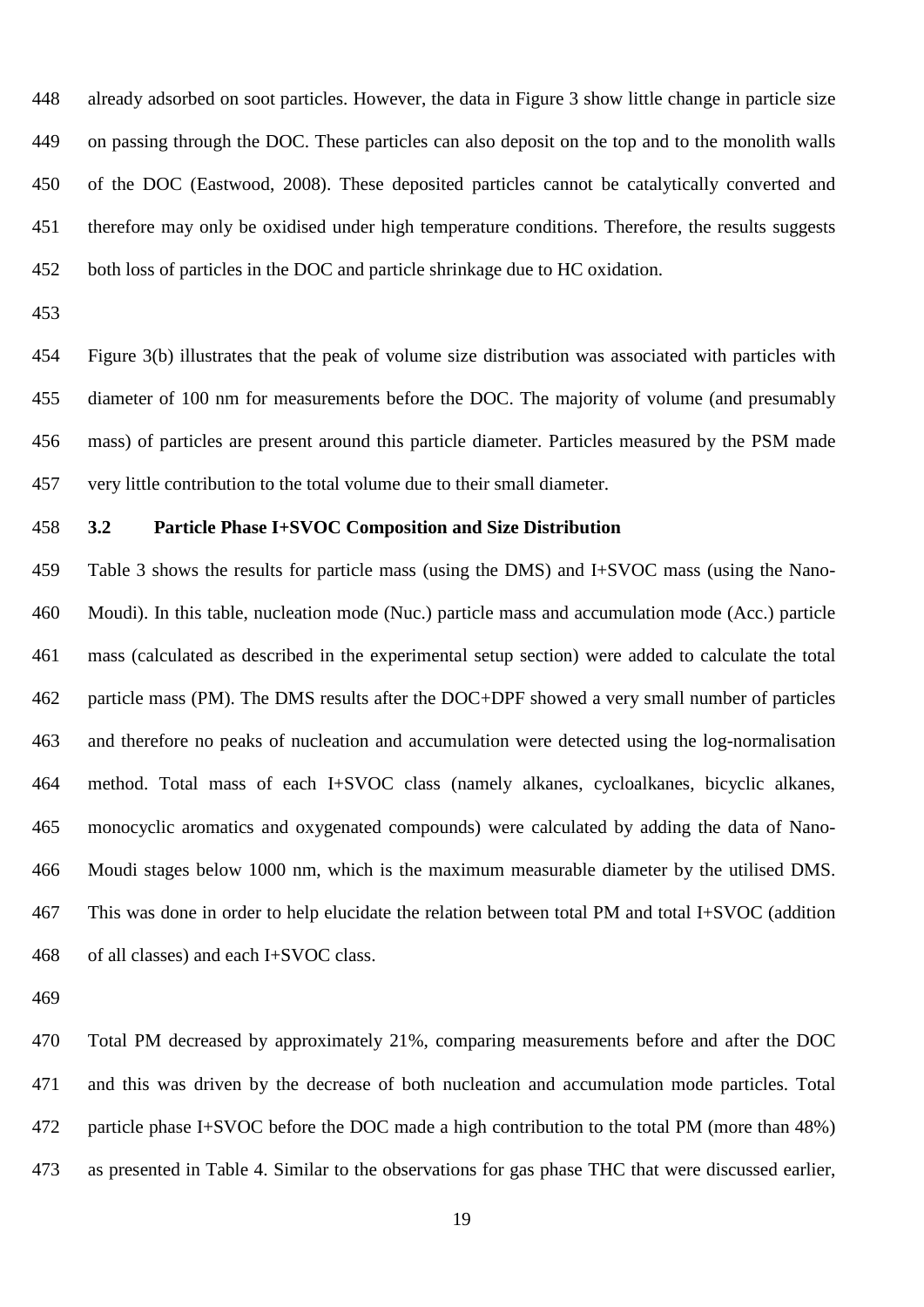particle phase I+SVOC concentrations decreased in two stages, once over the DOC and once over the DPF. The reduction percentage of total particle phase I+SVOC over the DOC was more than 74% and over the DOC+DPF was approximately 91%. The DOC can help oxidise the engine-out gas phase SVOC (Liu et al., 2018) and consequently decrease the particle phase I+SVOC collected in the diluted exhaust. Later, when the exhaust gas passes the catalysed DPF, apart from further conversion of I+SVOC, particles are physically trapped. After the DPF, the number of solid core particles is low and consequently less condensation sink is available for the gas phase I+SVOC (if any) to condense/adsorb on them. In the current study, the particle phase I+SVOC measured after the DOC+DPF must have mainly derived from vapour passing the DOC and DPF which condensed on the filters after the dilution, as the DMS showed negligible measureable particles exiting the DPF. It should be borne in mind that the DMS and Nano-Moudi used different dilution systems (described in the experimental setup section) while the conditions of the Nano-Moudi dilution system were more similar to the atmospheric dilution (dilution with only ambient air). Moreover, the utilised comprehensive GC technique has a high sensitivity for measuring small concentrations 488 (a few ng/m<sup>3</sup>) of I+SVOC. Although adsorption artefacts are not expected to be very high on the PTFE filters used in this study, a small amount of gas phase I+SVOC condensation and adsorption on stages of the Nano-Moudi at different sampling locations could have happened. Further to the current study, it would be interesting to investigate the effects of varying the dilution conditions such as dilution ratio, temperature, pressure and relative humidity on the concentrations and characteristics of different I+SVOC classes in different particle size ranges.

495 Total particle phase I+SVOC mass after the DOC+DPF was approximately 8.9 mg/kg $_f$ . Gordon et 496 al. (2014) conducted an environmental chamber study and reported emission factors of  $\langle \sim 10 \text{ mg/kg}_{\text{f}}$  for total black-carbon and POA and SOA for medium/heavy-duty diesel vehicles equipped with a catalysed DPF. Although PTFE filters were used for the current study and adsorption artefacts are not expected to be so severe, it may be worthy of mention that May et al. (2013) reported that for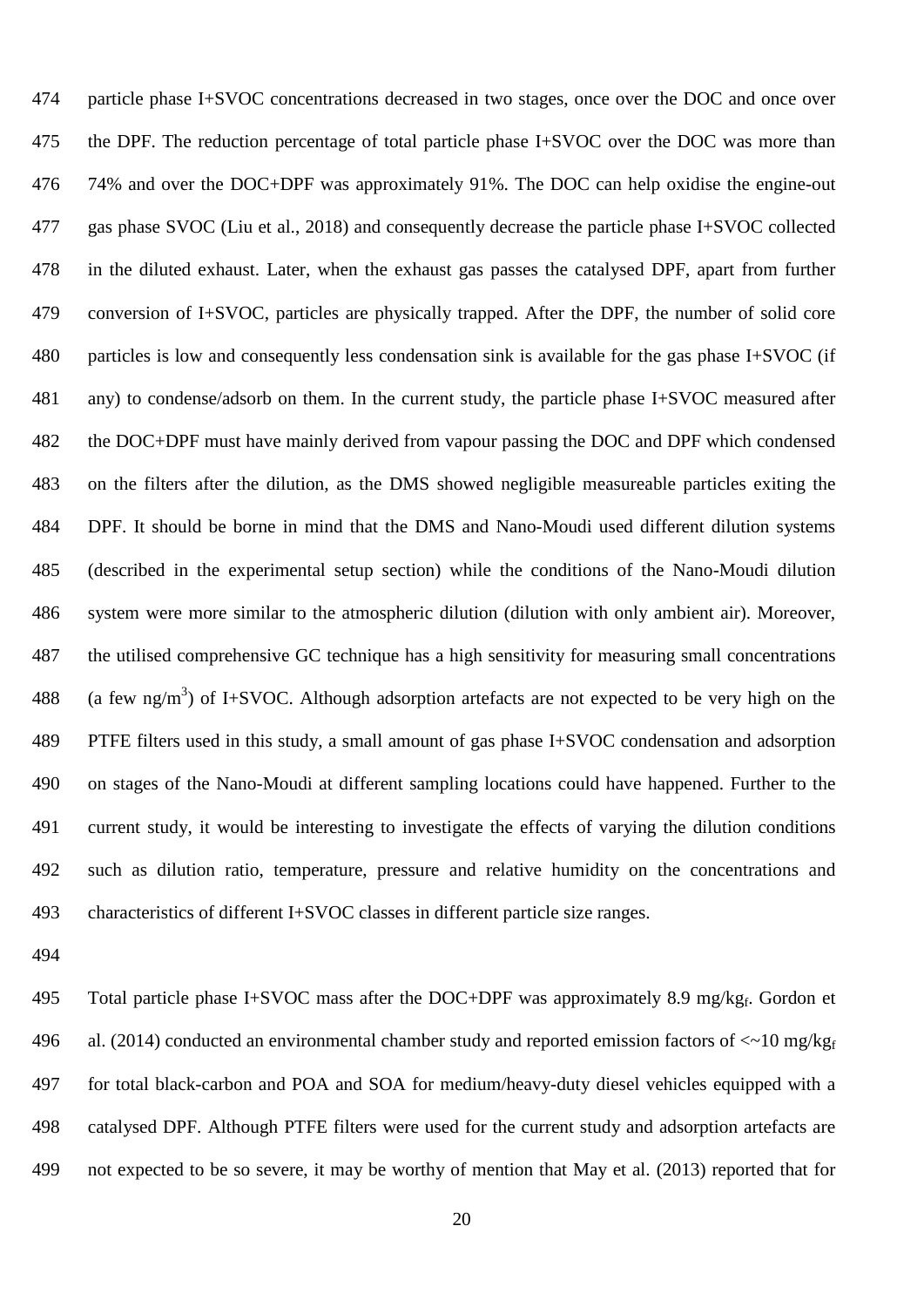the test vehicles equipped with a DPF, up to 90% of the POA collected on the quartz filters from the constant volume sampler were actually adsorbed vapours. It is expected that comprehensive analysis of gas phase I+SVOC after the DPF will clarify gas-particle partitioning under various dilution conditions.

 Among the different I+SVOC classes, alkanes had the highest mass ratio to the total measured PM (Table 4) and I+SVOC (Table 5) at each sampling location. This was expected since the results from earlier analyses of diesel fuel and engine lubricating oil indicated the abundance of alkanes (Funkenbusch et al., 1979; Alam et al., 2016; Zeraati-Rezaei et al., 2016; Alam et al., 2018; Liang et al., 2018). The I+SVOC content found in the particle phase is very similar to that found in the engine lubricating oil (Zeraati-Rezaei et al., 2016; Alam et al., 2018). Alkanes and monocyclic aromatics had the highest conversion efficiency (decrease percentage or removal efficiency) over the DOC and the lowest was for oxygenated compounds (Table 3). These results highlight the lower catalytic reactivity for the cyclic alkanes compared to total normal- and branched-alkanes. Semi- volatile oxygenated compounds, which are believed to be products of combustion of fuel and lubricating oil within the engine, decreased by only ~20% over the DOC and therefore made a higher contribution to the total PM and I+SVOC after the DOC. This can be due to the partial oxidation and breakdown of different compounds over the DOC and their appearance as oxygenated compounds – further discussion is provided later in this section. Generally, the decrease in concentration of all I+SVOC classes was more than 90% over the DOC+DPF except for oxygenated compounds which was approximately 76%. Since the utilised DPF was catalysed, it can be hypothesised that the oxidation process of the gas phase I+SVOC in the DPF was ongoing during the sampling. This process can result in gas phase partial oxidation by-products that can condense/adsorb on the existing particles or the PTFE filter.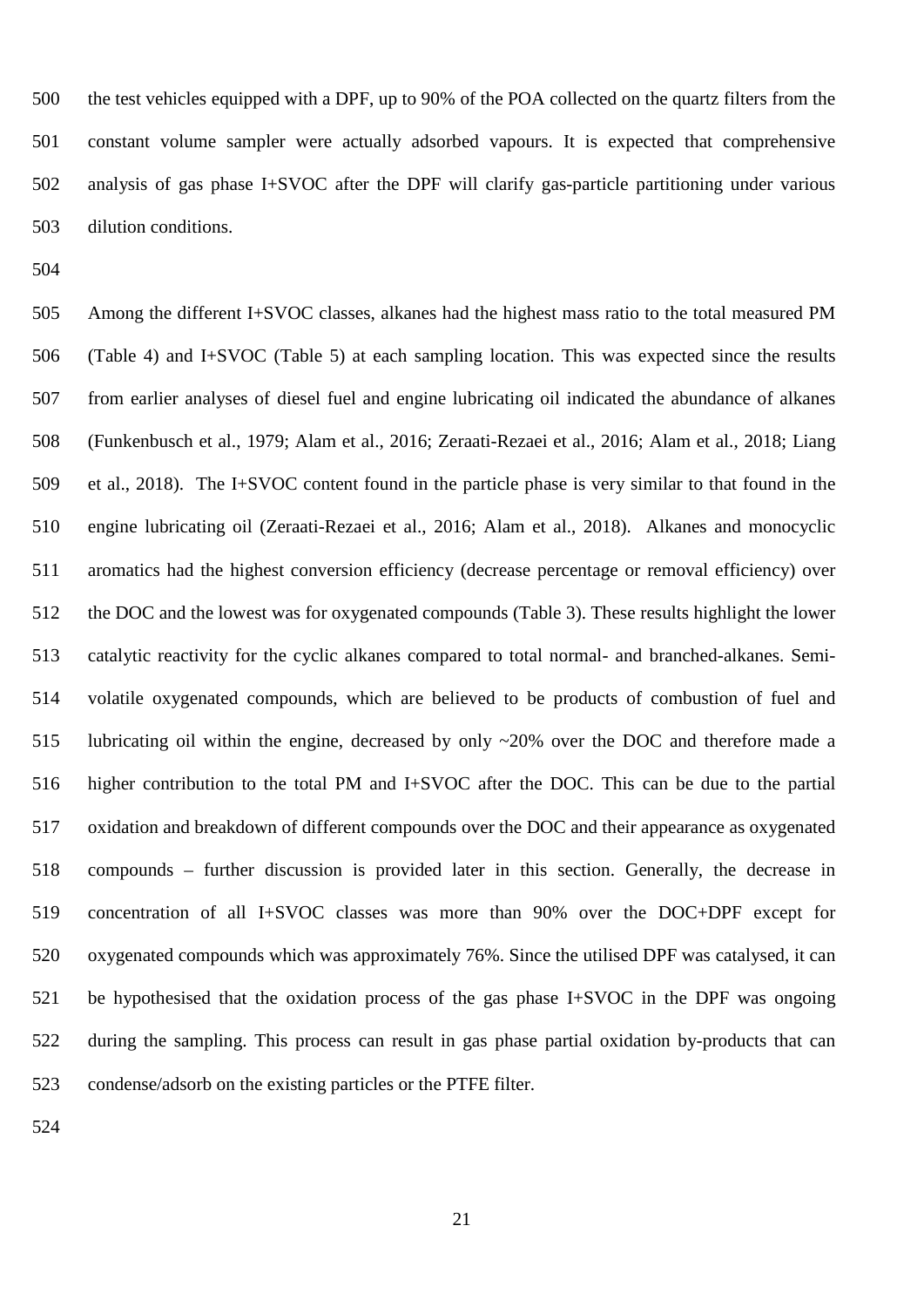For a more detailed analysis, Figure 4 (a, b, c) illustrates emission factors for different classes of I+SVOC (total alkanes, cycloalkanes, bicyclic alkanes (bicyclics), monocyclic aromatics (monoaromatics) and oxygenated compounds (oxygenates) in different size bins (sampled using the Nano-Moudi) before DOC, after DOC and after DOC+DPF. This figure also includes the conversion efficiency of each class of I+SVOC at each size bin (stage) when using the DOC (Figure 4(b)) and DOC+DPF (Figure 4(c)). Contour plots showing particle size and carbon number for each I+SVOC class and measurement location are available in Figure 5 and Supplementary Information, 532 sections C1 to C4. Tables of the raw data ( $\mu$ g/kg<sub>f</sub>) containing size bin and carbon number for each class and measurement location can be found in Supplementary Information, sections B1 to B5.

 The peak concentration of total I+SVOC upstream of the DOC was found in the size bin close to 100 nm. This is probably due to the higher total mass of particles in this size range – the peak of particle volume shown in Figure 3(b) was at the same particle diameter. This may also indicate that although particles in the accumulation mode are formed of both carbonaceous cores and I+SVOC coatings, their I+SVOC fraction upstream of the DOC is high at this engine condition. Moreover, in the dilution system, due to their high concentration and total surface area, they act as sinks for the available gas phase I+SVOC to condense/adsorb on. It may be worthy of mention that I+SVOC concentration in the size bins >5600 and >10000 nm are relatively high. In the current study, measurement of size distribution for these large particles was not available; however, it is hypothesised that even if their concentrations have been low they could act as sinks for the gas phase I+SVOC as they have large surface areas and are collected on the two top stages in the Nano-Moudi.

 Alkanes were generally the dominant mass fraction in each size bin at the three measurement locations. In terms of conversion efficiency when using the DOC, they generally had the highest values across different stages followed closely by monoaromatics and then bicyclics>cycloalkanes.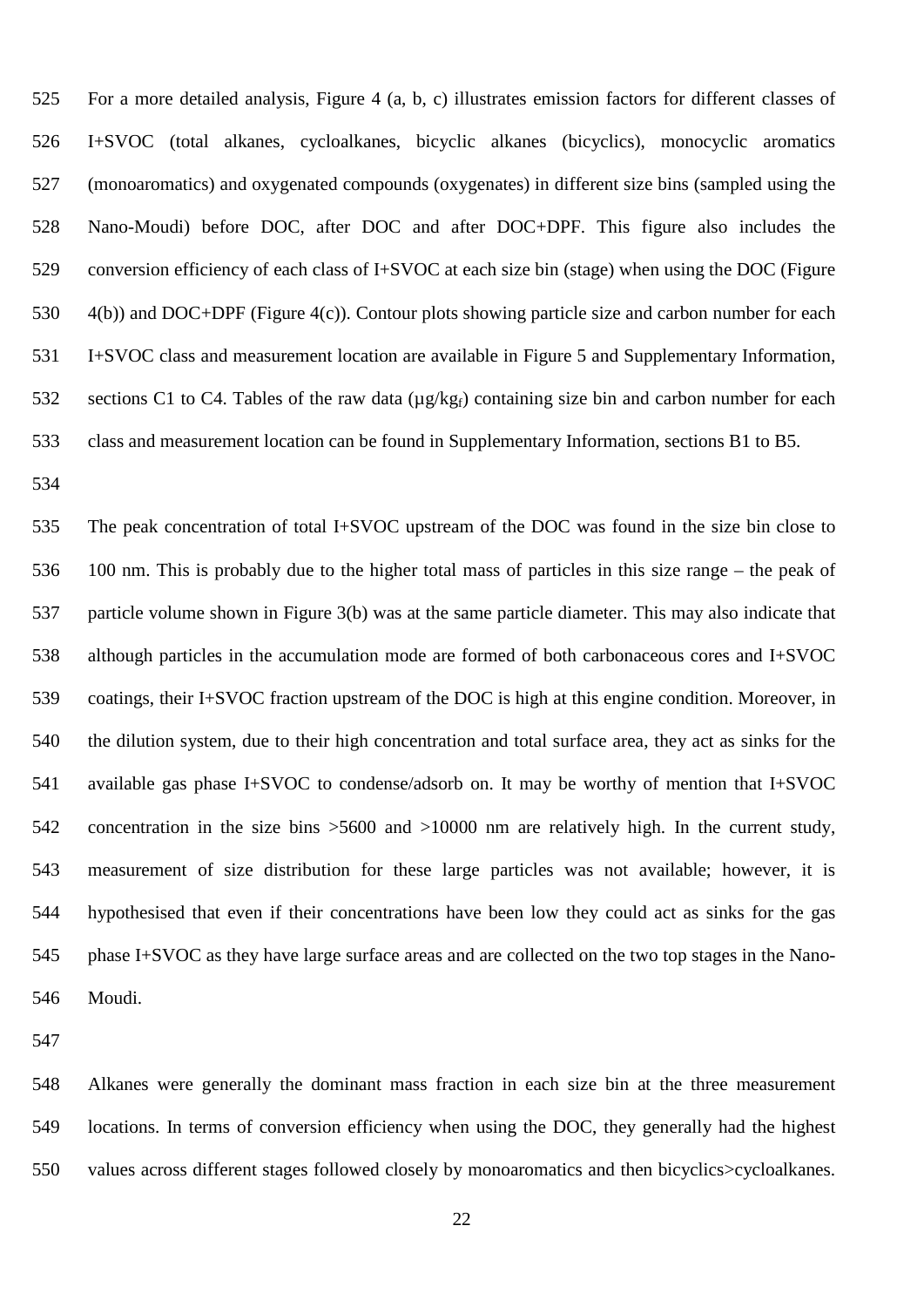Oxygenated compounds had the lowest conversion efficiency, if this is a correct interpretation. For oxygenated compounds, as shown in Figure 4 and Supplementary Information, section C4, except for size bins >3200 nm, the size distribution of I+SVOC did not change considerably (reduction percentage was ~20% for all). Therefore, if there were gas phase I+SVOC partial oxidation processes, the by-products were evenly condensed/adsorbed on different particle size bins after the DOC. Conversion efficiency of different classes in the size range of 10 to 18 nm (S13) was relatively low. It should be noted that the concentration of I+SVOC before the DOC was the lowest in this size bin. Due to the small physical size of these particles, their high surface to volume ratio can cause them to adsorb more vapour. When the DPF was added to the system, conversion efficiency of all classes (except oxygenated compounds) in all size ranges was more than approximately 85%.

 Figure 6 illustrates the concentration of different I+SVOC classes based on the carbon number. The presented data is the sum of concentrations available in all of the size bins of the Nano-Moudi. In the results upstream of the DOC, a bimodal distribution of alkanes, based on the carbon number, was found in the particle phase diesel I+SVOC emissions; this has been also reported by Black and High (1979) and Alam et al. (2016). Diesel fuel and engine lubricating oil are the sources of these two peaks; the first peak is from lighter HC in the fuel and the second peak is from heavier HC in the oil.

 Similar to the observations when analysing various lubricating oil samples (Funkenbusch et al., 1979; Zeraati-Rezaei et al., 2016; Alam et al., 2018; Liang et al., 2018), alkanes with carbon number around 24 had the highest contribution to the total amount of I+SVOC collected in the 574 current experiments.  $C_{20}$  had the highest concentration for the oxygenated compounds and  $C_{22}$  had the highest concentration for the rest of the analysed I+SVOC classes.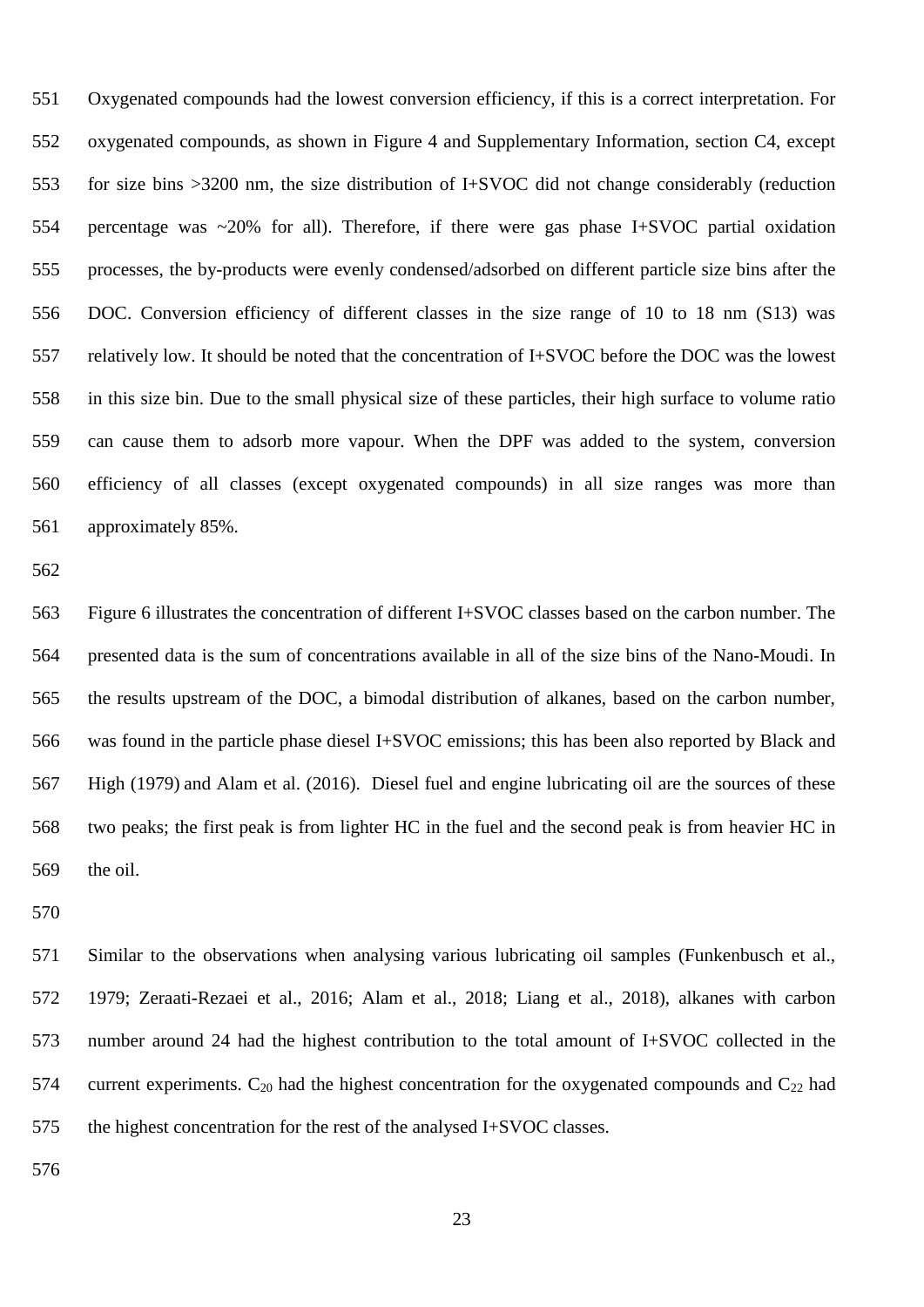The efficiency of the DOC in removing I+SVOC depended on both the class of compounds and 578 carbon number. In the case of alkanes, conversion efficiency of  $C_{20}$  to  $C_{34}$  was a little lower than the rest of the analysed range. Oxidation theory cannot always explain the experimental data, suggesting that there may be other removal mechanisms (Majewski and Khair, 2006). In theory, once the catalyst reaches the light-off temperature for a specific exhaust constituent, the rate of oxidation is controlled by the rate of mass transfer or diffusion rate of that species. This implies that there is more diffusion of low molecular weight HC with higher volatility compared to high molecular weight HC. However, short chain alkanes are known to have higher light-off temperatures compared to longer chain alkanes. As opposed to theory, interestingly, some studies have shown that longer chain HC were removed more efficiently over a catalyst (Eastwood, 2008; Johnson and Kittelson, 1994). Research shows that decreasing C-H bond strength of n-alkanes with increasing their chain length reduces their surface ignition temperature on a catalyst (Veser et al., 1999; Hunter and East, 2002; Diehl et al., 2010), and hence longer chain n-alkanes are more reactive over a catalyst. In addition, this behaviour of the DOC might be partly explained by the fact that there are possibilities that heavier HC can be catalytically cracked into lighter HC (Majewski and Khair, 2006).

 Generally, conversion efficiency of semi-volatile cycloalkanes with higher carbon number was less than the ones with lower carbon number over the DOC. The trend for bicyclic alkanes was similar 596 to the trend for alkanes – higher at the beginning and end of the carbon number range, while  $C_{18}$  and  $C_{19}$  bicyclic alkanes had low conversion efficiencies (<35%). Conversion efficiency of monocyclic aromatics with carbon number ≥18 was high (Figure 6). Conversion efficiency of oxygenated compounds with 9≤carbon number≤17 was generally less than 10%. It can be hypothesised that these relatively lighter I+SVOC that appeared after the DOC were by-products of synthesis from partial oxidation of heavier I+SVOC.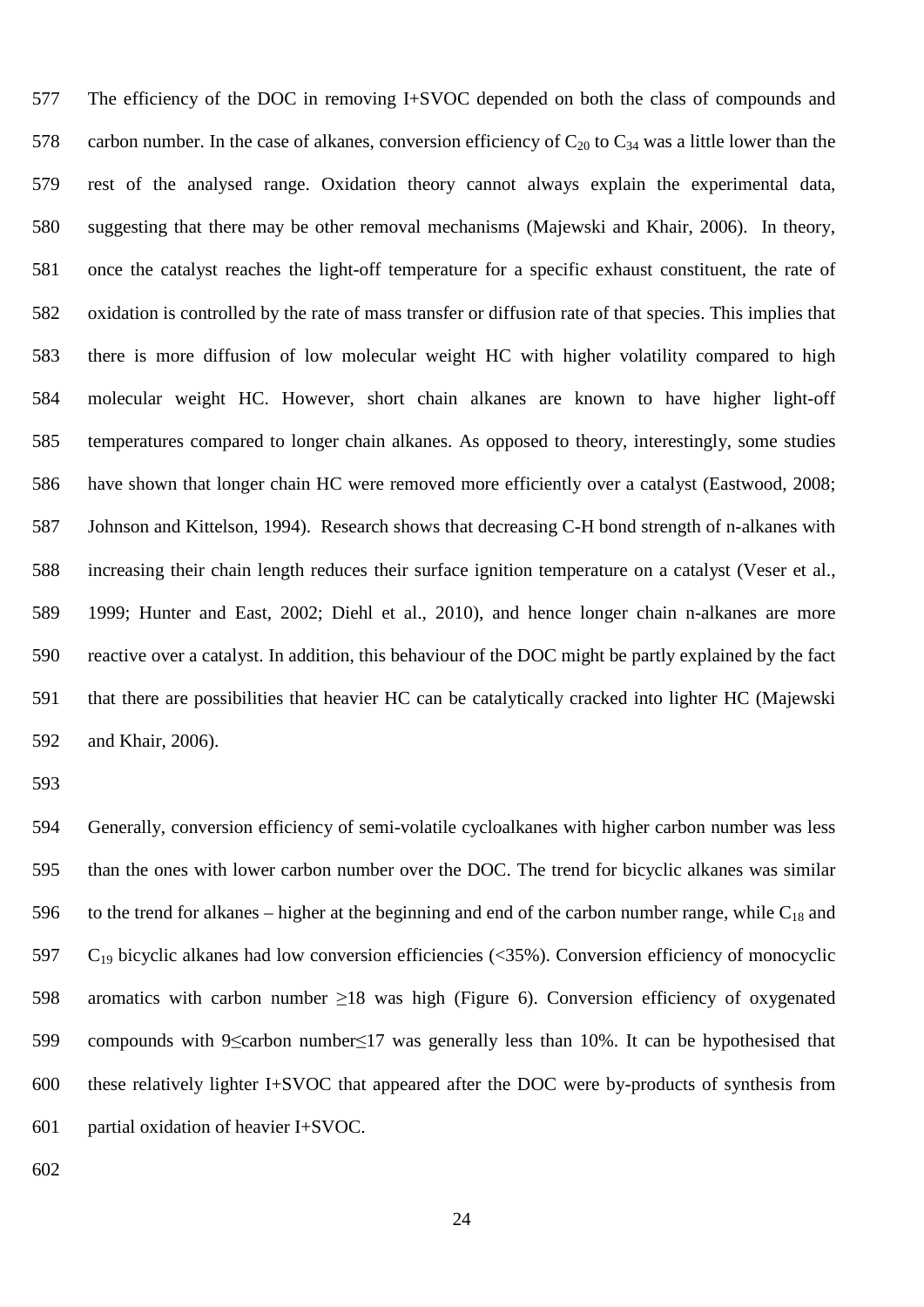Using the DOC+DPF, reduction percentage of all the classes (except oxygenated compounds) was generally more than 80% for different carbon numbers with the possible exception of low 605 concentration  $C_{13}$  and  $C_{14}$  monocyclic aromatics, although this looks likely to be an artefact of imprecision of the very low concentrations measured.

- 
- 

### **4. SUMMARY AND CONCLUSIONS**

 Size-resolved physico-chemical characteristics of the intermediate- and semi-volatile particle emissions from a light-duty diesel engine have been investigated upstream and downstream of the diesel oxidation catalyst (DOC) and the catalysed diesel particulate filter (DPF). Particle phase intermediate- and semi-volatile organic compounds (I+SVOC) have been comprehensively characterised based on the compound type (class) and carbon number using a multi-stage Nano impactor and GC×GC-ToF-MS technique. The number size distributions of particles between 1.2- 1000 nm have been also investigated. The DOC and the DPF were in an active state for converting hydrocarbons.

 In samples taken before the DOC, the emission factor for total I+SVOC found in the sub-1000 nm 618 particles was 104.8 mg/kg<sub>f</sub>. I+SVOC made a large contribution to the total mass of particles (~49%), and alkanes had the highest mass ratio to the total I+SVOC (~63%). The concentrations of 620 different classes of I+SVOC emissions were ranked as alkanes (65.6 mg/kgf) >cycloalkanes 621 >monoaromatics =oxygenates >bicyclics (8.2 mg/kg<sub>f</sub>). As a summary, Figure 5 shows the concentration of alkanes (the most abundant class similar to the observations in the lubricating oil analysis) with respect to the carbon number and particle diameter. Importantly, before the DOC, the peak concentration of all classes was found in the particle size bin close to 100 nm due to the higher total mass of particles in this size bin. This is indicative of a high concentration of I+SVOC constituents in the accumulation mode particle emissions from the light-duty engine. Before the DOC, alkanes with carbon number around 24 made the largest contribution to the total I+SVOC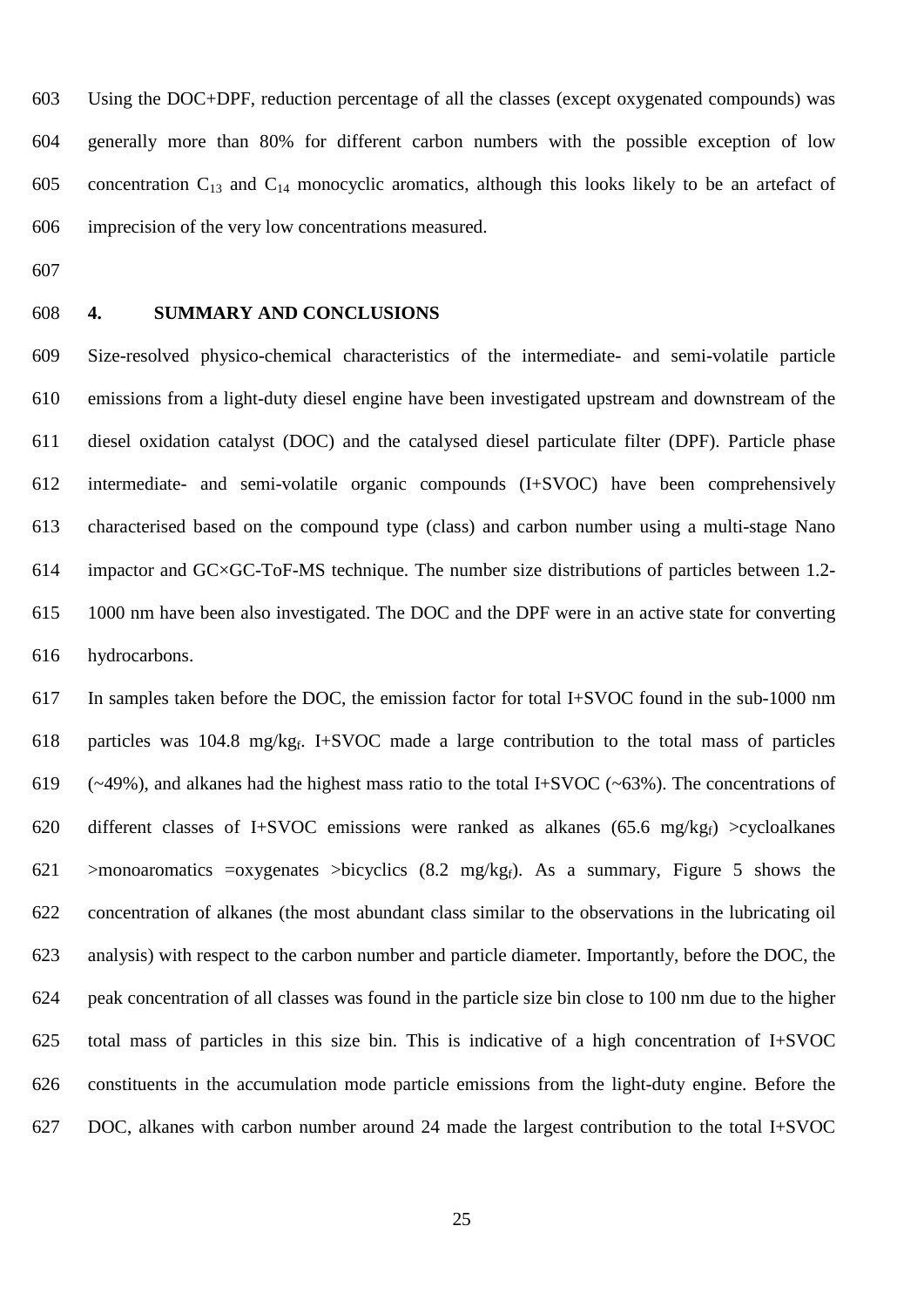628 mass, while  $C_{22}$  had the highest concentration for cycloalkanes, bicyclics and monoaromatics, and it 629 was  $C_{20}$  for the oxygenates.

 Similar to the gaseous total hydrocarbons, particle phase total I+SVOC emissions decreased in two 631 stages, firstly over the DOC (by  $\sim$ 75%) and then over the DPF (total  $\sim$ 92%). After the DOC, total I+SVOC made a smaller contribution to the total particle mass (~16%). The removal efficiency of different I+SVOC species over the DOC was ranked as monoaromatics (~85%) >alkanes >bicyclics 634 >cycloalkanes >oxygenates  $(\sim 20\%)$ . Using the DOC+DPF system resulted in removal efficiencies of >90% for all classes of I+SVOC except oxygenates which was approximately 76%. Due to the lower removal efficiency of the oxygenates, their concentrations were the highest after alkanes in the measurements after the DOC and DOC+DPF. This was presumably due to the ongoing oxidation of various species inside the DOC and DPF. Some of the lighter I+SVOC that were measured after the aftertreatment devices are believed to be by-products of synthesis and partial oxidation of heavier I+SVOC. Generally, I+SVOC found in the particle size range of 10 nm to 18 nm had the lowest removal efficiencies over the DOC probably due to their higher surface to volume ratio which makes them susceptible to adsorb more vapour. With the addition of the DPF, in general, I+SVOC were evenly removed from different particle size bins.

 High concentrations of sub-2.5 nm particles were measured and the peak was approximately 645 1.9×10<sup>15</sup> particles/kg<sub>f</sub> (dN/dlogdp/kg<sub>f</sub>) at around 1.5 nm. This peak decreased by >50% after the 646 DOC and was much lower  $(1.1 \times 10^{14} \text{ parts/kg}_f)$  after the DOC+DPF. These reductions are believed to be due to both the loss of intermediate- and semi-volatile constituents and physical filtration. It is hypothesised that these particles have both volatile and non-volatile constituents.

 The results of this study can be used as an input and validation database for various modelling platforms considering source emissions at low engine loads. In future studies, it is suggested that size-resolved characteristics of I+SVOC and sub-2.5nm particles emissions are investigated under various engine loads and speeds as well as transient engine conditions, and consequently various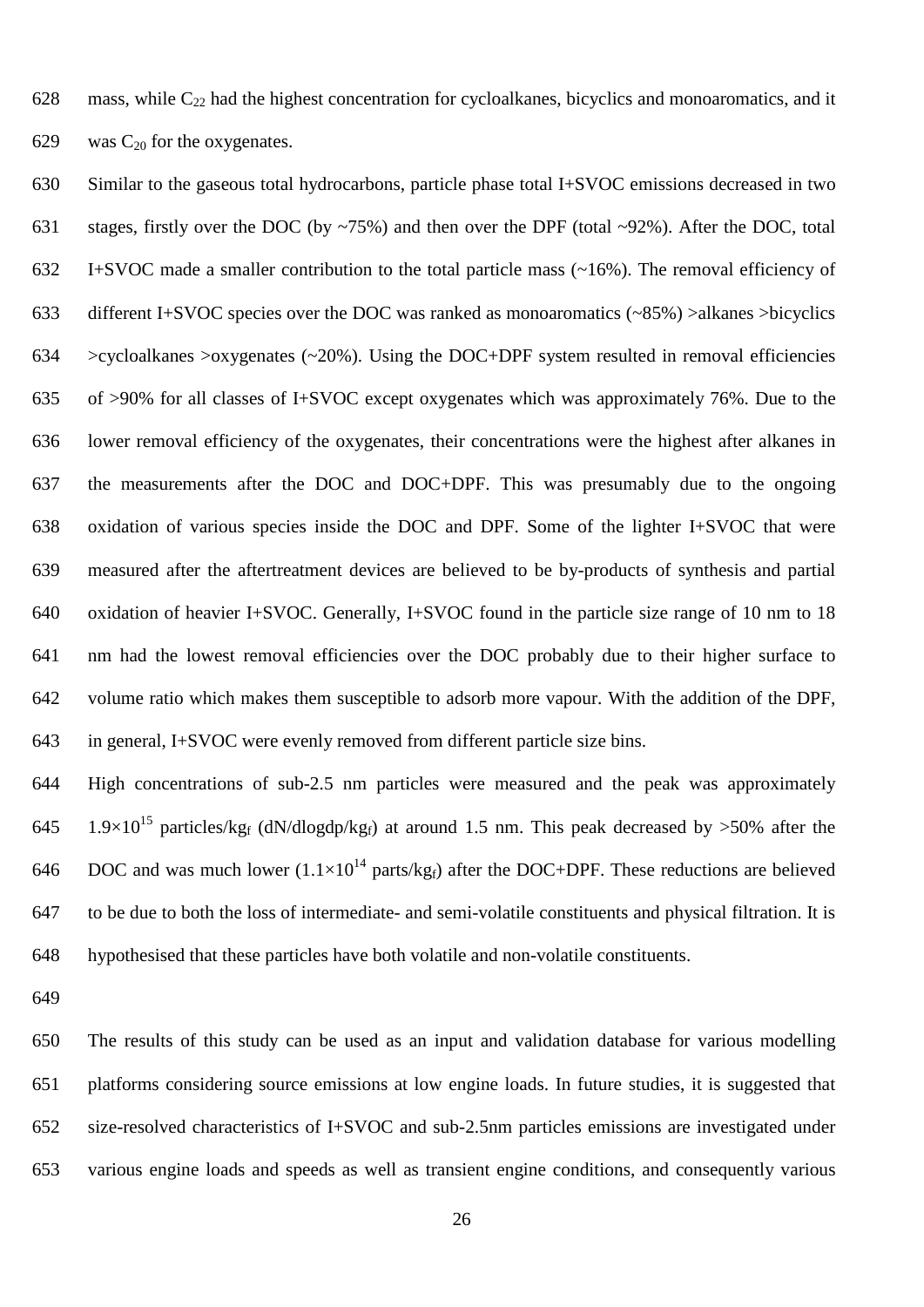gas hourly space velocities for the oxidation catalysts and filters as well as active regeneration of the filters. These complementary investigations can eventually help interpret the real driving emissions (RDE) when the engine and aftertreatment systems undergo various operating modes.

#### **DATA ACCESSIBILITY**

 Data supporting this publication are openly available from the UBIRA eData repository at [https://doi.org/10.25500/edata.bham.00000339.](https://doi.org/10.25500/edata.bham.00000339)

#### **ACKNOWLEDGMENTS**

 This work is a part of the FASTER project (ERC-2012-AdG, proposal no. 320821) sponsored by the European Research Council (ERC). The work was partially supported by the Natural Environment Research Council through its support of the National Centre for Atmospheric Science (grant number R8/H12/83/011). The authors would like to thank Yasser Al Qahtani and Zhirong Liang for their contribution during engine experiments and Chris Stark for his contribution in GC analysis.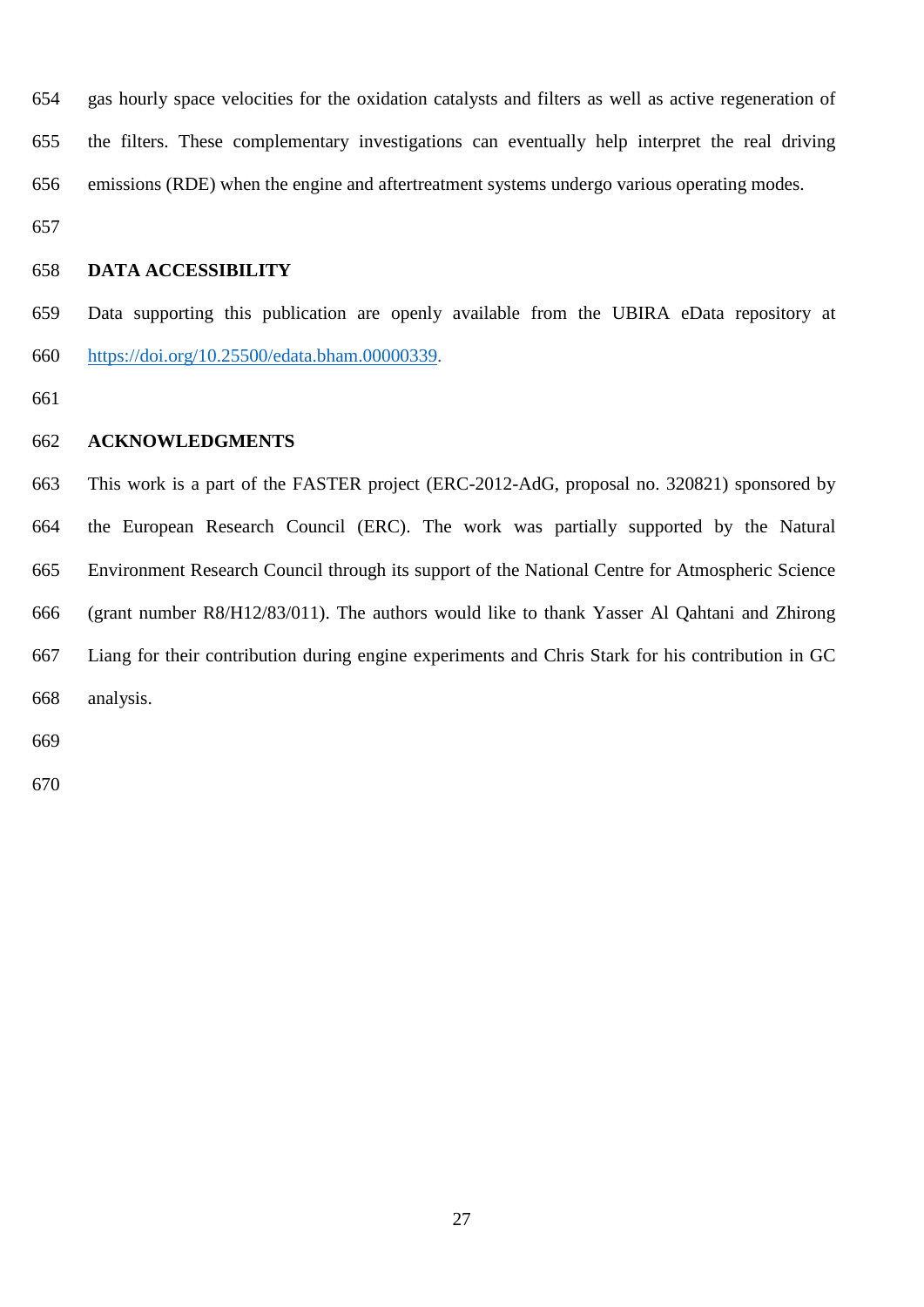#### **REFERENCES**

- Airmodus, 2017. A10 Particle Size Magnifier. Available from: http://www.airmodus.com/a10/ [Accessed 25/01/2017].
- 

Airmodus, 2013. Particle Size Magnifier Model A10 User Manual A13TD0012, A13TD0012 ed.

 Alam, M. S., Zeraati-Rezaei, S., Stark, C. P., Liang, Z., Xu, H. and Harrison, R. M., 2016. The characterisation of diesel exhaust particles-composition, size distribution and partitioning, Faraday Discuss., 189, 69-84.

- Alam, M. S., Zeraati-Rezaei, S., Liang, Z., Stark, C., Xu, H., MacKenzie, A. R. and Harrison R. M., 2018. Mapping and quantifying isomer sets of hydrocarbons (≥ C12) in diesel exhaust, lubricating oil and diesel fuel samples using GC × GC-ToF-MS, Atmos. Measure. Techn., 11, 3047-58.
- Alam, M. S., Zeraati-Rezaei, S., Xu, H. and Harrison, R. M., 2019. Characterisation of Gas and 686 Particulate Phase Organic Emissions ( $C_9 - C_{37}$ ) from a Diesel Engine and the Effect of Abatement Devices, Environ. Sci. Technol., Environ. Sci. Technol., 53, 11345-11352.
- Alanen, J., Saukko, E., Lehtoranta, K., Murtonen, T., Timonen, H., Hillamo, R., Karjalainen, P., Kuuluvainen, H., Harra, J., Keskinen, J., Rönkkö, T., 2015. The formation and physical properties of the particle emissions from a natural gas engine, Fuel, 162, 155-161.
- Black, F. and High, L., 1979. Methodology for determining particulate and gaseous diesel hydrocarbon emissions, SAE Intl., SAE Techn. Paper 790422, [https://doi.org/10.4271/790422.](https://doi.org/10.4271/790422)
- Cambustion, 2015(a). DMS500 Fast Particulate Analyzer User Manual Version 4.03.
- Cambustion, 2015(b). Cambustion Application Note DMS06 Real-time Mode Finding & Lognormal Fitting with DMS Series Fast Particulate Spectrometers. Available from: 700 http://www.cambustion.com/sites/default/files/applications/DMS/dms06v03.pdf 16/02/2017 2017].
- Cambustion, 2015(c). Cambustion Application Note DMS01 Particulate Mass Measurement with DMS Series Fast Spectrometers. Available from: http://www.cambustion.com/sites/default/files/applications/DMS/dms01v05.pdf [Accessed 30/07/2016 2016].
- 
- Charron, A. and Harrison, R.M., 2003. Primary particle formation from vehicle emissions during exhaust dilution in the roadside atmosphere, Atmos. Environ., 37, 4109-4119.
- 
- Dall'Osto, M., Thorpe, A., Beddows, D.C. S., Harrison, R. M., Barlow, J. F., Dunbar, T., Williams,
- P. I. and Coe, H., 2011. Remarkable dynamics of nanoparticles in the urban atmosphere, Atmos.
- Chem. Phys., 11, 6623-6637.
- 

- https://assets.publishing.service.gov.uk/government/uploads/system/uploads/attachment\_data/file/7
- 40109/vehicle-licensing-statistics-april-to-june-2018.pdf [Accessed 09/02/2019 2019].
- 

 Department-for-Transport-UK, 2018. Vehicle Licensing Statistics: Quarter 2 (Apr – Jun 2018). Available from: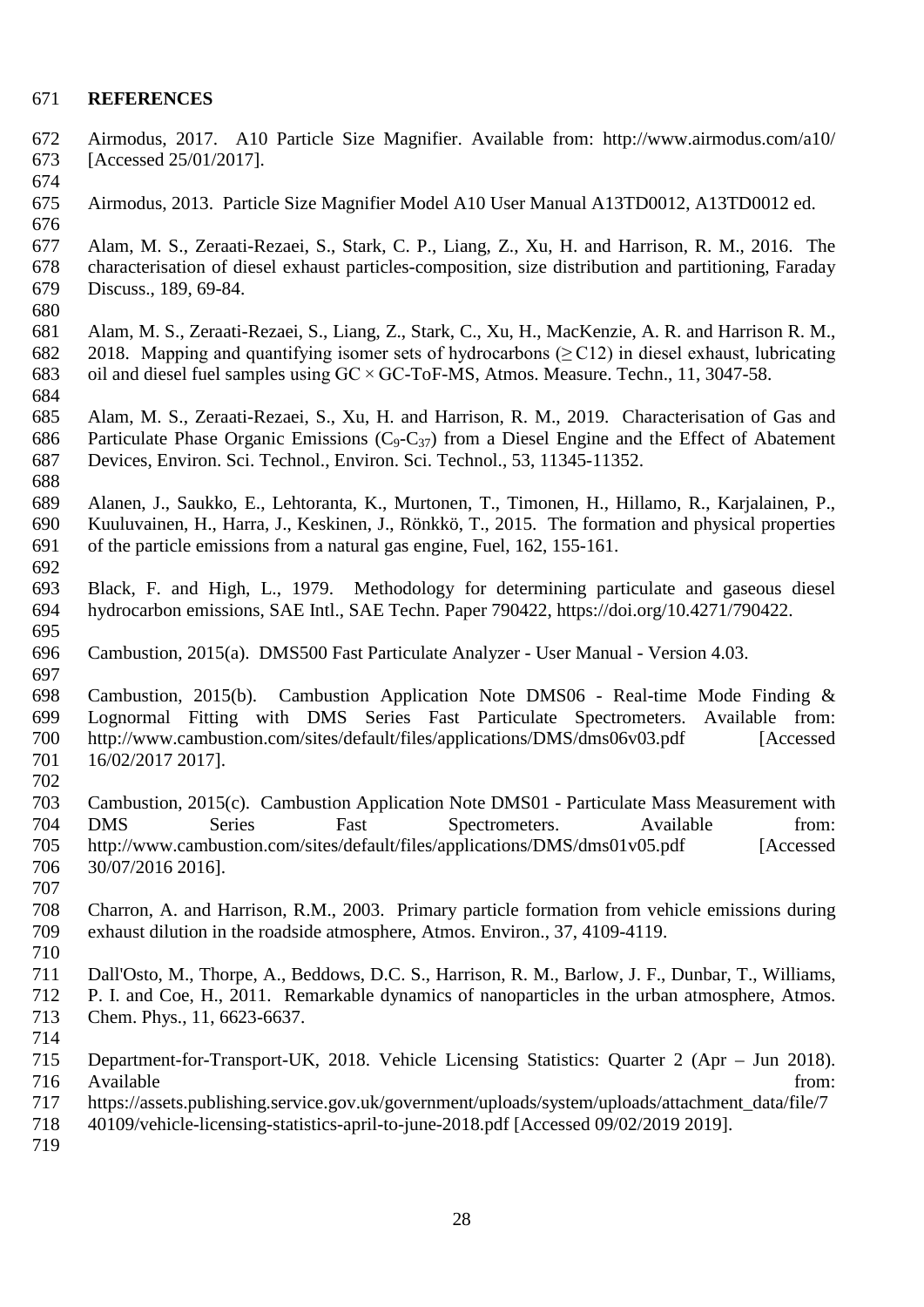- Diehl, F., Barbier Jr, J., Duprez, D., Guibard, I. and Mabilon, G., 2010. Catalytic oxidation of heavy hydrocarbons over Pt/Al2O3, Influence of the structure of the molecule on its reactivity, Appl. Catal. B-Environ., 95, 217-27.
- Donahue, N. M., Robinson, A. L., Stanier, C. O. and Pandis, S. N., 2006. Coupled partitioning, dilution, and chemical aging of semivolatile organics, Environ. Sci. Technol., 40, 2635-43.
- 

 Drozd, G. T., Zhao, Y., Saliba, G., Frodin, B., Maddox, C., Oliver Chang, M.-C., Maldonado, H., Sardar, S., Weber, R. J., Robinson, A. L. and Goldstein, A. H., 2019. Detailed speciation of intermediate volatility and semivolatile organic compound emissions from gasoline vehicles: Effects of cold-starts and implications for secondary organic aerosol formation, Environ. Sci. Technol., 53, 1706-14.

- Eastwood P., 2008. Particulate Emissions from Vehicles, SAE International and Wiley- PEPublishing Series.
- Filippo, A. D. and Maricq M. M., 2008. Diesel nucleation mode particles: semivolatile or solid?, Environ, Sci,Technol., 42, 7957-7962.
- Funkenbusch, E. F., Leddy, D. G. and Johnson J. H., 1979. The characterization of the soluble organic fraction of diesel particulate matter, SAE Intl., SAE Techn. Paper 790418, [https://doi.org/10.4271/790418.](https://doi.org/10.4271/790418)
- Gordon, T. D., Presto, A. A., Nguyen, N. T., Robertson, W. H., Na, K., Sahay, K. N., Zhang, M., Maddox, C., Rieger, P., Chattopadhyay, S., Maldonado, H., Maricq, M. M. and Robinson, A. L., 2014. Secondary organic aerosol production from diesel vehicle exhaust: impact of aftertreatment, fuel chemistry and driving cycle, Atmos. Chem. Phys., 14, 4643-59.
- Herner, J. D., Hu, S., Robertson, W. H., Huai, T., Chang, M. C. O., Rieger, P. and Ayala. A., 2011. Effect of advanced aftertreatment for PM and NOx reduction on heavy-duty diesel engine ultrafine particle emissions, Environ. Sci.Technol., 45, 2413-9.
- Heywood, J. B., 1988. Internal Combustion Engine Fundamentals, McGraw-Hill.
- Hietikko, R., Kuuluvainen, H., Harrison, R.M., Portin, H., Timonen, H., Niemi, J.V. and Rönkkö T., 2018. Diurnal variation of nanocluster aerosol concentrations and emission factors in a street canyon, Atmos. Environ., 189, 98-106.
- Huang, L., Bohac, S. V., Chernyak, S. M. and Batterman, S. A., 2015. Effects of fuels, engine load and exhaust after-treatment on diesel engine SVOC emissions and development of SVOC profiles for receptor modeling, Atmos. Environ. 1994, 102, 229-38.
- Hunter, K. C. and East, A. L. L., 2002. Properties of C−C bonds in n-alkanes: Relevance to cracking mechanisms, J. Phys. Chem. A, 106, 1346-56.
- IEA, 2016. Energy and Air Pollution. Available from: http://www.iea.org/publications/freepublications/publication/WorldEnergyOutlookSpecialReport20 16EnergyandAirPollution.pdf [Accessed 01/07/2016 2016].
- ICCT, 2018. European Vehicle Market Statistics, Pocketbook 2018/19. Available from: https://www.theicct.org/sites/default/files/publications/ICCT\_Pocketbook\_2018\_Final\_20181205.p df [Accessed 09/02/2019 2019].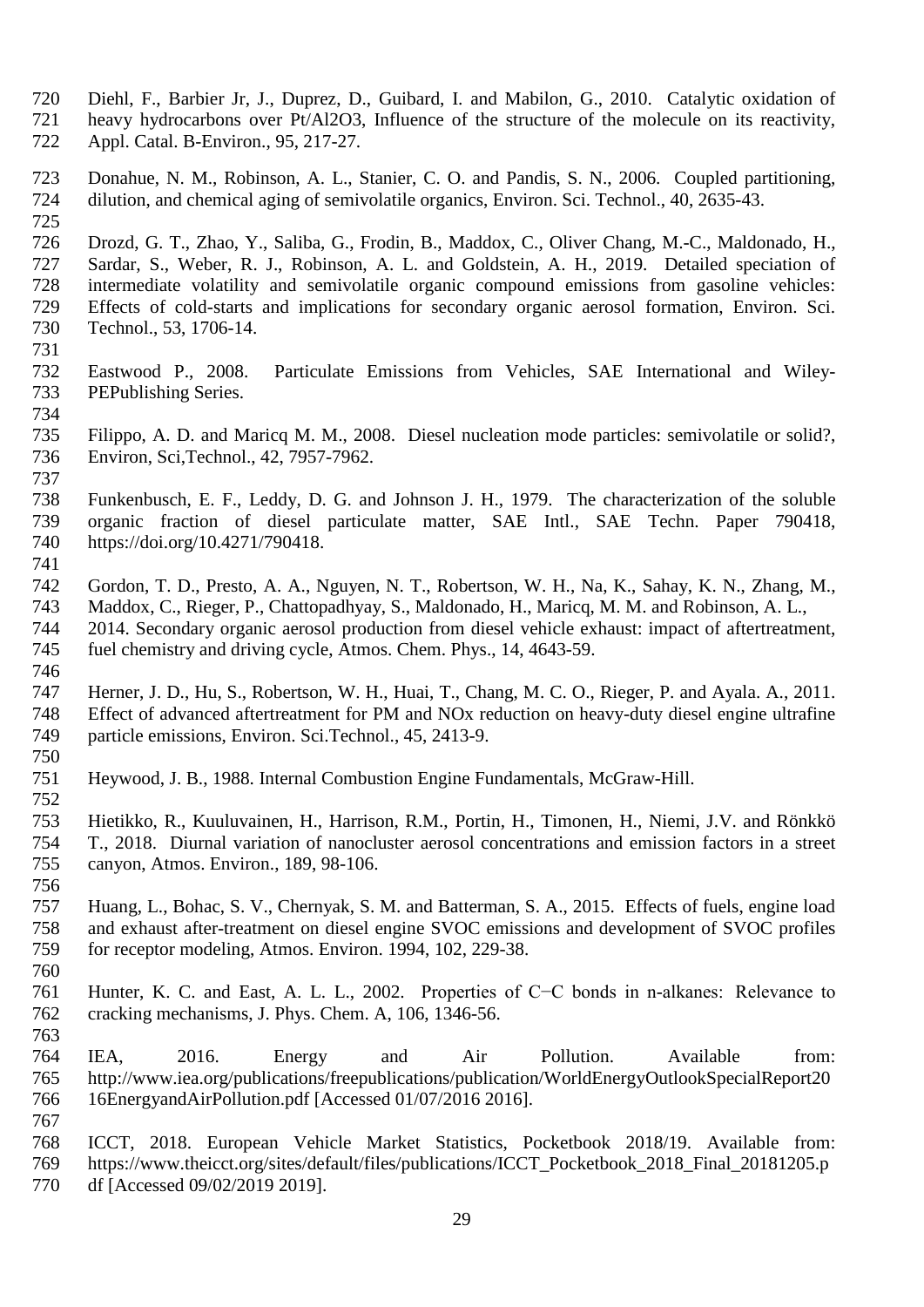- Järvinen, A., H. Timonen, P. Karjalainen, M. Bloss, P. Simonen, S. Saarikoski, H. Kuuluvainen, J.
- 772 Kalliokoski, M. Dal Maso, J. V. Niemi, J. Keskinen and T. Rönkkö, 2019. Particle emissions of Euro VI, EEV and retrofitted EEV city buses in real traffic, Environ. Pollut., 250: 708-716.
- Euro VI, EEV and retrofitted EEV city buses in real traffic, Environ. Pollut., 250: 708-716.
	- Johnson, J. E. and Kittelson, D. B., 1994. Physical factors affecting hydrocarbon oxidation in a diesel oxidation catalyst, SAE Intl., SAE Technical Paper 941771, [https://doi.org/10.4271/941771.](https://doi.org/10.4271/941771)
	- Kangasluoma, J., Junninen, H., Lehtipalo, K., Mikkilä, J., Vanhanen, J., Attoui, M., Sipila, M., Worsnop, D., Kulmala, M. and Petaja, T., 2013. Remarks on ion generation for cpc detection efficiency studies in sub-3-nm size range, Aerosol Sci. Technol., 47, 556-63.
	- Kim, C. H., Schmid, M., Schmieg, S. J., Tan, J. and Li, W., 2011. The effect of Pt-Pd ratio on oxidation catalysts under simulated diesel exhaust, SAE Intl., SAE Technical Paper 2011-01-1134, [https://doi.org/10.4271/2011-01-1134.](https://doi.org/10.4271/2011-01-1134)
	- Kittelson D. B., 1998. Engines and nanoparticles: a review, J. Aerosol Sci., 29, 575-88.
	- Kittelson, D. B., Watts, W. F., Johnson, J. P., Rowntree, C., Payne, M., Goodier, S., Warrens, C.,
	- 789 Preston, H., Zink, U., Ortiz, M., Goersmann, C., Twigg, M. V., Walker ,A. P. and Caldow R., 2006.<br>790 On-road evaluation of two diesel exhaust aftertreatment devices, J. Aerosol Sci., 37, 1140-51. On-road evaluation of two diesel exhaust aftertreatment devices, J. Aerosol Sci., 37, 1140-51.
	- Lähde, T., Rönkkö, T., Virtanen, A., Schuck, T. J., Pirjola, L., Hämeri, K., Kulmala, M., Arnold, F., Rothe, D. and J. Keskinen, 2009. Heavy duty diesel engine exhaust aerosol particle and ion measurements, Environ. Sci. Technol., 43, 163-8.
	- Laurence, R. B., Wong, V. W., Brown, A. J., 1996. Effects of lubrication system parameters on diesel particulate emission characteristics, SAE Intl., SAE Techn. Paper 960318, [https://doi.org/10.4271/960318.](https://doi.org/10.4271/960318)
	- Liang, Z., Alam, M. S., Zeraati Rezaei, S., Stark, C., Xu, H. and Harrison, R. M., 2018. Comprehensive chemical characterization of lubricating oils used in modern vehicular engines utilizing GC × GC-TOFMS, Fuel, 220, 792-799.
	- Liu, Z. G., Eckerle, W. A. and Ottinger, N. A., 2018. Gas-phase and semivolatile organic emissions from a modern nonroad diesel engine equipped with advanced aftertreatment, JAWMA, 68, 1333- 45.
	- Majewski, W. A. and Khair, M. K., 2006. Diesel emissions and their control, 584pp, SAE Intl., ISBN 10: 0768006740 ISBN 13: 9780768006742.
- May, A. A., Presto, A. A., Hennigan, C. J., Nguyen, N. T., Gordon, T. D. and Robinson, A. L., 2013. Gas-particle partitioning of primary organic aerosol emissions: (2) diesel vehicles, Environ. Sci. Technol., 47, 8288-96.
	-

- Nikolova, I., Cai, X., Alam, M. S., Zeraati-Rezaei, S., Zhong, J., MacKenzie, A. R. and Harrison, R. M., 2018. The influence of particle composition upon the evolution of urban ultrafine diesel particles on the neighbourhood scale, Atmos. Chem. Phys., 18, 17143-55.
- Robinson, A. L., Donahue, N. M., Shrivastava, M. K., Weitkamp, E. A., Sage, A. M., Grieshop A. P., Lane, T. E., Pierce, J. R., Pandis, S. N., 2007. Rethinking organic aerosols: Semivolatile emissions and photochemical aging, Science, 315, 1259.
-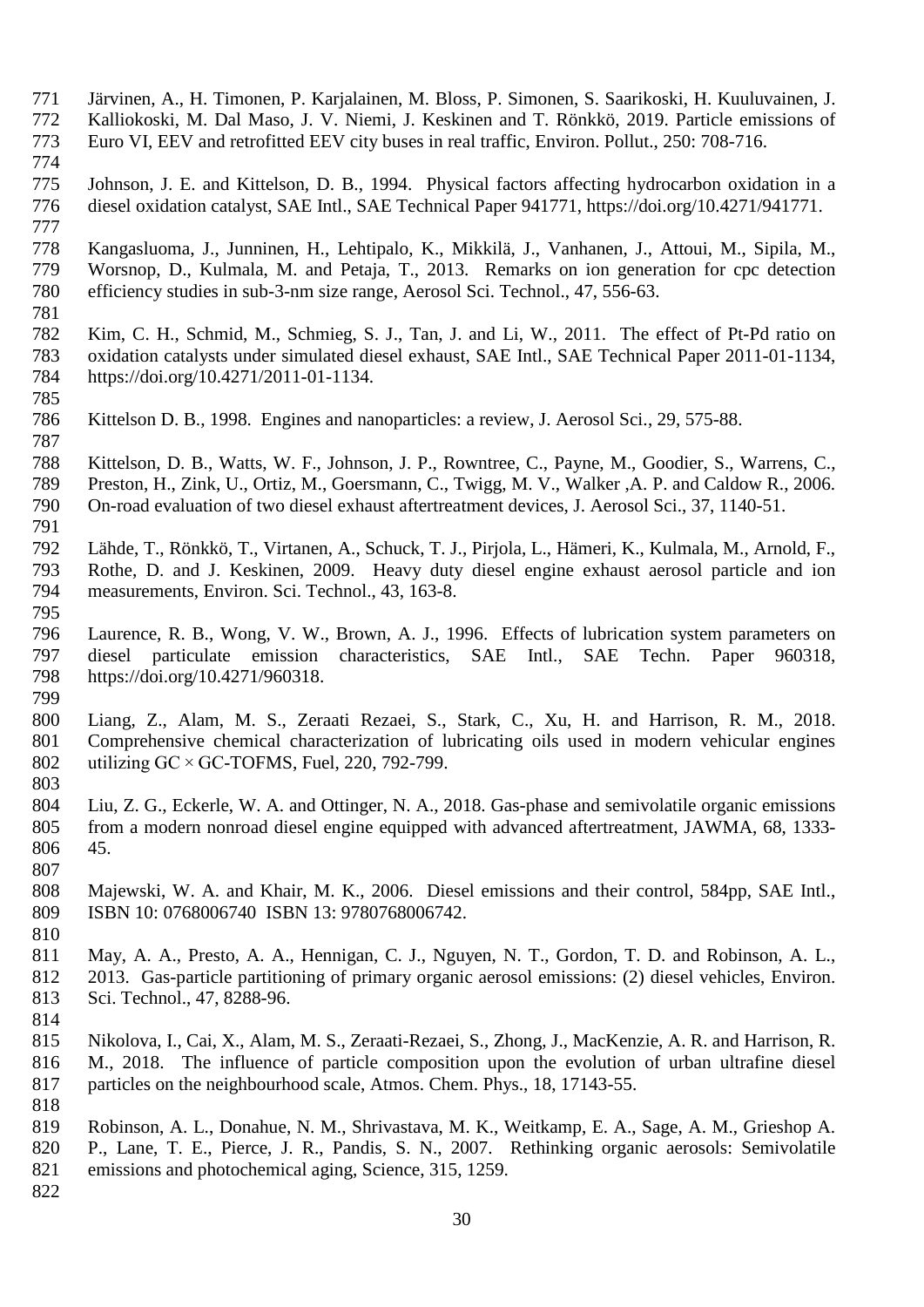- Rönkkö, T., Virtanen, A., Kannosto, J., Keskinen, J., Lappi, M. and Pirjola, L., 2007. Nucleation mode particles with a nonvolatile core in the exhaust of a heavy duty diesel vehicle, Environ. Sci. Technol., 41, 6384-9.
- 

 Rönkkö, T., H. Kuuluvainen, P. Karjalainen, J. Keskinen, R. Hillamo, J. V. Niemi, L. Pirjola, H. J. Timonen, S. Saarikoski, E. Saukko, A. Järvinen, H. Silvennoinen, A. Rostedt, M. Olin, J. Yli- Ojanperä, P. Nousiainen, A. Kousa and M. Dal Maso, 2017. Traffic is a major source of atmospheric nanocluster aerosol., Proceedings of the National Academy of Sciences 114(29): 7549.

- Sakurai, H., Tobias, H. J., Park, K., Zarling, D., Docherty, K. S., Kittelson, D. B., McMurry, P. H., Ziemann, P. J., 2003. On-line measurements of diesel nanoparticle composition and volatility, Atmos. Environ., 37, 1199-210.
- Sgro, L. A., Sementa, P., Vaglieco, B. M., Rusciano, G., D'Anna, A.and Minutolo, P., 2012. Investigating the origin of nuclei particles in GDI engine exhausts, Combust. Flame, 159, 1687- 1692.
- Shi, J. P. and Harrison, R. M., 1999. Investigation of ultrafine particle formation during diesel exhaust dilution, Environ. Sci.Technol., 33, 3730-3736.
- Shi, J. P., Mark, D. and Harrison, R. M., 2000. Characterization of particles from a current technology heavy-duty diesel engine, Environ. Sci.Technol., 34, 748-55.
- Stone, R., 1999. Introduction to Internal Combustion Engines. Third ed., MacMillan Press Ltd.
- Swanson, J. J., Kittelson, D. B., Watts, W. F., Gladis, D. D. and Twigg, M. V., 2009. Influence of storage and release on particle emissions from new and used CRTs, Atmos. Environ., 43, 3998- 4004.
- Tiszenkel, L., C. Stangl, J. Krasnomowitz, Q. Ouyang, H. Yu, M. J. Apsokardu, M. V. Johnston and S.-H. Lee, 2019. Temperature effects on sulfuric acid aerosol nucleation and growth: initial results from the TANGENT study. Atmos. Chem. Phys, 19(13): 8915-8929.
- Veser, G., Ziauddin, M. and Schmidt, L. D., 1999. Ignition in alkane oxidation on noble-metal catalysts, Catalysis Today, 47, 219-28.
- Zeraati-Rezaei, S., Alam, M. S., Liang, Z., Stark, C. P., Harrison, R. M. and Xu, H., 2016. Investigation of SVOC in diesel fuel, engine lubricating oil and diesel engine emissions, Cambridge Particle Meeting, University of Cambridge.
- 

- Zhao, Y., Nguyen, N. T., Presto, A. A., Hennigan, C. J., May, A. A. and Robinson, A. L., 2015. Intermediate volatility organic compound emissions from on-road diesel vehicles: Chemical Composition, emission factors, and estimated secondary organic aerosol production, Environ. Sci. Technol., 49, 11516-26.
-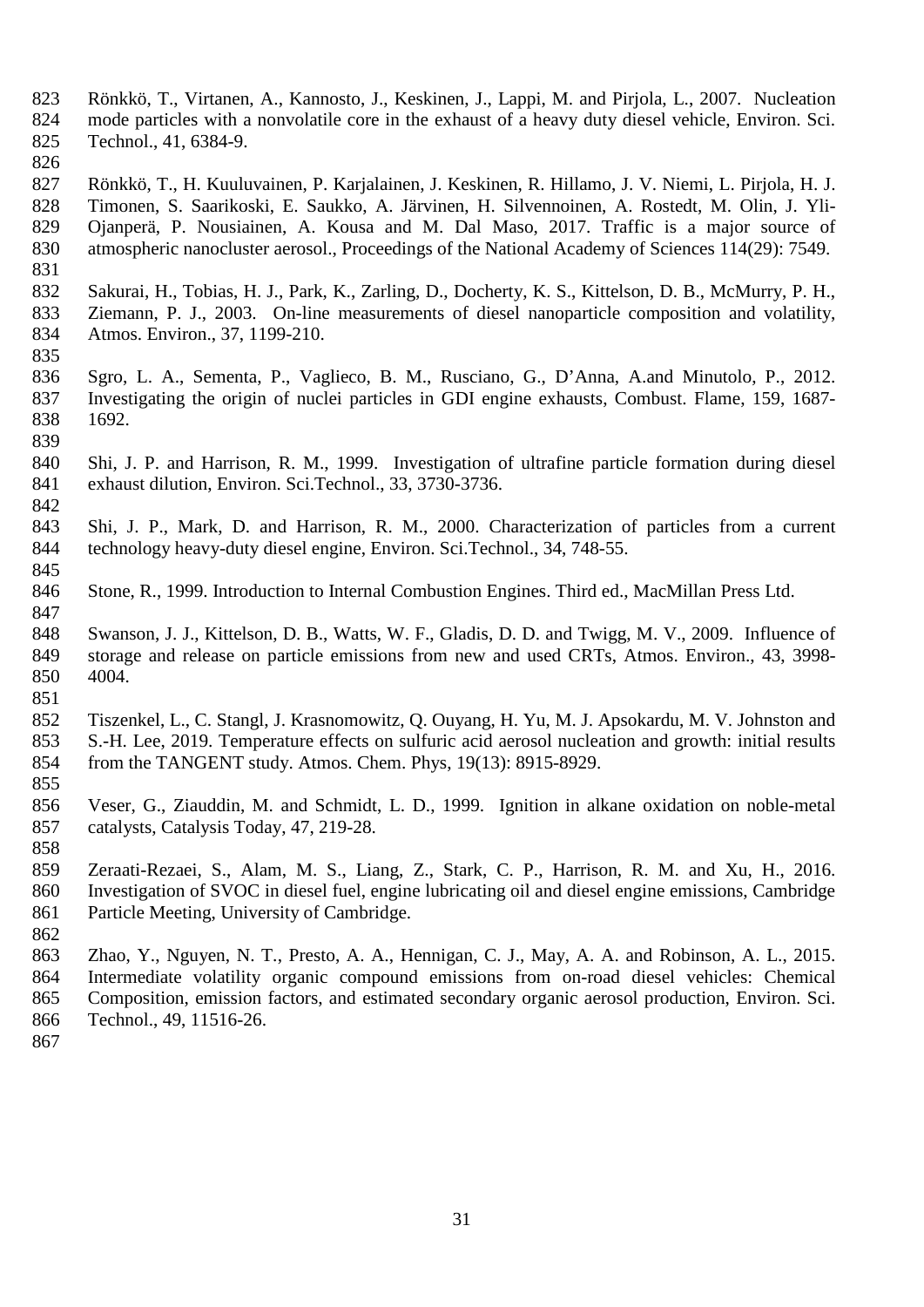# 868 **NOMENCLATURE**

| Acc.                                                     | Accumulation mode (also referred to as soot mode)                     |  |  |  |  |  |  |  |
|----------------------------------------------------------|-----------------------------------------------------------------------|--|--|--|--|--|--|--|
| <b>Bicyclics</b><br>Bicyclic alkanes                     |                                                                       |  |  |  |  |  |  |  |
| <b>BMEP</b>                                              | Brake mean effective pressure                                         |  |  |  |  |  |  |  |
| CI                                                       | Compression ignition                                                  |  |  |  |  |  |  |  |
| <b>CLD</b>                                               | Chemiluminescence detection                                           |  |  |  |  |  |  |  |
| <b>CLIC</b>                                              | Computer language for identifying chemical                            |  |  |  |  |  |  |  |
| <b>CMD</b>                                               | Count median diameter                                                 |  |  |  |  |  |  |  |
| CO                                                       | Carbon monoxide                                                       |  |  |  |  |  |  |  |
| CO <sub>2</sub>                                          | Carbon dioxide                                                        |  |  |  |  |  |  |  |
| <b>CPC</b>                                               | Condensation particle counter                                         |  |  |  |  |  |  |  |
| <b>DCM</b>                                               | Dichloromethane                                                       |  |  |  |  |  |  |  |
| DI                                                       | Direct-injection                                                      |  |  |  |  |  |  |  |
| <b>DMA</b>                                               | Differential mobility analyser                                        |  |  |  |  |  |  |  |
| <b>DOC</b>                                               | Diesel oxidation catalyst                                             |  |  |  |  |  |  |  |
| <b>DPF</b>                                               | Diesel particulate filter                                             |  |  |  |  |  |  |  |
| <b>EGR</b>                                               | Exhaust gas recirculation                                             |  |  |  |  |  |  |  |
| <b>FID</b>                                               | Flame ionisation detector                                             |  |  |  |  |  |  |  |
| GC                                                       | Gas chromatography                                                    |  |  |  |  |  |  |  |
| $G C \times G C$                                         | Two-dimensional gas chromatography                                    |  |  |  |  |  |  |  |
|                                                          | dimensional<br>Two<br>chromatography<br>time-of-flight<br>gas<br>mass |  |  |  |  |  |  |  |
| GC×GC-ToF-MS                                             | spectrometry                                                          |  |  |  |  |  |  |  |
| $g/kg_f$                                                 | Grams per kilogram of fuel consumed                                   |  |  |  |  |  |  |  |
| HC                                                       | Hydrocarbons                                                          |  |  |  |  |  |  |  |
| <b>HEPA</b>                                              | High-efficiency-particulate-air                                       |  |  |  |  |  |  |  |
| H <sub>2</sub> SO <sub>4</sub>                           | Sulphuric acid                                                        |  |  |  |  |  |  |  |
| I+SVOC                                                   | <b>IVOC+SVOC</b>                                                      |  |  |  |  |  |  |  |
| <b>IVOC</b><br>Intermediate-volatility organic compounds |                                                                       |  |  |  |  |  |  |  |
| $mg/kg_f$                                                | Milligrams per kilogram of fuel consumed                              |  |  |  |  |  |  |  |
| Monoaromatics                                            | Monocyclic aromatics                                                  |  |  |  |  |  |  |  |
| <b>MPA</b>                                               | Magneto-pneumatic                                                     |  |  |  |  |  |  |  |
| <b>MS</b>                                                | Mass spectrometry                                                     |  |  |  |  |  |  |  |
| Nano-Moudi                                               | Nano-micro orifice uniform deposit impactor                           |  |  |  |  |  |  |  |
| <b>NDIR</b>                                              | Non-dispersive Infra-Red                                              |  |  |  |  |  |  |  |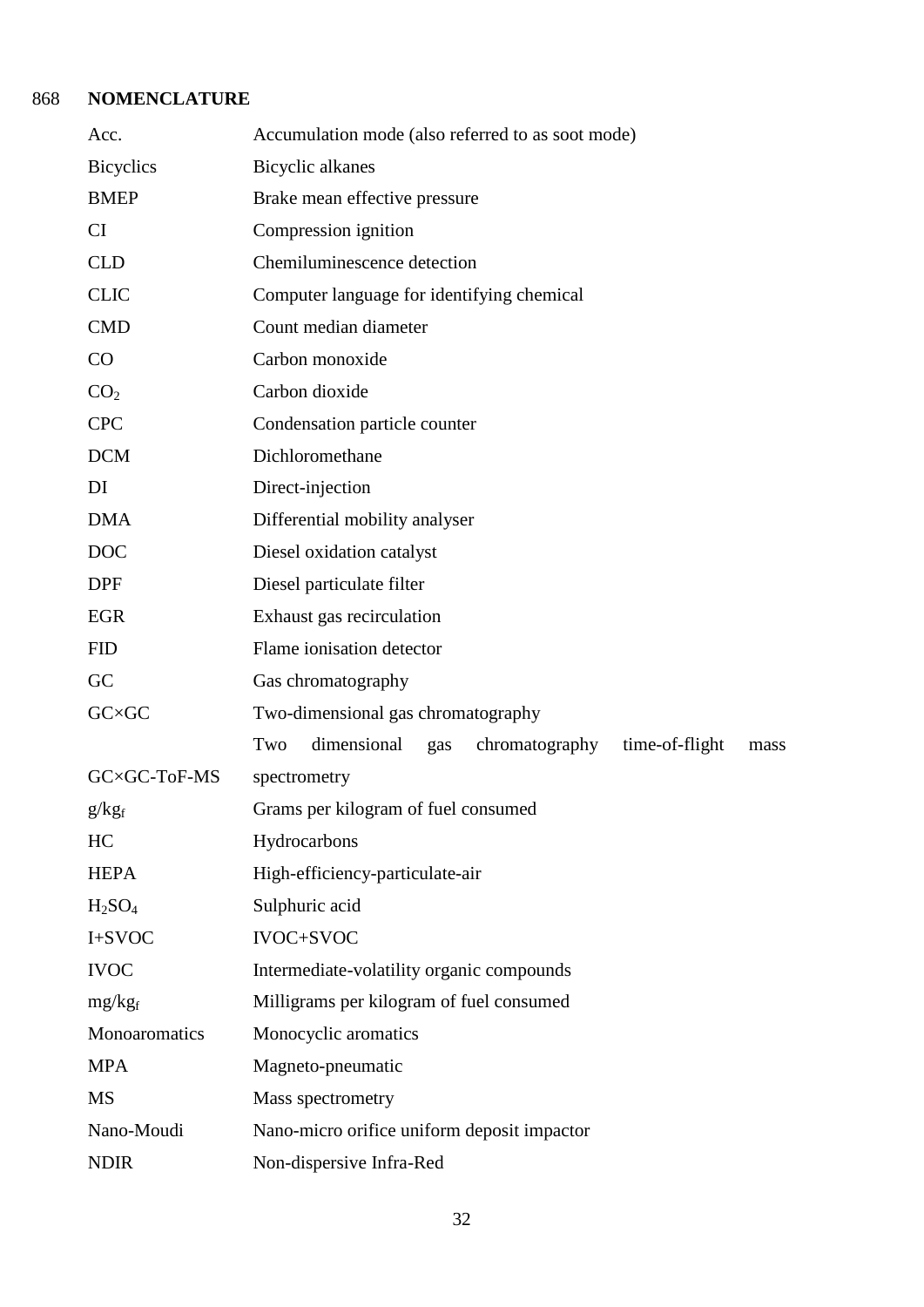| <b>NEDC</b>     | New European driving cycle           |
|-----------------|--------------------------------------|
| N <sub>O</sub>  | Nitrogen monoxide                    |
| NO <sub>2</sub> | Nitrogen dioxide                     |
| NO <sub>x</sub> | Oxides of nitrogen                   |
| Nuc.            | Nucleation mode                      |
| O <sub>2</sub>  | Oxygen                               |
| Open-ECU        | Open engine control unit             |
| Oxygenates      | Oxygenated compounds                 |
| <b>PAH</b>      | Polycyclic aromatic hydrocarbons     |
| <b>PM</b>       | Particle mass                        |
| <b>POA</b>      | Primary organic aerosol              |
| <b>PSM</b>      | Particle size magnifier              |
| <b>RDE</b>      | Real driving emissions               |
| <b>RPM</b>      | Revolutions per minute               |
| <b>SCR</b>      | Selective catalytic reduction system |
| <b>SOA</b>      | Secondary organic aerosol            |
| <b>SVOC</b>     | Semi-volatile organic compounds      |
| <b>THC</b>      | Total hydrocarbons                   |
| <b>ToF</b>      | Time of flight                       |
| <b>UCM</b>      | Unresolved complex mixture           |
| <b>VNT</b>      | Variable-nozzle-turbine              |
|                 |                                      |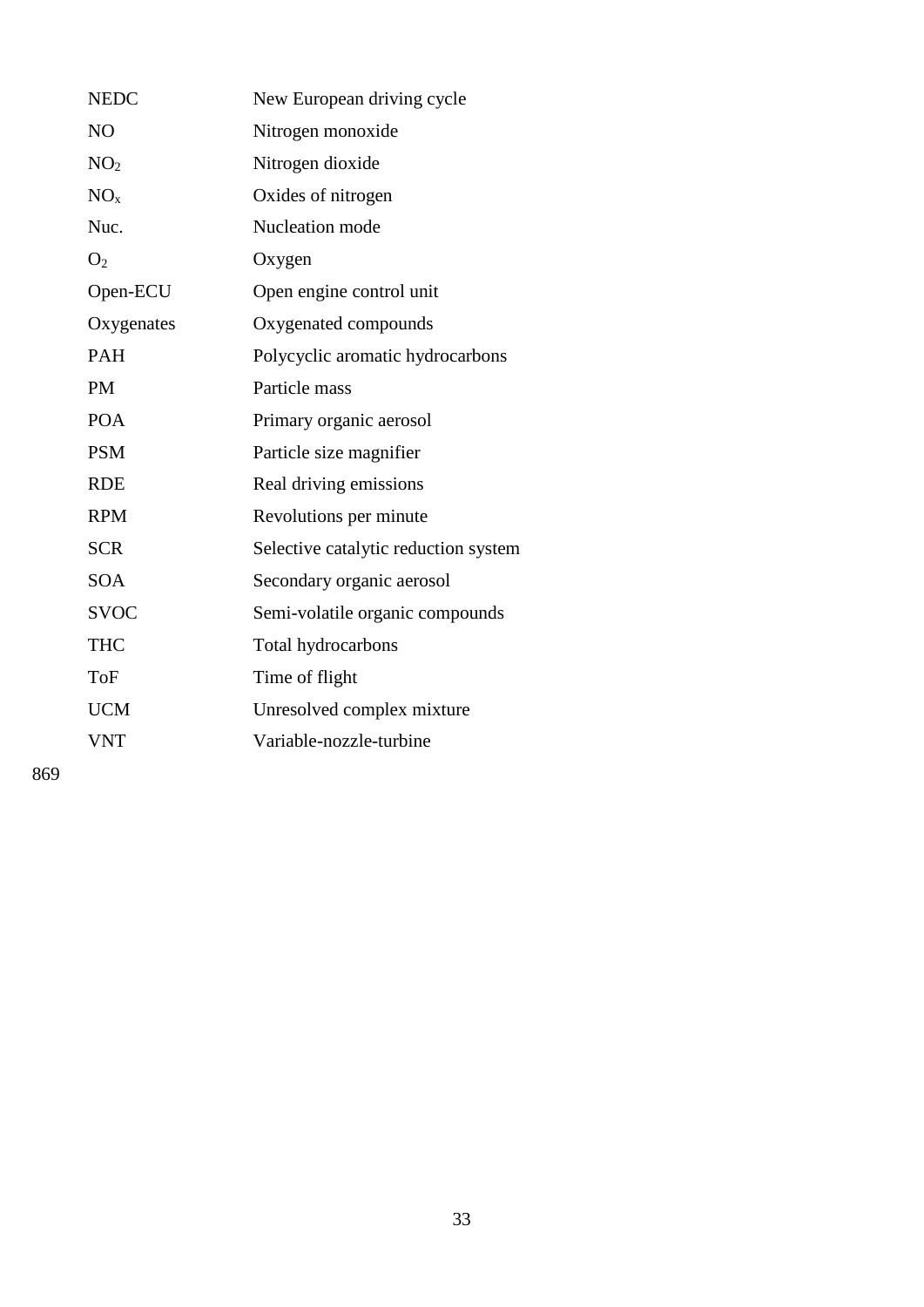## **TABLES LEGENDS Table 1:** Engine specifications. **Table 2:** Gaseous emissions characteristics (Red. % means the percentage of decrease of each parameter over the aftertreatment systems). **Table 3:** Particle mass (PM) and I+SVOC emissions characteristics. **Table 4:** Mass ratio of each class of I+SVOC to the total particle mass (PM). **Table 5:** Mass ratio of each class of I+SVOC to the total I+SVOC. **FIGURES LEGENDS Figure 1:** Schematic of the engine test cell. DAQ refers to the data acquisition board, \* samples were taken before DOC, after DOC and after DOC+DPF. **Figure 2:** Schematic of the dilution and sample collection system. \* this flow meter (rotameter) was used to assure flow rates and was removed during sampling **Figure 3:** Particle size distribution (a) number and (b) volume at different sampling locations. (Particles with diameter between 1.2 nm and 2.5 nm were measured with the PSM sampling system and particles with diameter between 4.87 nm and 1000 nm (the grey area) were measured with the DMS sampling system). **Figure 4:** Total I+SVOC concentrations at different exhaust particle sizes collected by the Nano-Moudi; (a) Before DOC, (b) After DOC, (c) After DOC+DPF (bars represent the concentrations and lines represent conversion efficiencies using DOC (b) and 900 DOC+DPF (c)). **Figure 5:** Contour plots of intermediate- and semi-volatile alkane concentrations collected by the Nano-Moudi at different sampling locations. **Figure 6:** Concentrations and conversion efficiencies of different types of I+SVOC (collected by the Nano-Moudi) versus their carbon number at different sampling locations (bars represent the concentrations, and lines represent conversion efficiencies using DOC (red lines / lower conversion efficiencies) and DOC+DPF (green lines / higher conversion efficiencies)).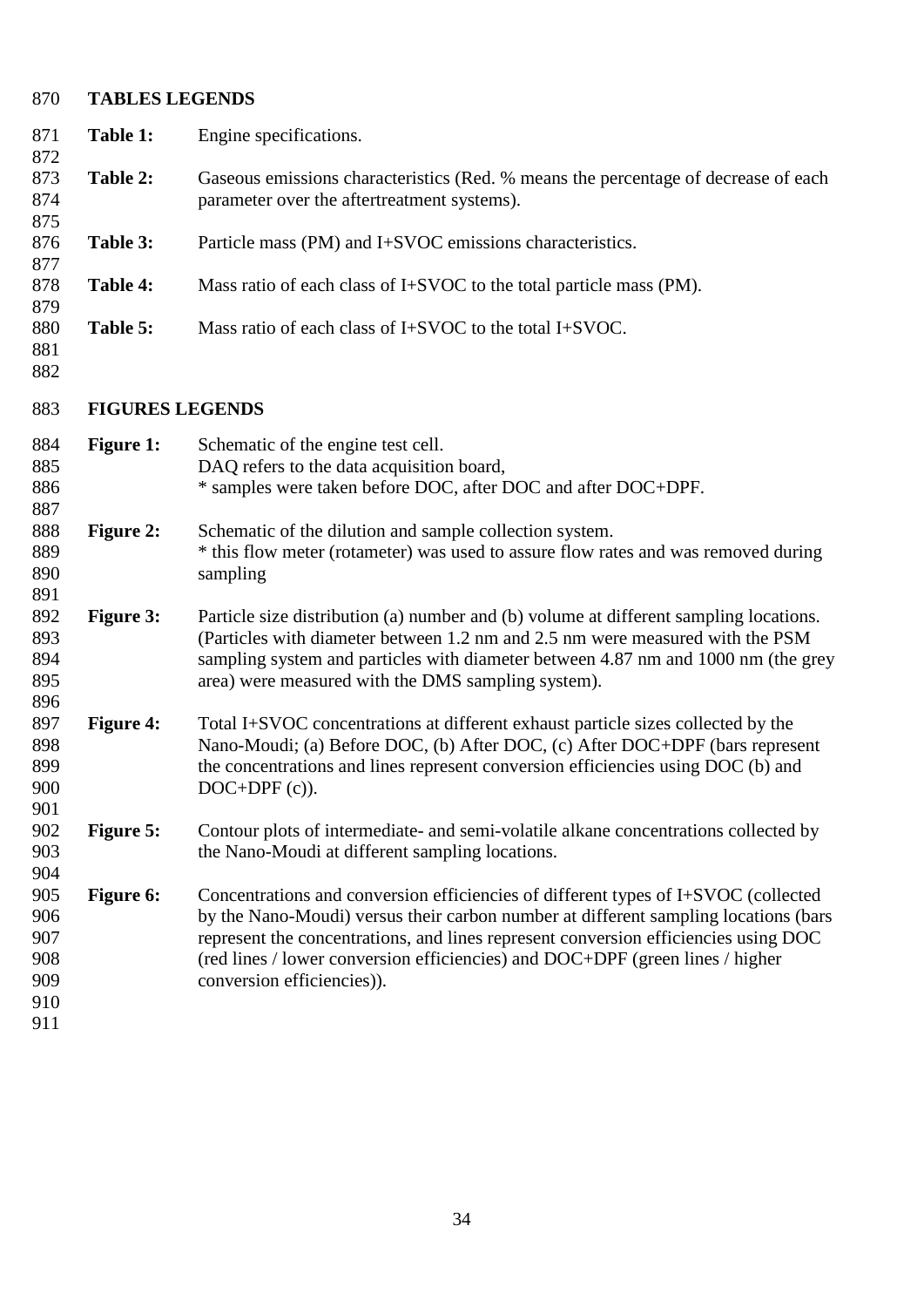# 912 **Table 1**: Engine specifications.

| Bore (mm)                           | 86.0                                            |
|-------------------------------------|-------------------------------------------------|
| Stroke (mm)                         | 94.6                                            |
| Rod<br>Connecting<br>Length<br>(mm) | 155.0                                           |
| Capacity $(cm3)$                    | 2198                                            |
| <b>Compression Ratio</b>            | 15.5:1                                          |
| <b>Injection System</b>             | Rail<br>(Solenoid<br>DI<br>Common<br>Injectors) |

913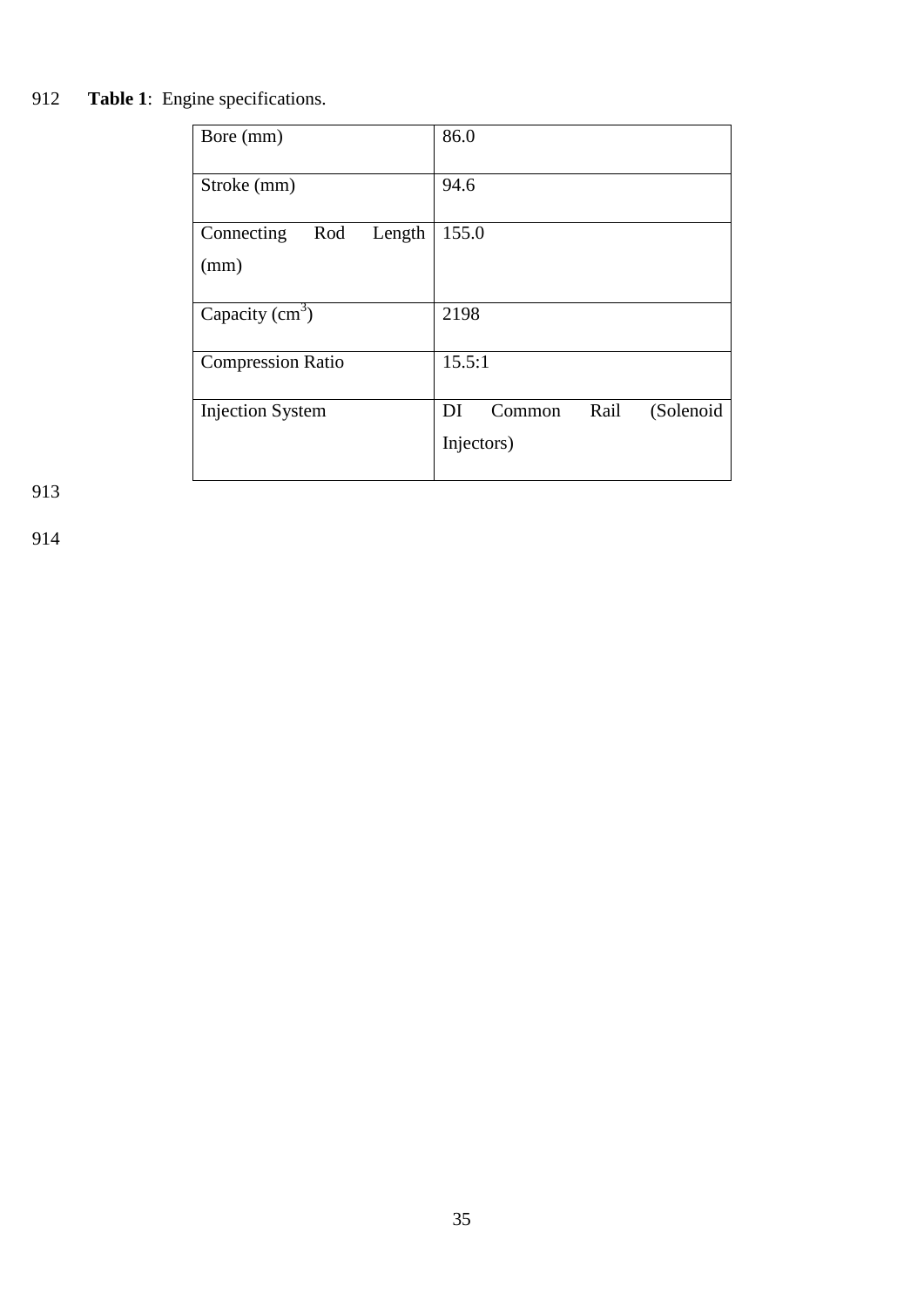- 915 **Table 2:** Gaseous emissions characteristics (Red. % means the percentage of decrease of each parameter over the aftertreatment systems).
- parameter over the aftertreatment systems).

|                  | CO     | <b>THC</b> | NO.       | NO <sub>2</sub> | $NO_{x}$ | CO <sub>2</sub> | <b>Exhaust Gas</b><br>Temperature |
|------------------|--------|------------|-----------|-----------------|----------|-----------------|-----------------------------------|
|                  |        |            | $g/kg_f$  |                 |          |                 | $\rm ^{\circ}C$                   |
| Before DOC       | 97.92  | 19.97      | 0.83      | 4.07            | 4.90     | 3015            | 186                               |
| After DOC        | 2.16   | 7.62       | 3.06      | 0.00            | 3.06     | 3209            | 209                               |
| After DOC+DPF    | 0.00   | 2.33       | 2.83      | 0.03            | 2.85     | 3228            | 206                               |
| Red. (DOC) %     | 97.79  | 61.85      | $-270.45$ | 99.99           | 37.49    | $-6.4$          | $-12.6$                           |
| Red. (DOC+DPF) % | 100.00 | 88.32      | $-241.93$ | 99.32           | 41.74    | $-7.1$          | $-10.7$                           |

917 Exhaust backpressure difference before and after the aftertreatment system was approximately 5.4 mbar.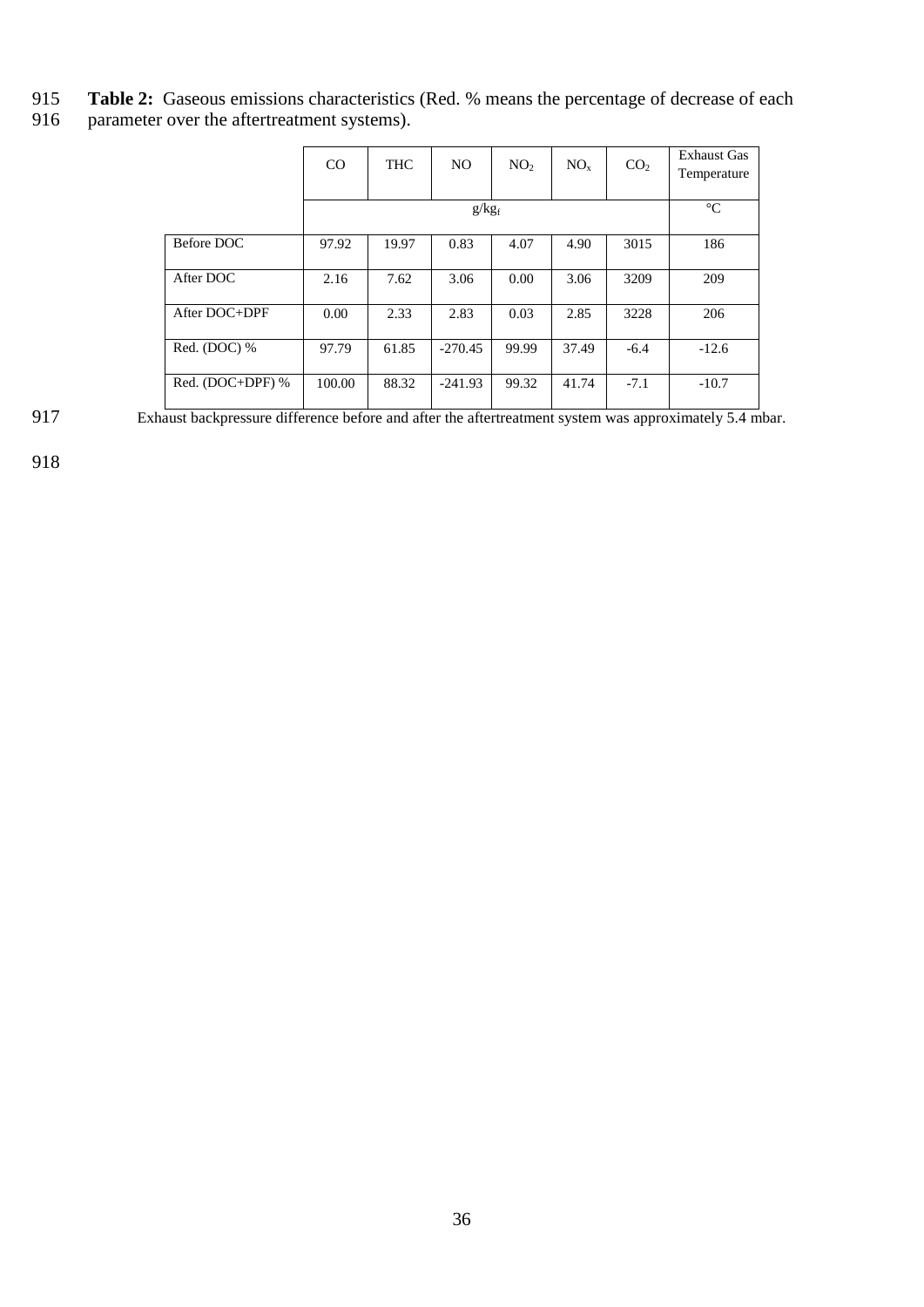# 919 **Table 3:** Particle mass (PM) and I+SVOC emissions characteristics.

|                                                                                                             |             |                   |            |            | $I+SVOC$ |                   |                     |                         |                         |
|-------------------------------------------------------------------------------------------------------------|-------------|-------------------|------------|------------|----------|-------------------|---------------------|-------------------------|-------------------------|
|                                                                                                             | Total<br>PM | Total<br>$I+SVOC$ | Nuc.<br>PM | Acc.<br>PM | Alkanes  | Cyclo-<br>alkanes | Bicyclic<br>Alkanes | Monocyclic<br>Aromatics | Oxygenated<br>Compounds |
|                                                                                                             |             |                   |            |            | $g/kg_f$ |                   |                     |                         |                         |
| Before DOC                                                                                                  | 0.2156      | 0.1048            | 0.0094     | 0.2063     | 0.0656   | 0.0122            | 0.0082              | 0.0094                  | 0.0094                  |
| After DOC                                                                                                   | 0.1696      | 0.0265            | 0.0032     | 0.1664     | 0.0115   | 0.0043            | 0.0018              | 0.0014                  | 0.0075                  |
| After DOC+DPF                                                                                               | 0.0000      | 0.0089            | 0.0000     | 0.0000     | 0.0045   | 0.0012            | 0.0005              | 0.0006                  | 0.0022                  |
| $\overline{\text{Red}}$ . (DOC) %                                                                           | 21.36       | 74.71             | 65.84      | 19.34      | 82.51    | 65.09             | 77.64               | 84.79                   | 20.08                   |
| Red. (DOC+DPF) %                                                                                            | 100.00      | 91.50             | 100.00     | 100.00     | 93.16    | 90.34             | 94.37               | 93.90                   | 76.49                   |
| $DM \leq$ from the DMC contribution of LCVOC is from the Maria Marchi contribution of the theory is because |             |                   |            |            |          |                   |                     |                         |                         |

920 PM is from the DMS sampling system and I+SVOC is from the Nano-Moudi sampling system using the in-house

# 921 dilution system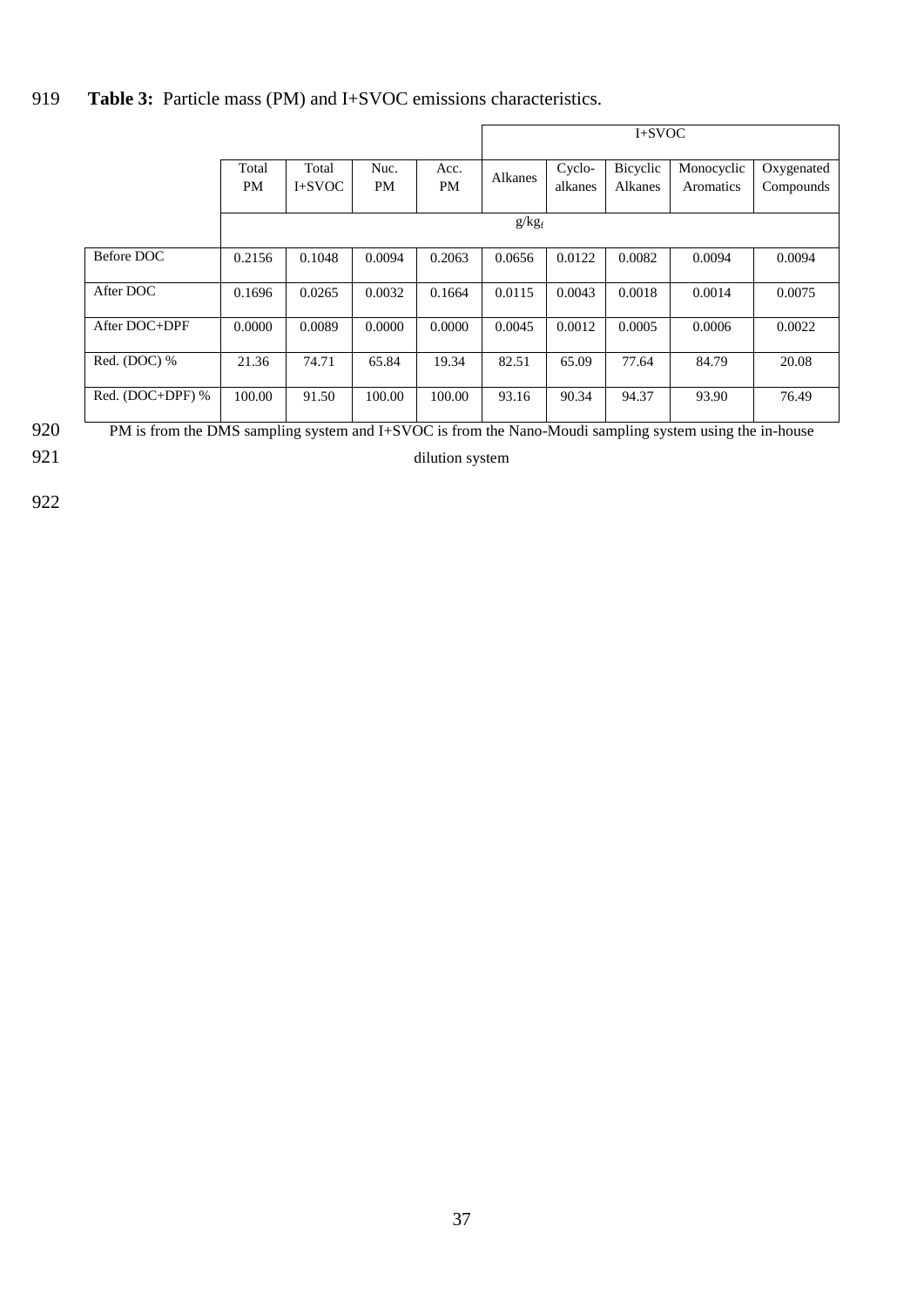# 923 **Table 4:** Mass ratio of each class of I+SVOC to the total particle mass (PM).

|               | Alkanes | Cyclo-  | Bicyclic | Monocyclic | Oxygenated | Total I+SVOC |
|---------------|---------|---------|----------|------------|------------|--------------|
|               |         | alkanes | Alkanes  | Aromatics  | Compounds  |              |
|               |         |         |          |            |            |              |
|               |         |         |          | %          |            |              |
|               |         |         |          |            |            |              |
| Before DOC    | 30.4    | 5.7     | 3.8      | 4.4        | 4.4        | 48.6         |
|               |         |         |          |            |            |              |
| After DOC     | 6.8     | 2.5     | 1.1      | 0.8        | 4.4        | 15.6         |
|               |         |         |          |            |            |              |
| After DOC+DPF |         |         |          |            |            |              |
|               |         |         |          |            |            |              |

924 PM is from the DMS sampling system and I+SVOC is from the Nano-Moudi sampling system using the in-house

925 dilution system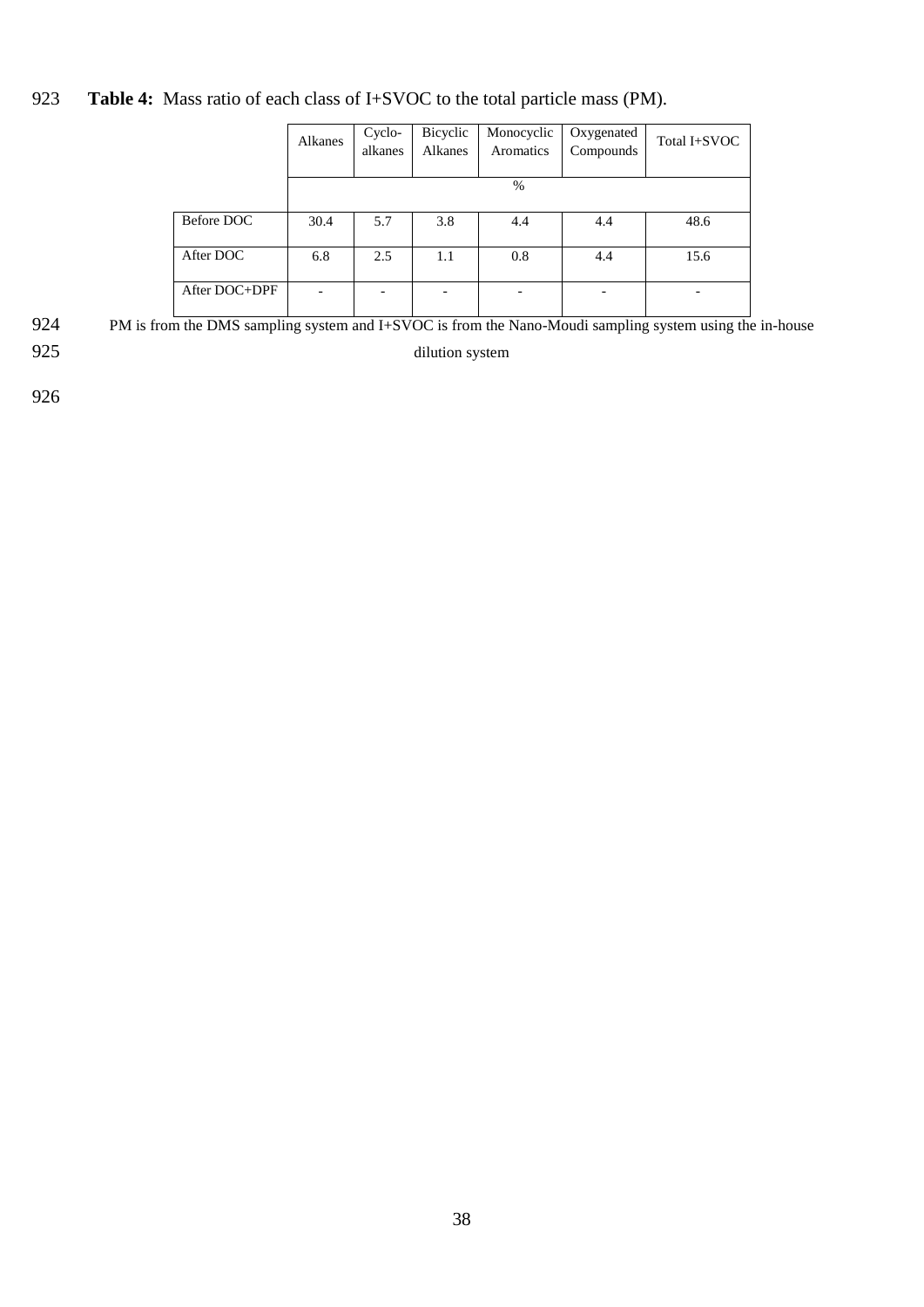927 **Table 5:** Mass ratio of each class of I+SVOC to the total I+SVOC.

|               | Alkanes | Cyclo-<br>alkanes | Bicyclic<br>Alkanes | Monocyclic<br>Aromatics | Oxygenated<br>Compounds |
|---------------|---------|-------------------|---------------------|-------------------------|-------------------------|
|               |         |                   | $\frac{0}{0}$       |                         |                         |
| Before DOC    | 62.6    | 11.7              | 7.8                 | 9.0                     | 9.0                     |
| After DOC     | 43.3    | 16.1              | 6.9                 | 5.4                     | 28.3                    |
| After DOC+DPF | 50.4    | 13.2              | 5.2                 | 6.4                     | 24.8                    |

928 I+SVOC is from the Nano-Moudi sampling system using the in-house dilution system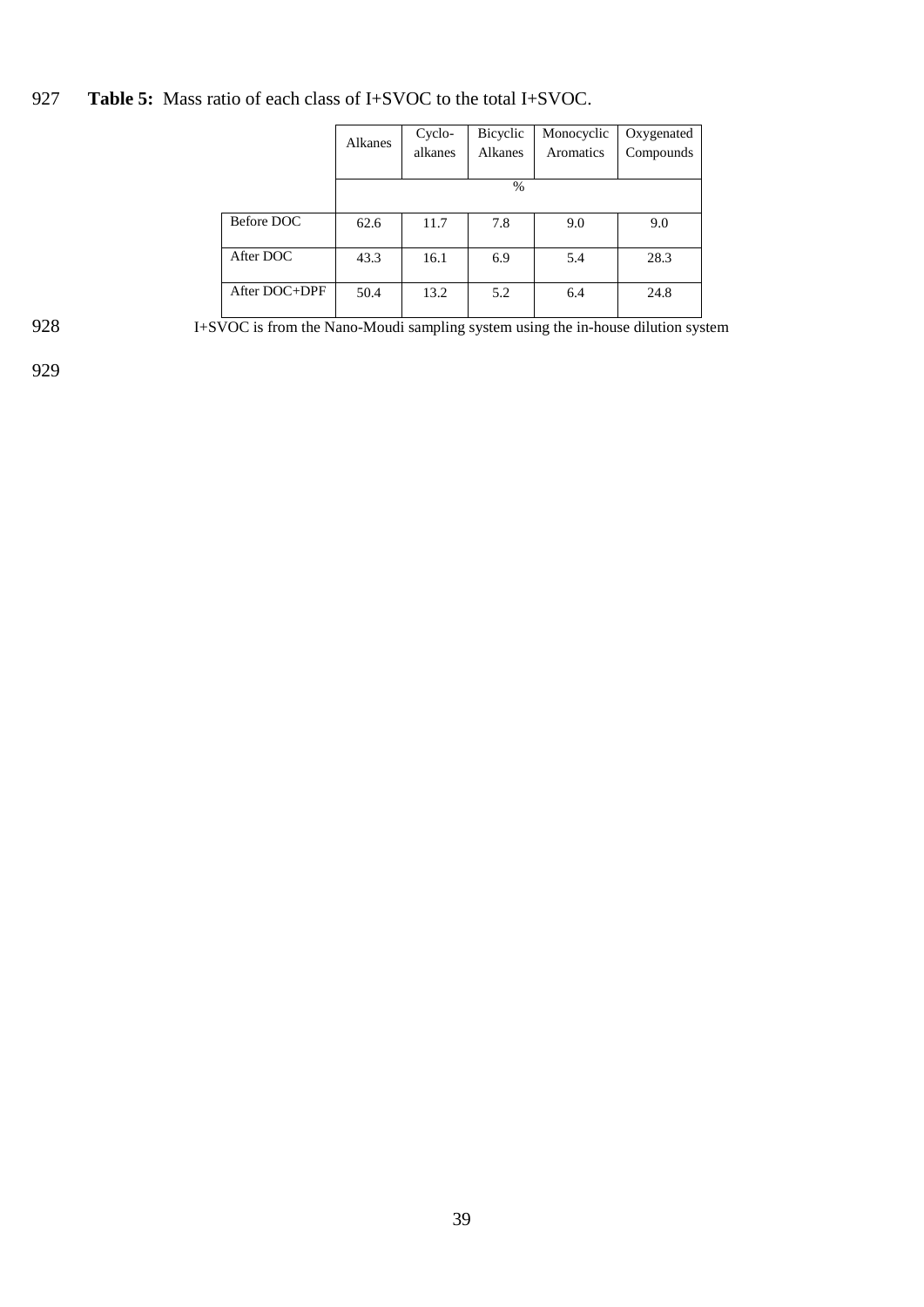

- 931 **Figure 1:** Schematic of the engine test cell.
- 932 DAQ refers to the data acquisition board,
- 933 \* samples were taken before DOC, after DOC and after DOC+DPF.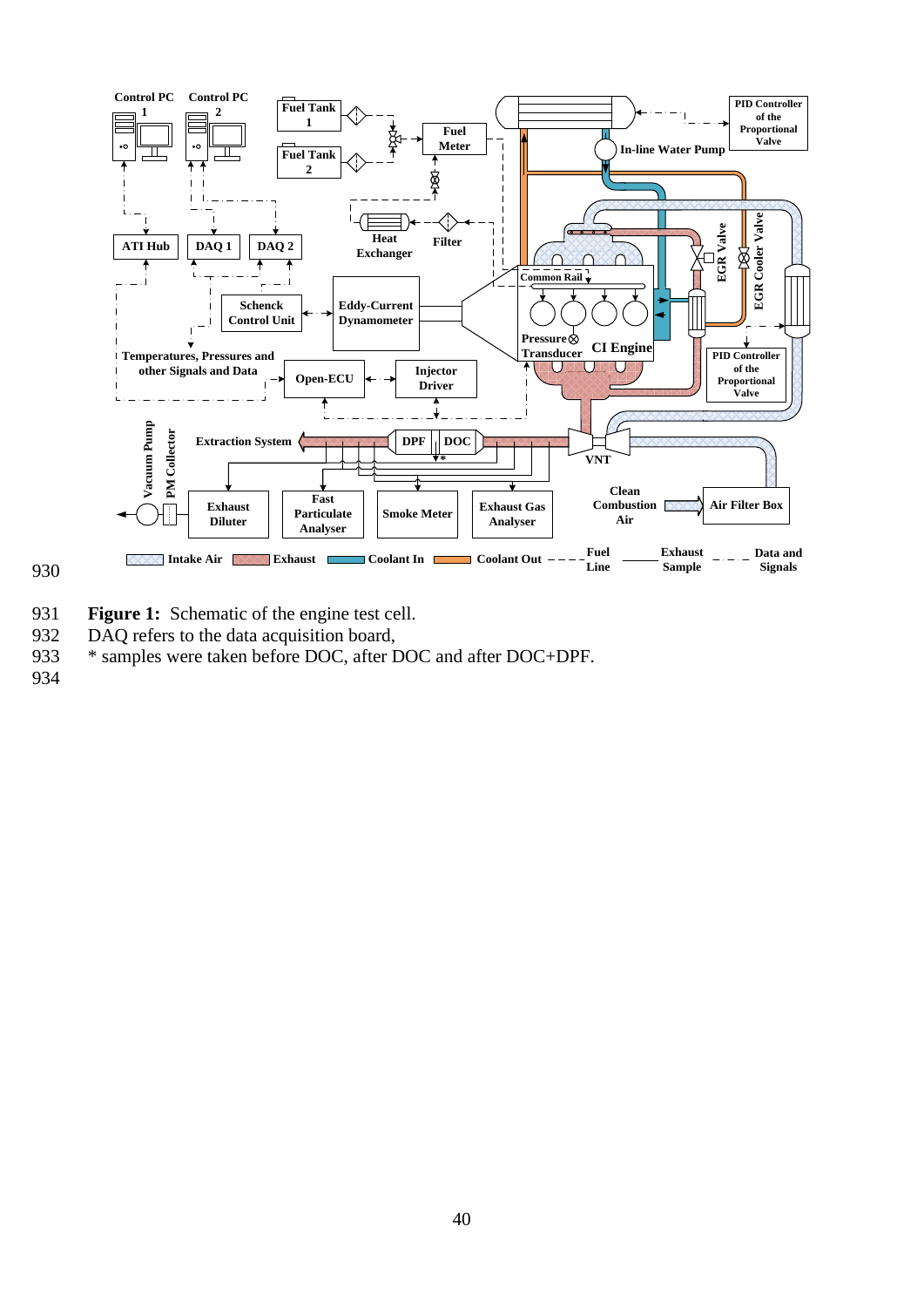

- 936 **Figure 2:** Schematic of the dilution and sample collection system.<br>937 \* this flow meter (rotameter) was used to assure flow rates and was
- <sup>\*</sup> this flow meter (rotameter) was used to assure flow rates and was removed during sampling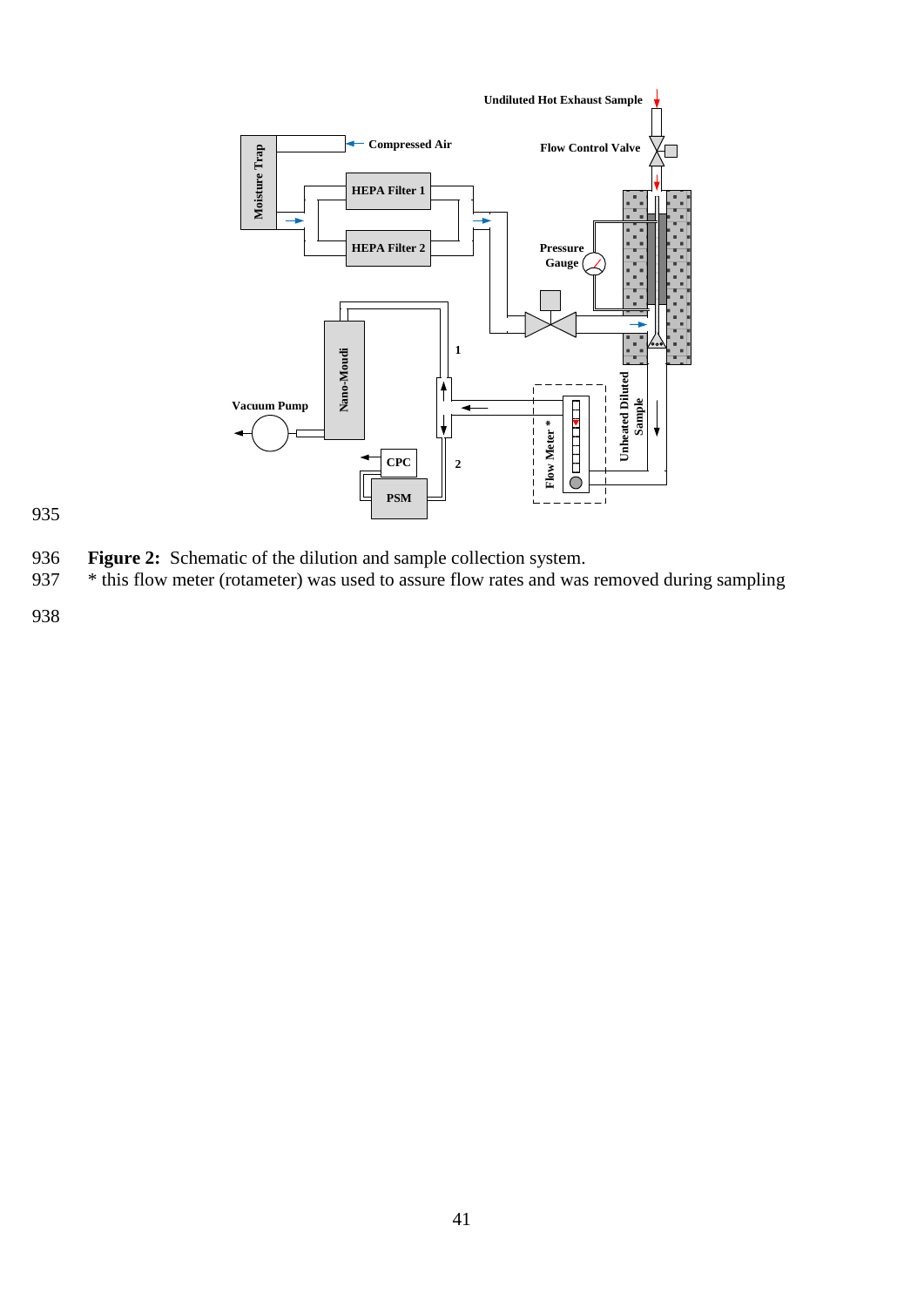

941<br>942 943 **Figure 3:** Particle size distribution (a) number and (b) volume at different sampling locations. 944 (Particles with diameter between 1.2 nm and 2.5 nm were measured with the PSM sampling system<br>945 and particles with diameter between 4.87 nm and 1000 nm (the grey area) were measured with the and particles with diameter between 4.87 nm and 1000 nm (the grey area) were measured with the 946 DMS sampling system).

939<br>940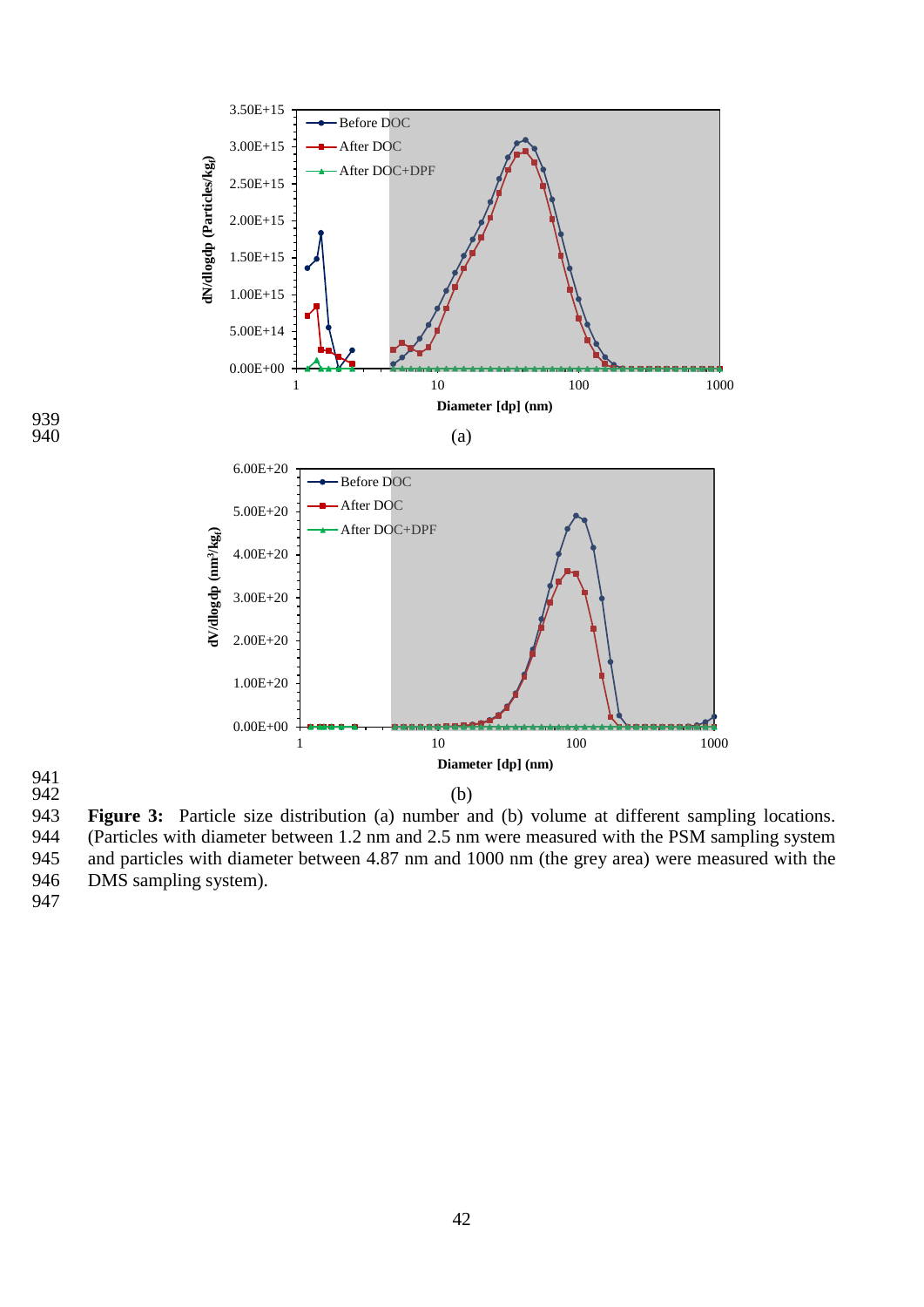

 **Figure 4:** Total I+SVOC concentrations at different exhaust particle sizes collected by the Nano- Moudi; (a) Before DOC, (b) After DOC, (c) After DOC+DPF (bars represent the concentrations and lines represent conversion efficiencies using DOC (b) and DOC+DPF (c)).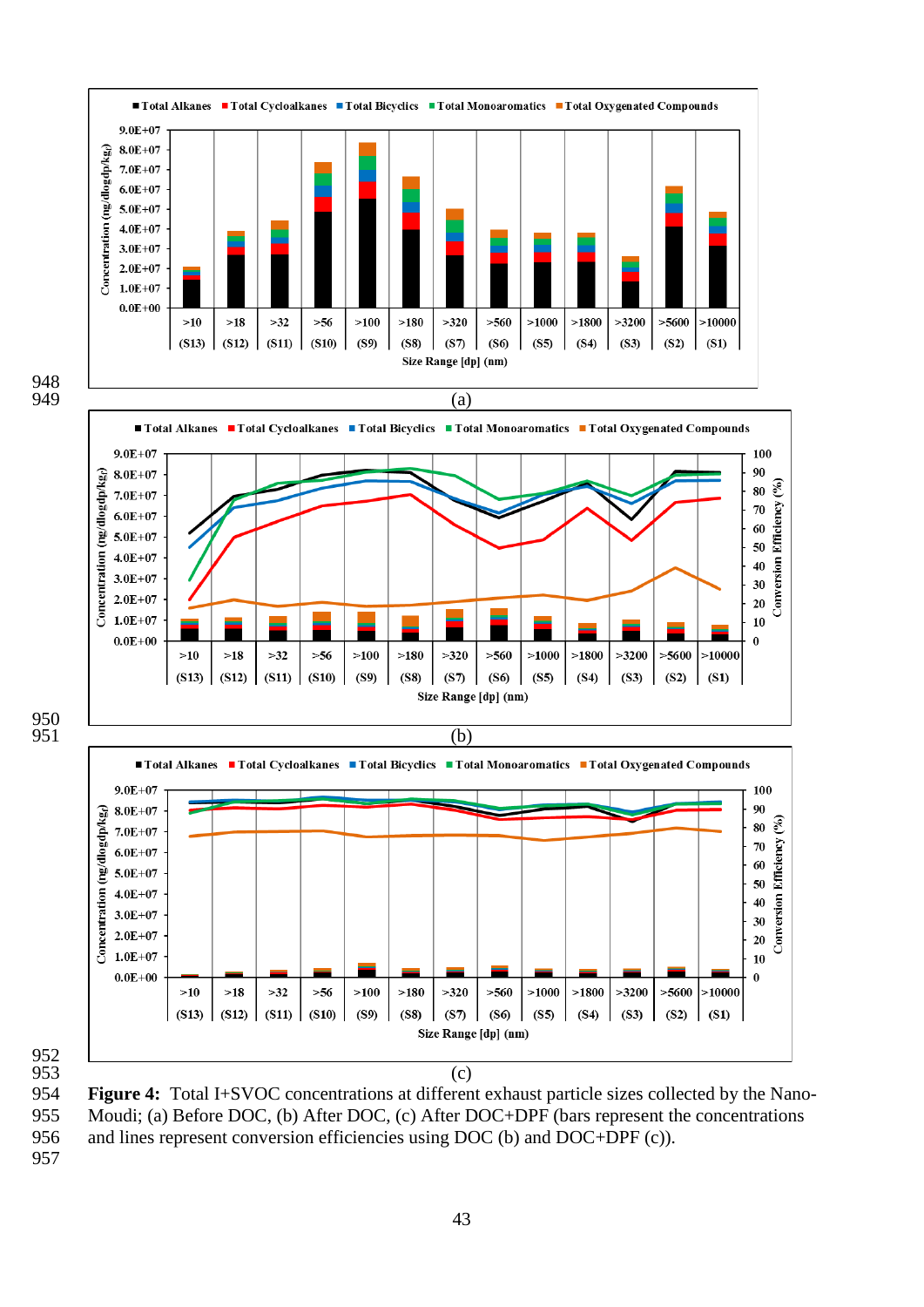

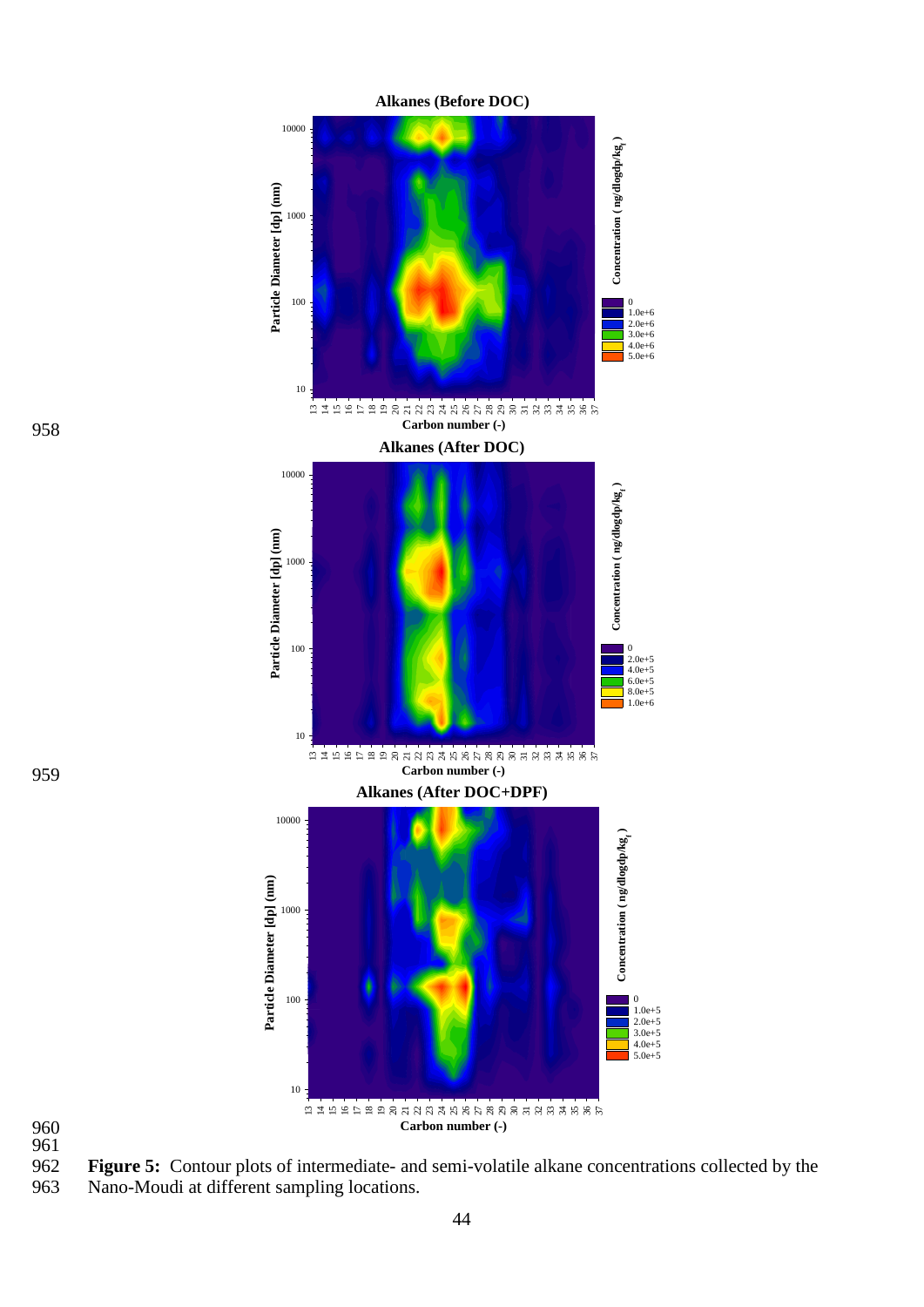